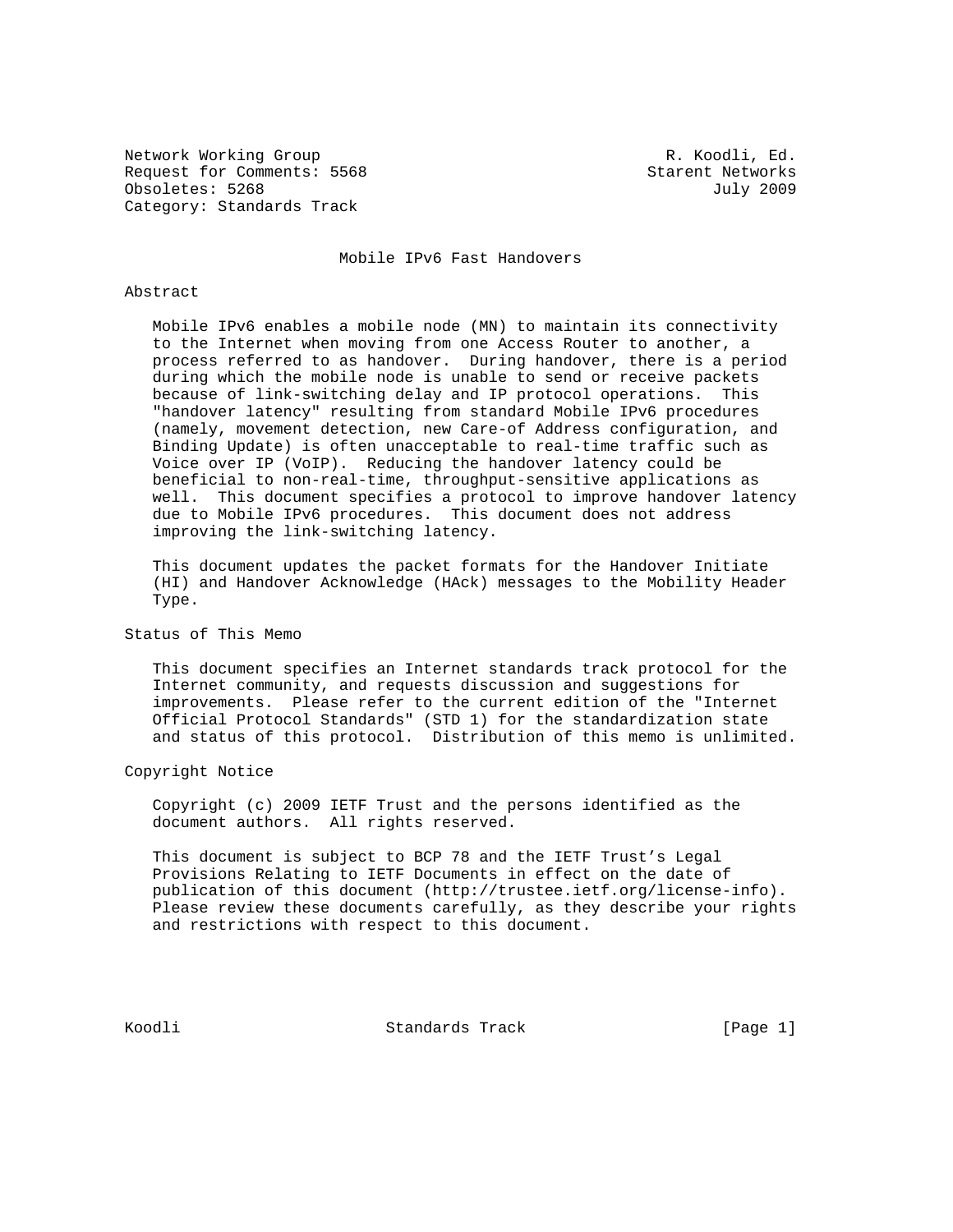|  | 3.3. Protocol Operation during Network-Initiated Handover 11   |  |
|--|----------------------------------------------------------------|--|
|  |                                                                |  |
|  |                                                                |  |
|  | 5.1. Handover Capability Exchange 16                           |  |
|  | 5.2. Determining New Care-of Address 16                        |  |
|  |                                                                |  |
|  |                                                                |  |
|  |                                                                |  |
|  |                                                                |  |
|  |                                                                |  |
|  | 6.1. New Neighborhood Discovery Messages 20                    |  |
|  | 6.1.1. Router Solicitation for Proxy Advertisement             |  |
|  |                                                                |  |
|  | 6.1.2. Proxy Router Advertisement (PrRtAdv) 22                 |  |
|  | 6.2. New Mobility Header Messages 26                           |  |
|  | 6.2.1. Inter - Access Router Messages 26                       |  |
|  | 6.2.2. Fast Binding Update (FBU) 29                            |  |
|  | 6.2.3. Fast Binding Acknowledgment (FBack) 31                  |  |
|  | 6.3. Unsolicited Neighbor Advertisement (UNA) 33               |  |
|  |                                                                |  |
|  | 6.4.1. IP Address/Prefix Option 34                             |  |
|  | 6.4.2. Mobility Header IP Address/Prefix Option 35             |  |
|  | 6.4.3. Link-Layer Address (LLA) Option 36                      |  |
|  | 6.4.4. Mobility Header Link-Layer Address (MH-LLA)             |  |
|  |                                                                |  |
|  | 6.4.5. Binding Authorization Data for FMIPv6 (BADF) 38         |  |
|  | 6.4.6. Neighbor Advertisement Acknowledgment (NAACK) 39        |  |
|  | 7. Related Protocol and Device Considerations 40               |  |
|  | 8. Evolution from and Compatibility with RFC 4068 40           |  |
|  |                                                                |  |
|  |                                                                |  |
|  | 10.1. Peer Authorization Database Entries When Using IKEv2  44 |  |
|  | 10.2. Security Policy Database Entries 44                      |  |
|  |                                                                |  |
|  |                                                                |  |
|  |                                                                |  |
|  |                                                                |  |
|  |                                                                |  |
|  |                                                                |  |
|  |                                                                |  |
|  | Appendix C. Changes since RFC 4068 50                          |  |
|  |                                                                |  |

Koodli Standards Track [Page 2]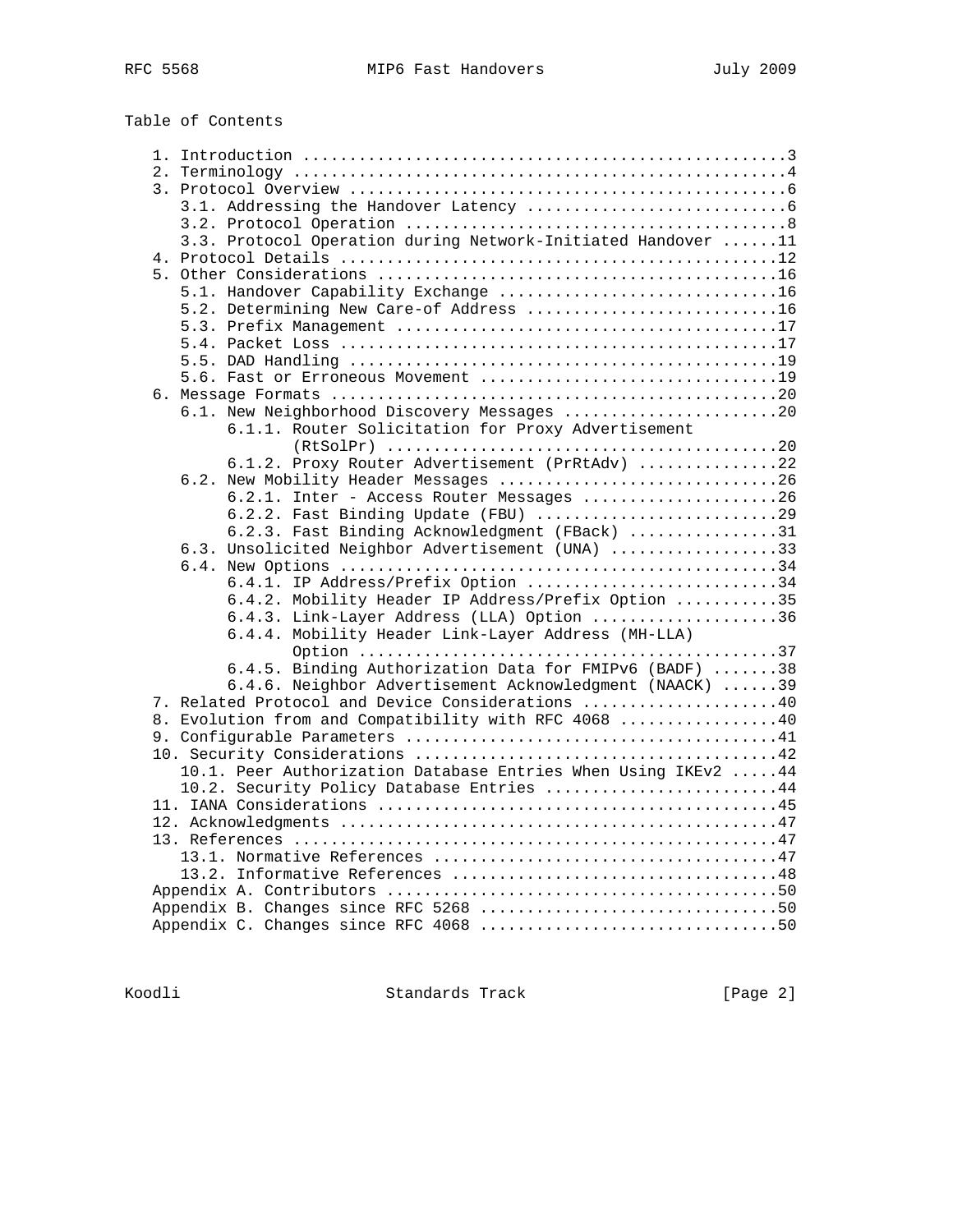# 1. Introduction

 Mobile IPv6 [RFC3775] describes the protocol operations for a mobile node to maintain connectivity to the Internet during its handover from one access router to another. These operations involve link layer procedures, movement detection, IP address configuration, and location update. The combined handover latency is often sufficient to affect real-time applications. Throughput-sensitive applications can also benefit from reducing this latency. This document describes a protocol to reduce the handover latency.

 This specification addresses the following problems: how to allow a mobile node to send packets as soon as it detects a new subnet link and how to deliver packets to a mobile node as soon as its attachment is detected by the new access router. The protocol defines IP protocol messages necessary for its operation regardless of link technology. It does this without depending on specific link-layer features while allowing link-specific customizations. By definition, this specification considers handovers that interwork with Mobile IP. Once attached to its new access router, an MN engages in Mobile IP operations including Return Routability [RFC3775]. There are no special requirements for a mobile node to behave differently with respect to its standard Mobile IP operations.

 This specification is applicable when a mobile node has to perform IP-layer operations as a result of handovers. This specification does not address improving the link-switching latency. It does not modify or optimize procedures related to signaling with the home agent of a mobile node. Indeed, while targeted for Mobile IPv6, it could be used with any mechanism that allows communication to continue despite movements. Finally, this specification does not address bulk movement of nodes using aggregate prefixes.

 This document updates the protocol header format for the Handover Initiate (HI) and Handover Acknowledge (HAck) messages defined in [RFC5268]. Both the Proxy Mobile IPv6 (PMIPv6) protocol [RFC5213] and the Mobile IPv6 protocol use Mobility Header (MH) as the type for carrying signaling related to route updates. Even though the Fast Handover protocol uses the Mobility Header for mobile node signaling purposes, it has used ICMP for inter - access router communication. Specifying Mobility Header for the HI and HAck messages enables deployment of the protocol alongside PMIP6 and MIP6 protocols; the reasons that led to this change are captured in Appendix B. Hence, this document specifies the Mobility Header formats for HI and HAck messages (Section 6.2.1) and the Mobility Header option format for the IPv6 Address/Prefix option (Section 6.4.2), and deprecates the use of ICMP for HI and HAck messages. Implementations of this specification MUST NOT send ICMPv6 HI and HAck messages as defined in

Koodli Standards Track [Page 3]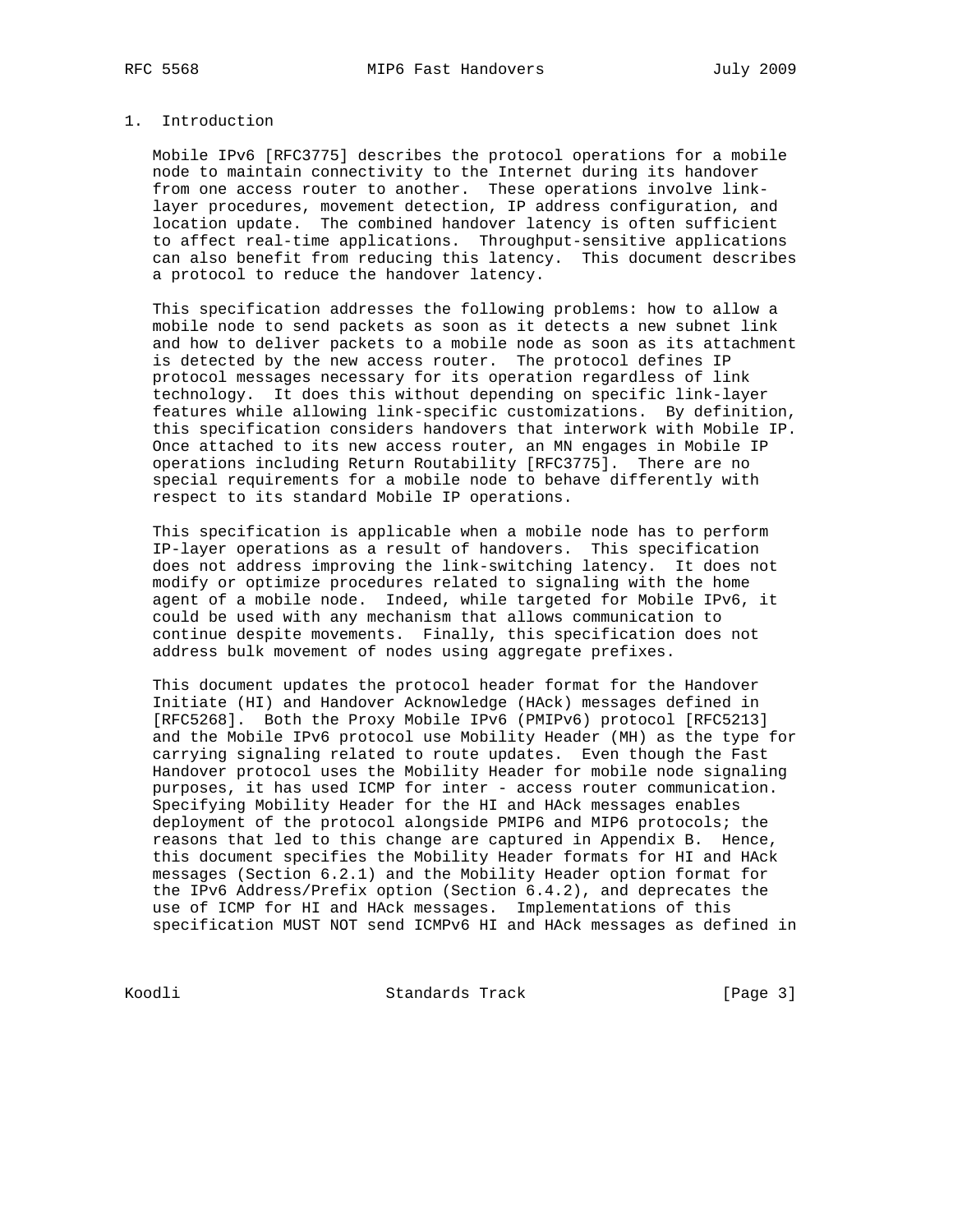[RFC5268]. If implementations of this specification receive ICMPv6 HI and HAck messages as defined in [RFC5268], they MAY interpret the messages as defined in [RFC5268].

2. Terminology

 The key words "MUST", "MUST NOT", "REQUIRED", "SHALL", "SHALL NOT", "SHOULD", "SHOULD NOT", "RECOMMENDED", "MAY", and "OPTIONAL" in this document are to be interpreted as described in RFC 2119 [RFC2119]. The use of the term, "silently ignore" is not defined in RFC 2119. However, the term is used in this document and can be similarly construed.

 The following terminology and abbreviations are used in this document in addition to those defined in [RFC3775]. The reference handover scenario is illustrated in Figure 1.





Mobile Node (MN): A Mobile IPv6 host.

 Access Point (AP): A Layer 2 device connected to an IP subnet that offers wireless connectivity to an MN. An Access Point Identifier (AP-ID) refers the AP's L2 address. Sometimes, AP-ID is also referred to as a Basic Service Set IDentifier (BSSID).

Access Router (AR): The MN's default router.

 Previous Access Router (PAR): The MN's default router prior to its handover.

Koodli Standards Track [Page 4]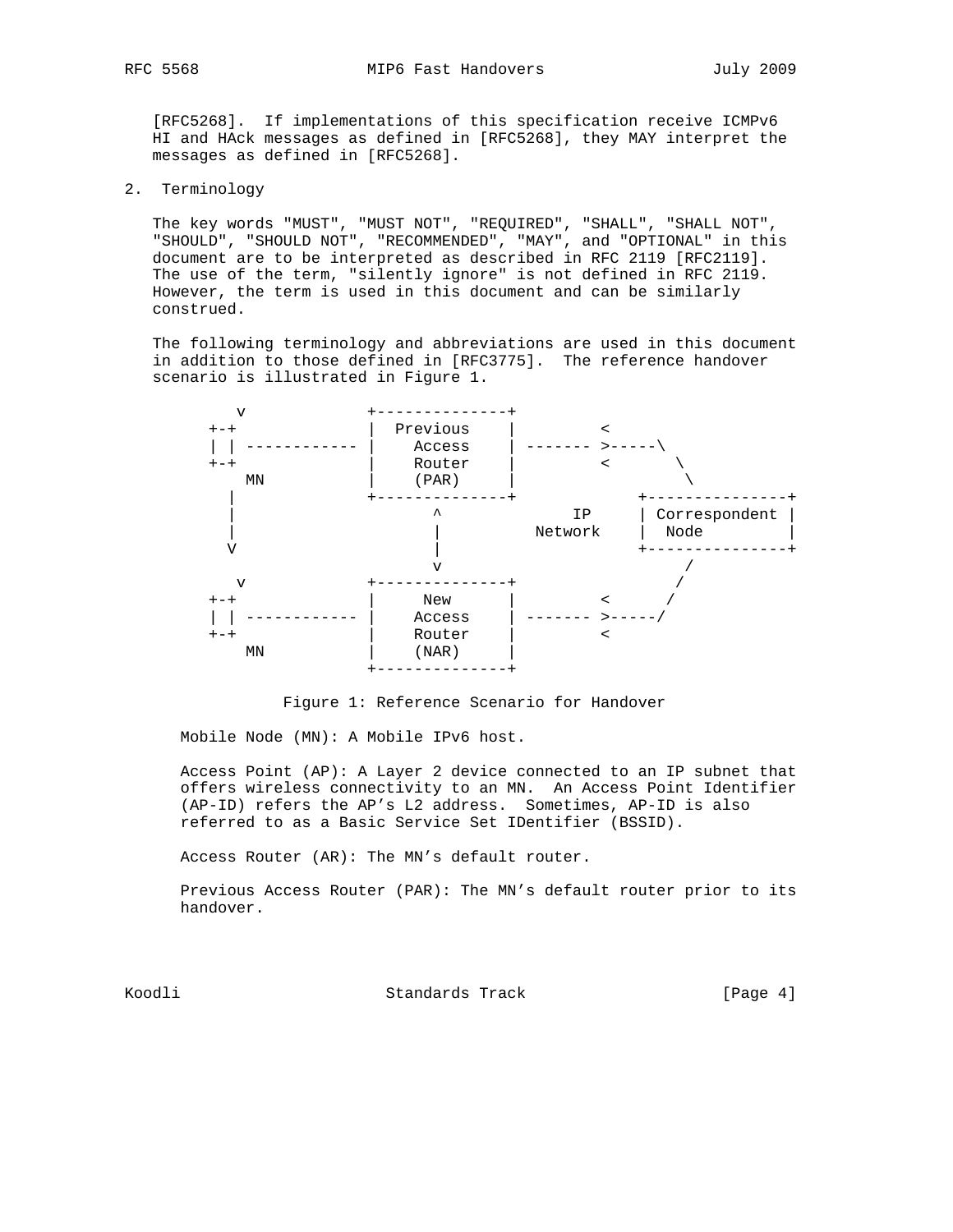New Access Router (NAR): The MN's anticipated default router subsequent to its handover.

 Previous CoA (PCoA): The MN's Care-of Address valid on PAR's subnet.

New CoA (NCoA): The MN's Care-of Address valid on NAR's subnet.

 Handover: A process of terminating existing connectivity and obtaining new IP connectivity.

 Router Solicitation for Proxy Advertisement (RtSolPr): A message from the MN to the PAR requesting information for a potential handover.

 Proxy Router Advertisement (PrRtAdv): A message from the PAR to the MN that provides information about neighboring links facilitating expedited movement detection. The message can also act as a trigger for network-initiated handover.

 [AP-ID, AR-Info] tuple: Contains an access router's L2 and IP addresses, and prefix valid on the interface to which the Access Point (identified by AP-ID) is attached. The triplet [Router's L2 address, Router's IP address, and Prefix] is called "AR-Info". See also Section 5.3.

 Neighborhood Discovery: The process of resolving neighborhood AP- IDs to AR-Info.

 Assigned Addressing: A particular type of NCoA configuration in which the NAR assigns an IPv6 address for the MN. The method by which the NAR manages its address pool is not specified in this document.

 Fast Binding Update (FBU): A message from the MN instructing its PAR to redirect its traffic (toward NAR).

 Fast Binding Acknowledgment (FBack): A message from the PAR in response to an FBU.

 Predictive Fast Handover: The fast handover in which an MN is able to send an FBU when it is attached to the PAR, which then establishes forwarding for its traffic (even before the MN attaches to the NAR).

 Reactive Fast Handover: The fast handover in which an MN is able to send the FBU only after attaching to the NAR.

Koodli Standards Track [Page 5]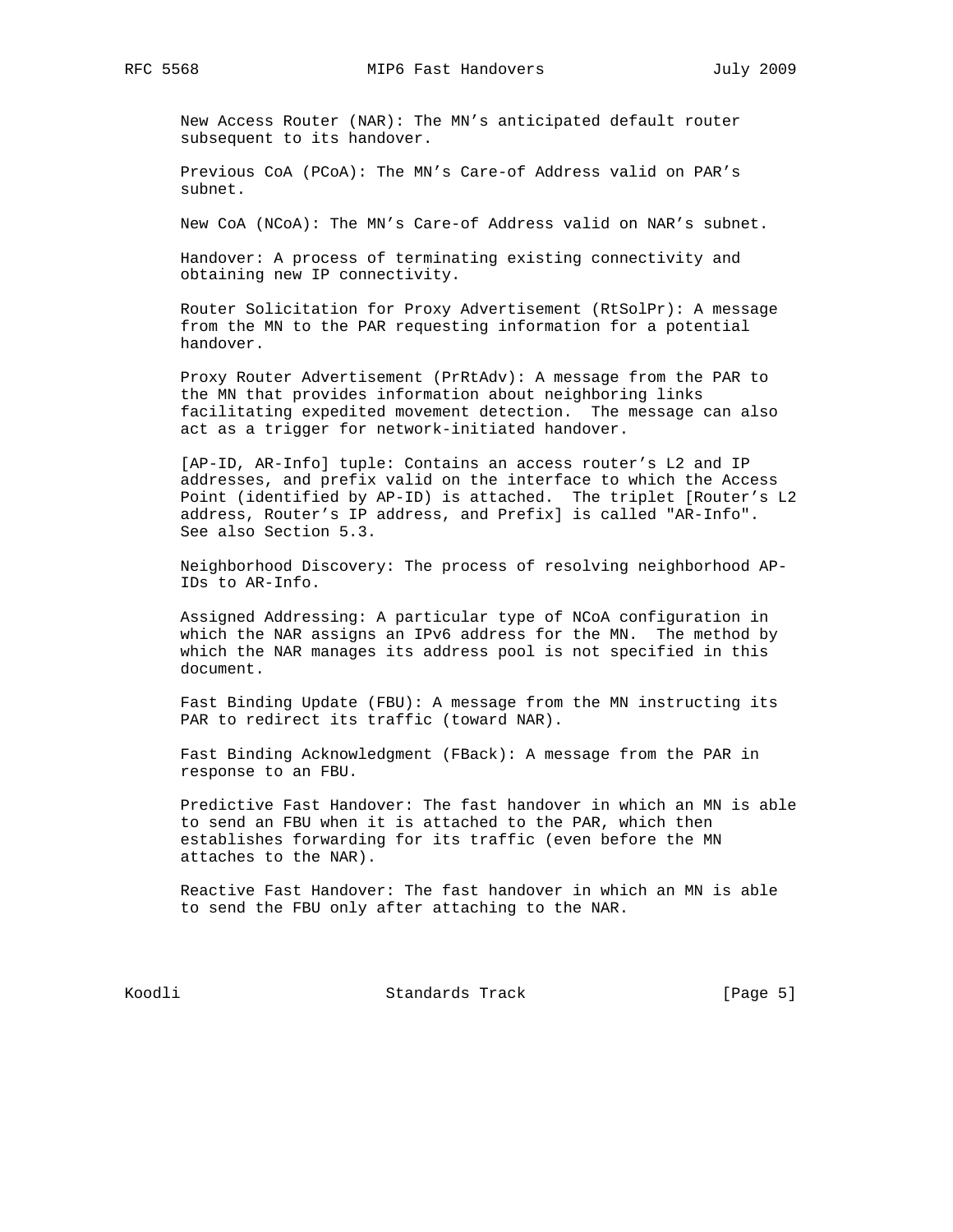Unsolicited Neighbor Advertisement (UNA): The message in [RFC4861] with 'O' bit cleared.

 Fast Neighbor Advertisement (FNA): This message from RFC 4068 [RFC4068] is deprecated. The UNA message above is the preferred message in this specification.

 Handover Initiate (HI): A message from the PAR to the NAR regarding an MN's handover.

 Handover Acknowledge (HAck): A message from the NAR to the PAR as a response to HI.

- 3. Protocol Overview
- 3.1. Addressing the Handover Latency

 The ability to immediately send packets from a new subnet link depends on the "IP connectivity" latency, which in turn depends on the movement detection latency and the new CoA configuration latency. Once an MN is IP-capable on the new subnet link, it can send a Binding Update to its Home Agent and one or more correspondents. Once its correspondents process the Binding Update successfully, which typically involves the Return Routability procedure, the MN can receive packets at the new CoA. So, the ability to receive packets from correspondents directly at its new CoA depends on the Binding Update latency as well as the IP connectivity latency.

 The protocol enables an MN to quickly detect that it has moved to a new subnet by providing the new access point and the associated subnet prefix information when the MN is still connected to its current subnet (i.e., PAR in Figure 1). For instance, an MN may discover available access points using link-layer-specific mechanisms (e.g., a "scan" in a Wireless Local Area Network (WLAN)) and then request subnet information corresponding to one or more of those discovered access points. The MN may do this after performing router discovery or at any time while connected to its current router. The result of resolving an identifier associated with an access point is an [AP-ID, AR-Info] tuple, which an MN can use in readily detecting movement. When attachment to an access point with AP-ID takes place, the MN knows the corresponding new router's coordinates including its prefix, IP address, and L2 address. The "Router Solicitation for Proxy Advertisement (RtSolPr)" and "Proxy Router Advertisement (PrRtAdv)" messages in Section 6.1 are used for aiding movement detection.

Koodli Standards Track [Page 6]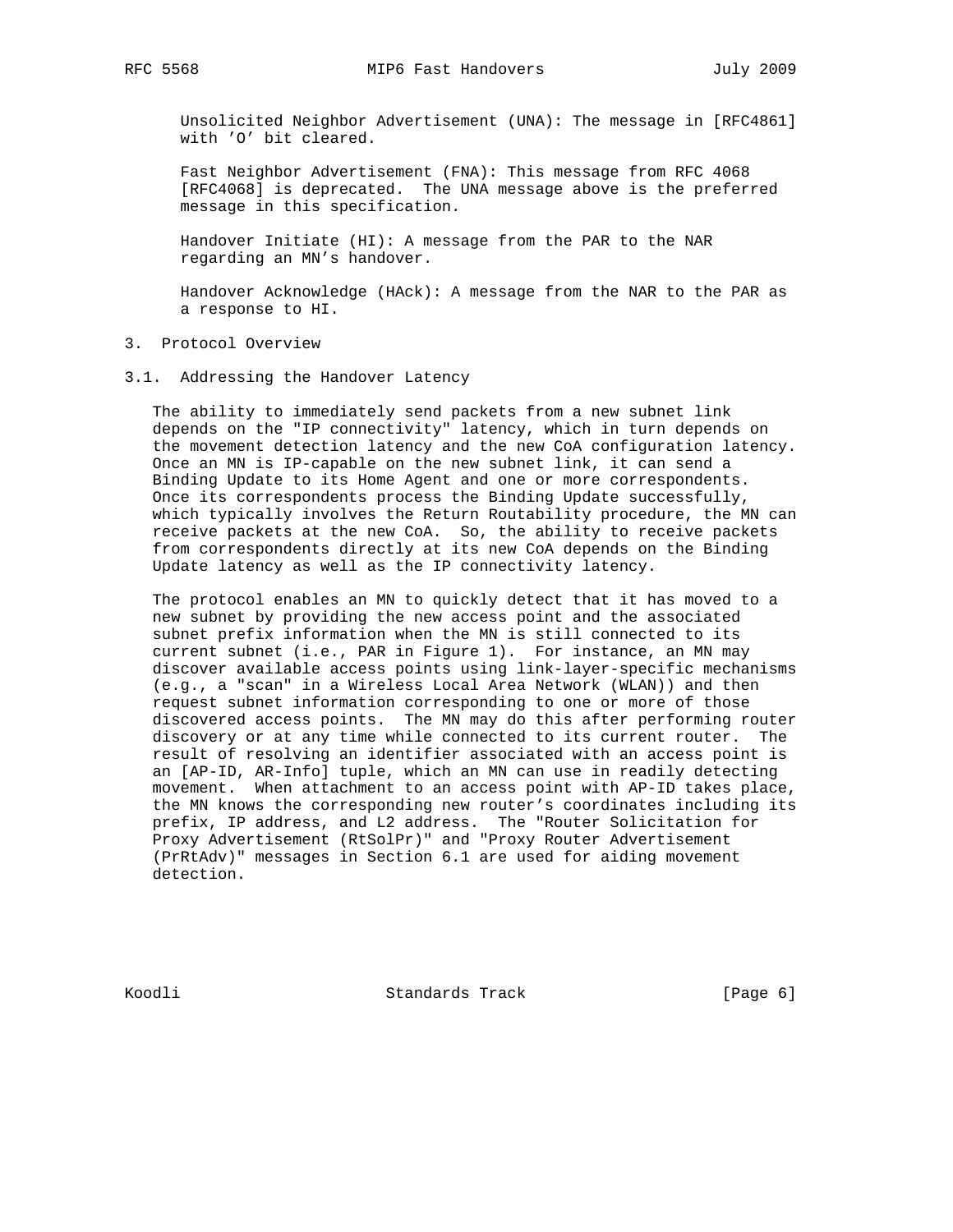Through the RtSolPr and PrRtAdv messages, the MN also formulates a prospective new CoA (NCoA) when it is still present on the PAR's link. Hence, the latency due to new prefix discovery subsequent to handover is eliminated. Furthermore, this prospective address can be used immediately after attaching to the new subnet link (i.e., NAR's link) when the MN has received a "Fast Binding Acknowledgment (FBack)" (see Section 6.2.3) message prior to its movement. In the event it moves without receiving an FBack, the MN can still start using NCoA after announcing its attachment through an unsolicited Neighbor Advertisement message (with the 'O' bit set to zero) [RFC4861]; NAR responds to this UNA message in case it wishes to provide a different IP address to use. In this way, NCoA configuration latency is reduced.

 The information provided in the PrRtAdv message can be used even when DHCP [RFC3315] is used to configure an NCoA on the NAR's link. In this case, the protocol supports forwarding using PCoA, and the MN performs DHCP once it attaches to the NAR's link. The MN still formulates an NCoA for FBU processing; however, it MUST NOT send data packets using the NCoA in the FBU.

 In order to reduce the Binding Update latency, the protocol specifies a binding between the Previous CoA (PCoA) and NCoA. An MN sends a "Fast Binding Update" (see Section 6.2.2) message to its Previous Access Router to establish this tunnel. When feasible, the MN SHOULD send an FBU from the PAR's link. Otherwise, the MN should send the FBU immediately after detecting attachment to the NAR. An FBU message MUST contain the Binding Authorization Data for FMIPv6 (BADF) option (see Section 6.4.5) in order to ensure that only a legitimate MN that owns the PCoA is able to establish a binding. Subsequent sections describe the protocol mechanics. In any case, the result is that the PAR begins tunneling packets arriving for PCoA to NCoA. Such a tunnel remains active until the MN completes the Binding Update with its correspondents. In the opposite direction, the MN SHOULD reverse tunnel packets to the PAR, again until it completes the Binding Update. And, PAR MUST forward the inner packet in the tunnel to its destination (i.e., to the MN's correspondent). Such a reverse tunnel ensures that packets containing a PCoA as a source IP address are not dropped due to ingress filtering. Even though the MN is IP-capable on the new link, it cannot use the NCoA directly with its correspondents without the correspondents first establishing a binding cache entry (for the NCoA). Forwarding support for the PCoA is provided through a reverse tunnel between the MN and the PAR.

 Setting up a tunnel alone does not ensure that the MN receives packets as soon as it is attached to a new subnet link, unless the NAR can detect the MN's presence. A neighbor discovery operation involving a neighbor's address resolution (i.e., Neighbor

Koodli Standards Track [Page 7]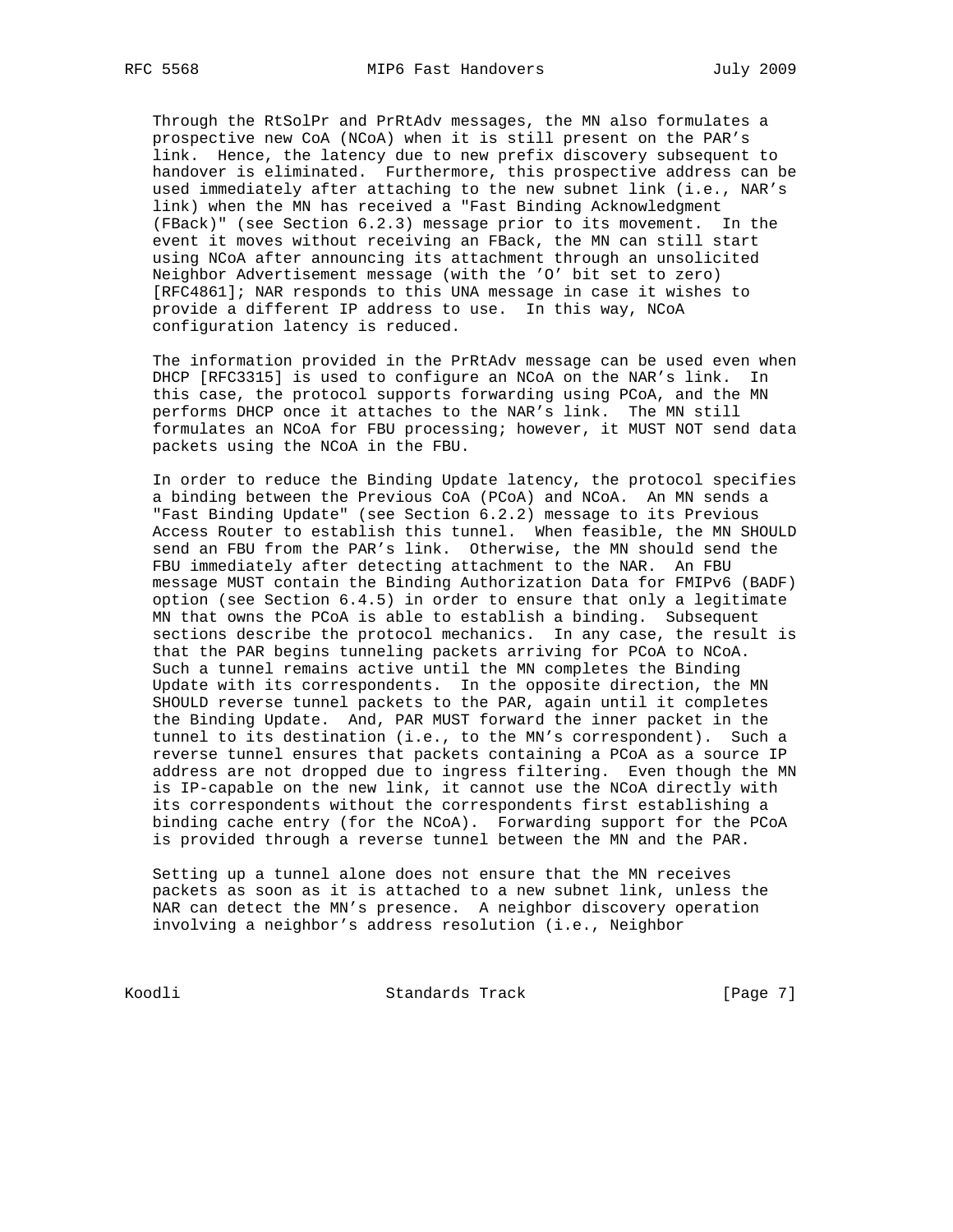Solicitation and Neighbor Advertisement) typically results in considerable delay, sometimes lasting multiple seconds. For instance, when arriving packets trigger the NAR to send Neighbor Solicitation before the MN attaches, subsequent retransmissions of address resolution are separated by a default period of one second each. In order to circumvent this delay, an MN announces its attachment immediately with an UNA message that allows the NAR to forward packets to the MN right away. Through tunnel establishment for PCoA and fast advertisement, the protocol provides expedited forwarding of packets to the MN.

 The protocol also provides the following important functionalities. The access routers can exchange messages to confirm that a proposed NCoA is acceptable. For instance, when an MN sends an FBU from the PAR's link, FBack can be delivered after the NAR considers the NCoA acceptable for use. This is especially useful when addresses are assigned by the access router. The NAR can also rely on its trust relationship with the PAR before providing forwarding support for the MN. That is, it may create a forwarding entry for the NCoA, subject to "approval" from the PAR, which it trusts. In addition, buffering for handover traffic at the NAR may be desirable. Even though the Neighbor Discovery protocol provides a small buffer (typically one or two packets) for packets awaiting address resolution, this buffer may be inadequate for traffic, such as VoIP, already in progress. The routers may also wish to maintain a separate buffer for servicing the handover traffic. Finally, the access routers could transfer network-resident contexts, such as access control, Quality of Service (QoS), and header compression, in conjunction with handover (although the context transfer process itself is not specified in this document). For all these operations, the protocol provides "Handover Initiate (HI)" and "Handover Acknowledge (HAck)" messages (see Section 6.2.1). Both of these messages SHOULD be used. The access routers MUST have the necessary security association established by means outside the scope of this document.

## 3.2. Protocol Operation

 The protocol begins when an MN sends an RtSolPr message to its access router to resolve one or more Access Point Identifiers to subnet specific information. In response, the access router (e.g., PAR in Figure 1) sends a PrRtAdv message containing one or more [AP-ID, AR-Info] tuples. The MN may send an RtSolPr at any convenient time, for instance as a response to some link-specific event (a "trigger") or simply after performing router discovery. However, the expectation is that prior to sending an RtSolPr, the MN will have discovered the available APs by link-specific methods. The RtSolPr and PrRtAdv messages do not establish any state at the access router; their packet formats are defined in Section 6.1.

Koodli Standards Track [Page 8]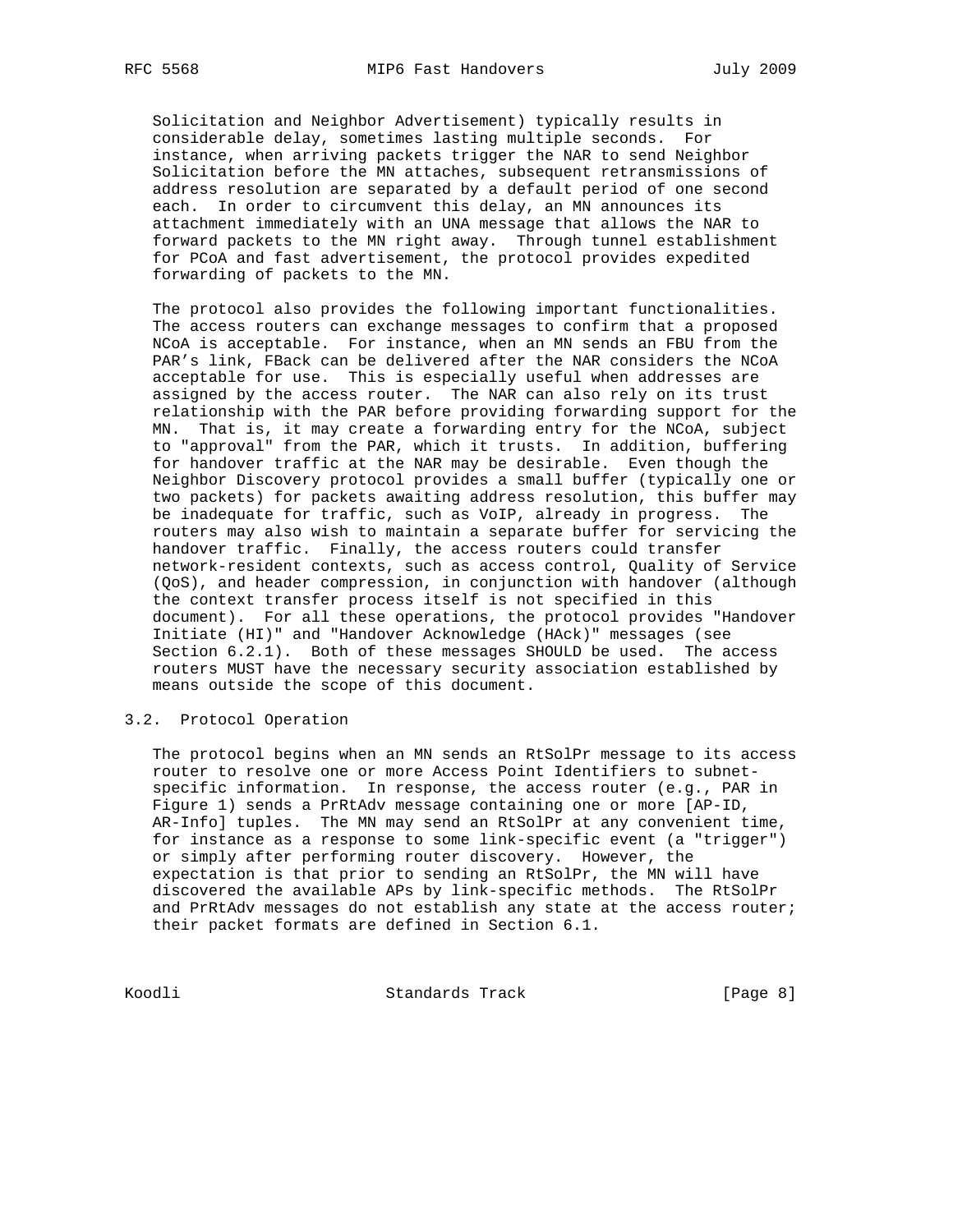With the information provided in the PrRtAdv message, the MN formulates a prospective NCoA and sends an FBU message to the PAR. The purpose of the FBU is to authorize the PAR to bind the PCoA to the NCoA, so that arriving packets can be tunneled to the new location of the MN. The FBU should be sent from the PAR's link whenever feasible. For instance, an internal link-specific trigger could enable FBU transmission from the previous link.

When it is not feasible, the FBU is sent from the new link.

 The format and semantics of FBU processing are specified in Section 6.2.2. The FBU message MUST contain the BADF option (see Section 6.4.5) to secure the message.

 Depending on whether an FBack is received on the previous link (which clearly depends on whether the FBU was sent in the first place), there are two modes of operation.

- 1. The MN receives FBack on the previous link. This means that packet tunneling is already in progress by the time the MN handovers to the NAR. The MN SHOULD send the UNA immediately after attaching to the NAR, so that arriving as well as buffered packets can be forwarded to the MN right away. Before sending FBack to the MN, the PAR can determine whether the NCoA is acceptable to the NAR through the exchange of HI and HAck messages. When Assigned Addressing (i.e., addresses are assigned by the router) is used, the proposed NCoA in the FBU is carried in an HI message (from PAR to NAR), and NAR MAY assign the proposed NCoA. Such an assigned NCoA MUST be returned in HAck (from NAR to PAR), and PAR MUST in turn provide the assigned NCoA in FBack. If there is an assigned NCoA returned in FBack, the MN MUST use the assigned address (and not the proposed address in FBU) upon attaching to NAR.
- 2. The MN does not receive the FBack on the previous link because the MN has not sent the FBU or the MN has left the link after sending the FBU (which itself may be lost), but before receiving an FBack. Without receiving an FBack in the latter case, the MN cannot ascertain whether the PAR has processed the FBU successfully. Hence, the MN (re)sends the FBU message to the PAR immediately after sending the UNA message. If the NAR chooses to supply a different IP address to use than the NCoA, it MAY send a Router Advertisement with the "Neighbor Advertisement Acknowledge (NAACK)" option in which it includes an alternate IP address for the MN to use. Detailed UNA processing rules are specified in Section 6.3.

Koodli Standards Track [Page 9]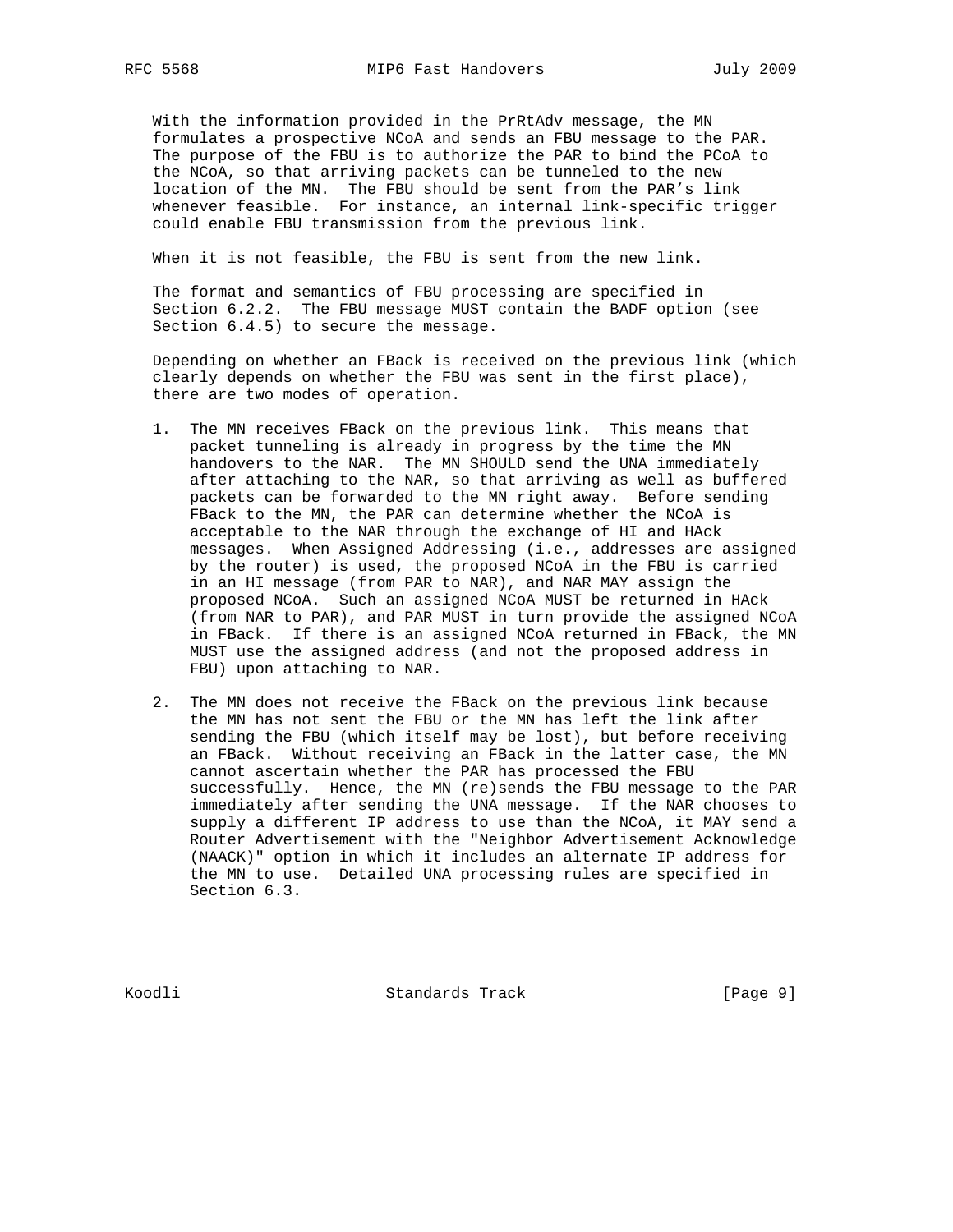The scenario in which an MN sends an FBU and receives an FBack on PAR's link is illustrated in Figure 2. For convenience, this scenario is characterized as the "predictive" mode of operation. The scenario in which the MN sends an FBU from the NAR's link is illustrated in Figure 3. For convenience, this scenario is characterized as the "reactive" mode of operation. Note that the reactive mode also includes the case in which an FBU has been sent from the PAR's link, but an FBack has not yet been received. The figure is intended to illustrate that the FBU is forwarded through the NAR, but it is processed only by the PAR.



Figure 2: Predictive Fast Handover

Koodli Standards Track [Page 10]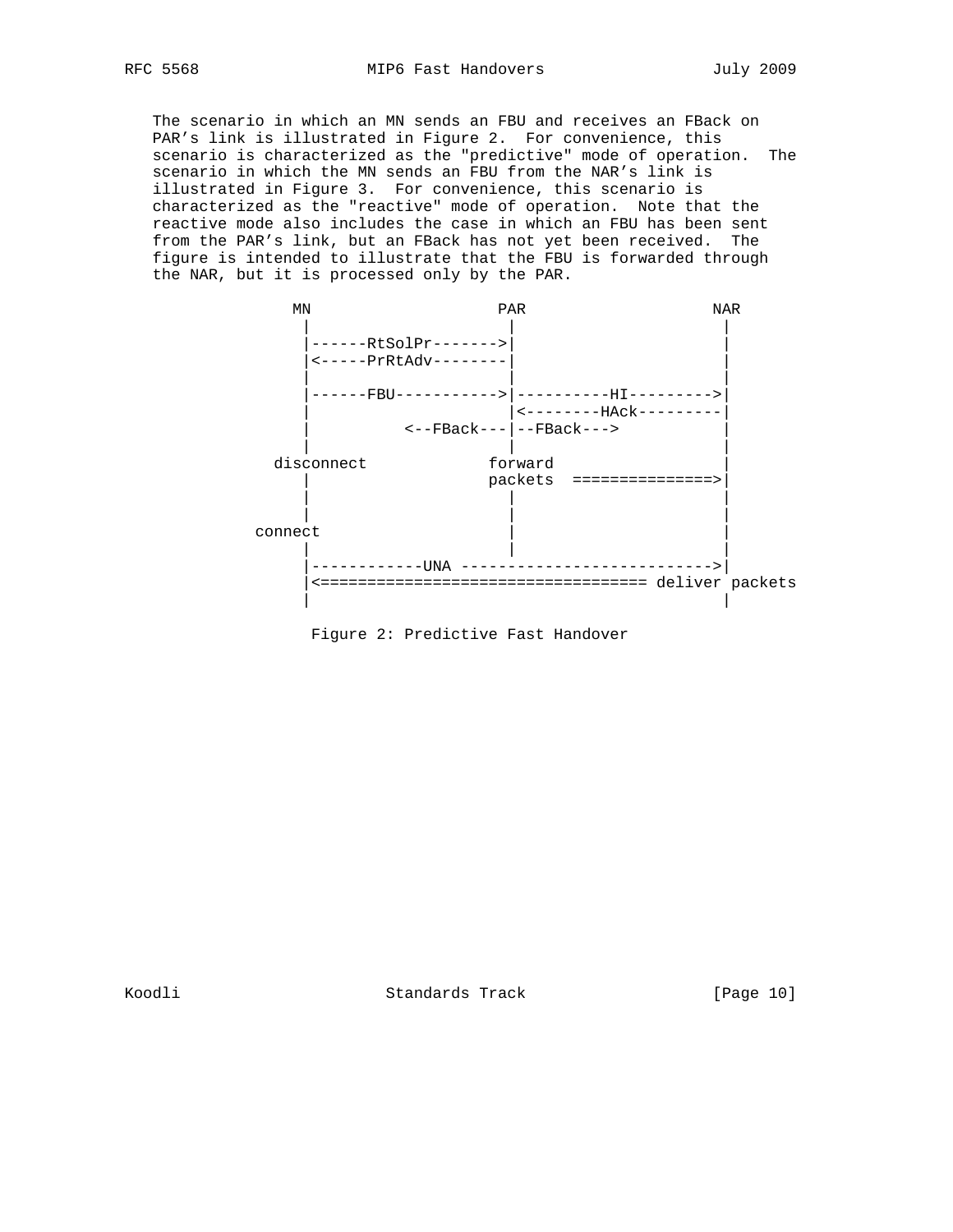

Figure 3: Reactive Fast Handover

 Finally, the PrRtAdv message may be sent unsolicited, i.e., without the MN first sending an RtSolPr. This mode is described in Section 3.3.

# 3.3. Protocol Operation during Network-Initiated Handover

 In some wireless technologies, the handover control may reside in the network even though the decision to undergo handover may be mutually arrived at between the MN and the network. In such networks, the PAR can send an unsolicited PrRtAdv containing the link-layer address, IP address, and subnet prefix of the NAR when the network decides that a handover is imminent. The MN MUST process this PrRtAdv to configure a new Care-of Address on the new subnet, and MUST send an FBU to the PAR prior to switching to the new link. After transmitting PrRtAdv, the PAR MUST continue to forward packets to the MN on its current link until the FBU is received. The rest of the operation is the same as that described in Section 3.2.

 The unsolicited PrRtAdv also allows the network to inform the MN about geographically adjacent subnets without the MN having to explicitly request that information. This can reduce the amount of wireless traffic required for the MN to obtain a neighborhood topology map of links and subnets. Such usage of PrRtAdv is decoupled from the actual handover; see Section 6.1.2.

Koodli Standards Track [Page 11]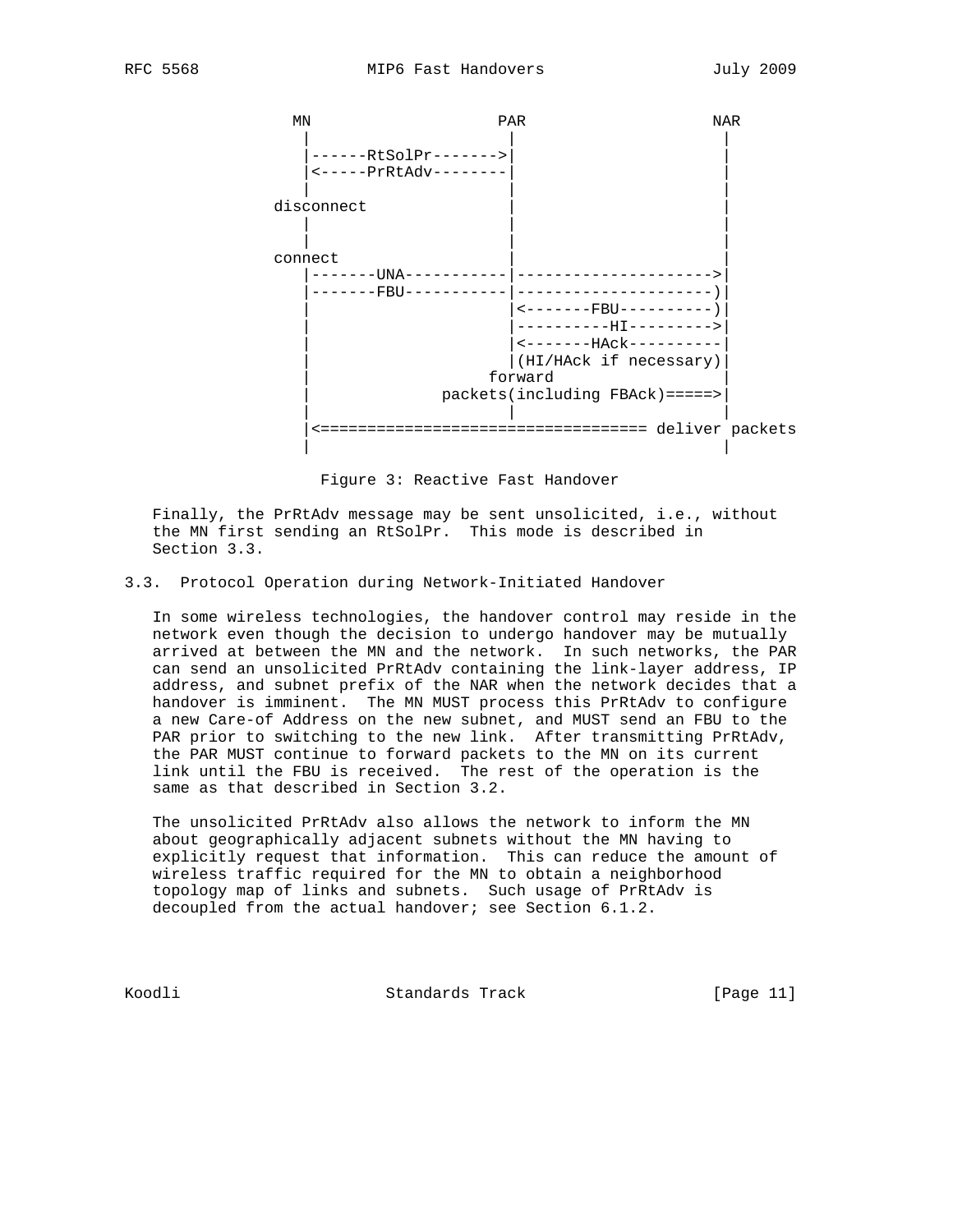# 4. Protocol Details

All descriptions refer to Figure 1.

 After discovering one or more nearby access points, the MN sends RtSolPr to the PAR in order to resolve access point identifiers to subnet router information. A convenient time to do this is after performing router discovery. However, the MN can send RtSolPr at any time, e.g., when one or more new access points are discovered. The MN can also send RtSolPr more than once during its attachment to PAR. The trigger for sending RtSolPr can originate from a link-specific event, such as the promise of a better signal strength from another access point coupled with fading signal quality with the current access point. Such events, often broadly referred to as "L2 triggers", are outside the scope of this document. Nevertheless, they serve as events that invoke this protocol. For instance, when a "link up" indication is obtained on the new link, protocol messages (e.g., UNA) can be transmitted immediately. Implementations SHOULD make use of such triggers whenever available.

 The RtSolPr message contains one or more AP-IDs. A wildcard requests all available tuples.

 As a response to RtSolPr, the PAR sends a PrRtAdv message that indicates one of the following possible conditions.

- 1. If the PAR does not have an entry corresponding to the new access point, it MUST respond indicating that the new access point is unknown. The MN MUST stop fast handover protocol operations on the current link. The MN MAY send an FBU from its new link.
- 2. If the new access point is connected to the PAR's current interface (to which the MN is attached), the PAR MUST respond with a Code value indicating that the new access point is connected to the current interface, but not send any prefix information. This scenario could arise, for example, when several wireless access points are bridged into a wired network. No further protocol action is necessary.
- 3. If the new access point is known and the PAR has information about it, then the PAR MUST respond indicating that the new access point is known and supply the [AP-ID, AR-Info] tuple. If the new access point is known, but does not support fast handover, the PAR MUST indicate this with Code 3 (see Section 6.1.2).

Koodli Standards Track [Page 12]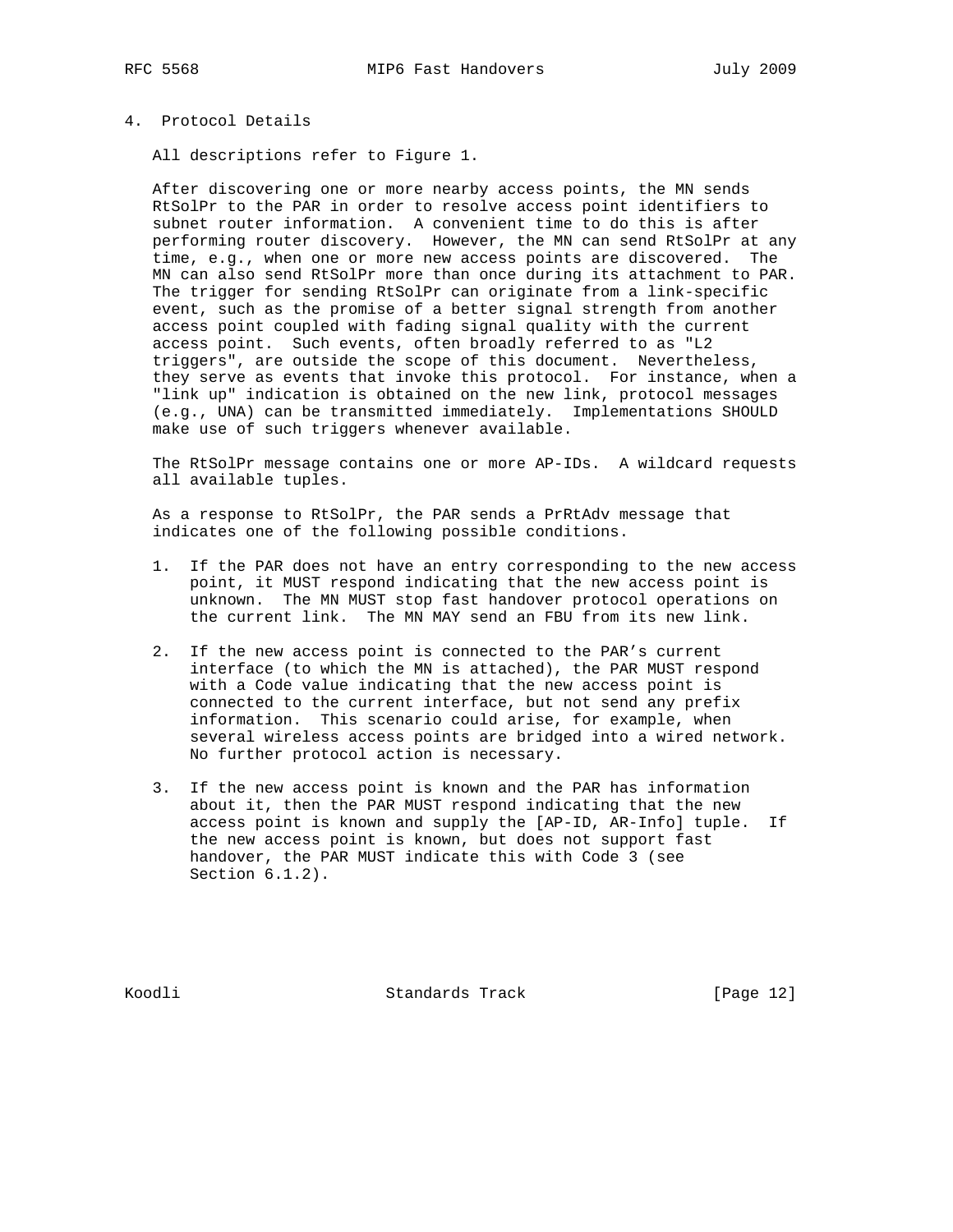4. If a wildcard is supplied as an identifier for the new access point, the PAR SHOULD supply neighborhood [AP-ID, AR-Info] tuples that are subject to path MTU restrictions (i.e., provide any 'n' tuples without exceeding the link MTU).

 When further protocol action is necessary, some implementations MAY choose to begin buffering copies of incoming packets at the PAR. If such First In First Out (FIFO) buffering is used, the PAR MUST continue forwarding the packets to the PCoA (i.e., buffer and forward). While the protocol does not forbid such an implementation support, care must be taken to ensure that the PAR continues forwarding packets to the PCoA (i.e., uses a buffer and forward approach). The PAR SHOULD stop buffering once it begins forwarding packets to the NCoA.

 The method by which access routers exchange information about their neighbors and thereby allow construction of Proxy Router Advertisements with information about neighboring subnets is outside the scope of this document.

 The RtSolPr and PrRtAdv messages MUST be implemented by an MN and an access router that supports fast handovers. However, when the parameters necessary for the MN to send packets immediately upon attaching to the NAR are supplied by the link-layer handover mechanism itself, use of the above messages is optional on such links.

 After a PrRtAdv message is processed, the MN sends an FBU at a time determined by link-specific events, and includes the proposed NCoA. The MN SHOULD send the FBU from the PAR's link whenever "anticipation" of handover is feasible. When anticipation is not feasible or when it has not received an FBack, the MN sends an FBU immediately after attaching to NAR's link. In response to the FBU, the PAR establishes a binding between the PCoA ("Home Address") and the NCoA, and sends the FBack to the MN. Prior to establishing this binding, the PAR SHOULD send an HI message to the NAR, and receive a HAck in response. In order to determine the NAR's address for the HI message, the PAR can perform the longest prefix match of NCoA (in FBU) with the prefix list of neighboring access routers. When the source IP address of the FBU is the PCoA, i.e., the FBU is sent from the PAR's link, the HI message MUST have a Code value set to 0; see Section 6.2.1.1. When the source IP address of the FBU is not PCoA, i.e., the FBU is sent from the NAR's link, the HI message MUST have a Code value of 1; see Section 6.2.1.1.

 The HI message contains the PCoA, link-layer address and the NCoA of the MN. In response to processing an HI message with Code 0, the NAR:

Koodli Standards Track [Page 13]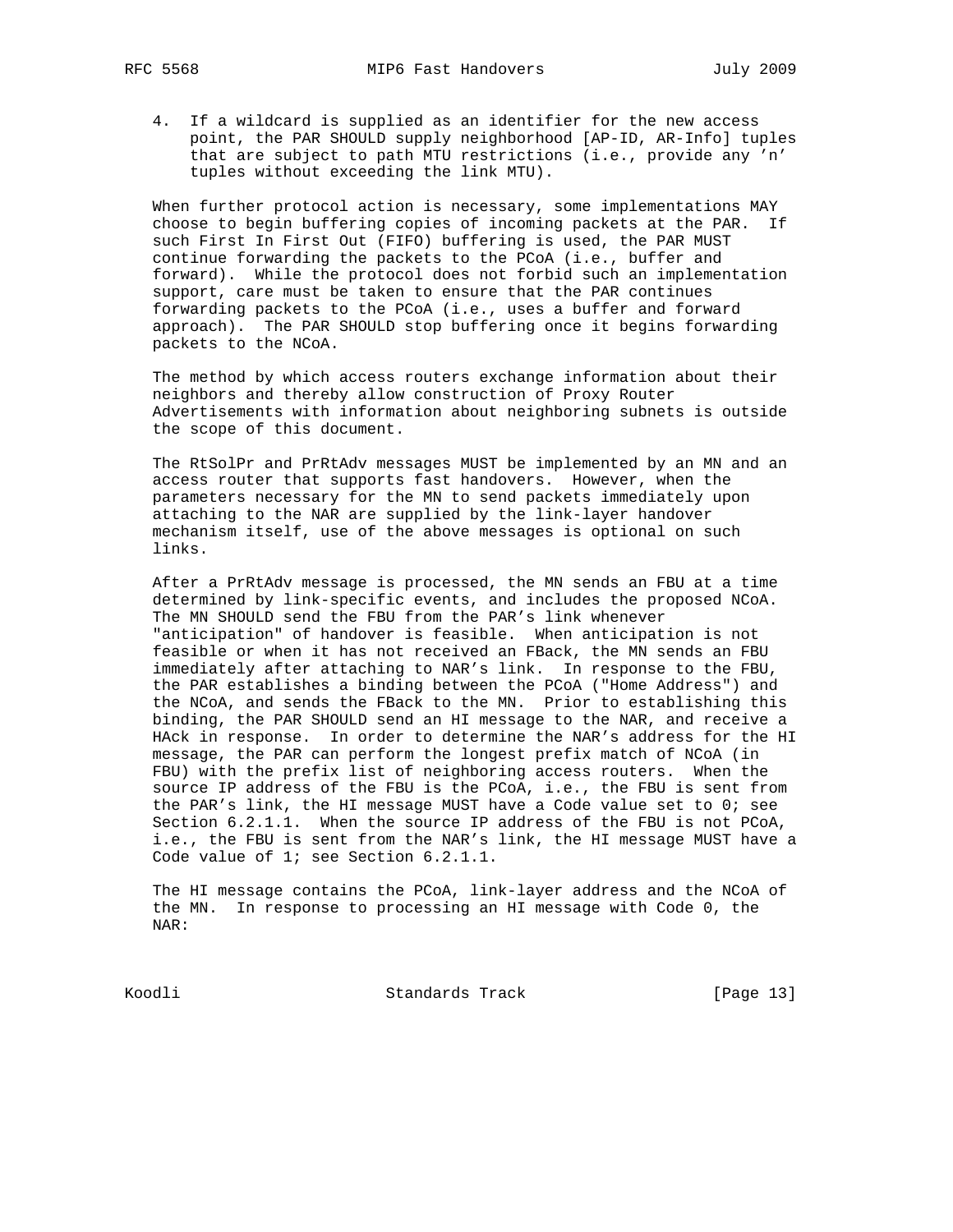- 1. determines whether the NCoA supplied in the HI message is unique before beginning to defend it. It sends a Duplicate Address Detection (DAD) probe [RFC4862] for NCoA to verify uniqueness. However, in deployments where the probability of address collisions is considered extremely low (and hence not an issue), the parameter DupAddrDetectTransmits (see [RFC4862]) is set to zero on the NAR, allowing it to avoid performing DAD on the NCoA. The NAR similarly sets DupAddrDetectTransmits to zero in other deployments where DAD is not a concern. Once the NCoA is determined to be unique, the NAR starts proxying [RFC4861] the address for PROXY\_ND\_LIFETIME during which the MN is expected to connect to the NAR. In case there is already an NCoA present in its data structure (for instance, it has already processed an HI message earlier), the NAR MAY verify if the LLA is the same as its own or that of the MN itself. If so, the NAR MAY allow the use of the NCoA.
	- 2. allocates the NCoA for the MN when Assigned Addressing is used, creates a proxy neighbor cache entry, and begins defending it. The NAR MAY allocate the NCoA proposed in HI.
	- 3. MAY create a host route entry for the PCoA (on the interface to which the MN is attaching) in case the NCoA cannot be accepted or assigned. This host route entry SHOULD be implemented such that until the MN's presence is detected, either through explicit announcement by the MN or by other means, arriving packets do not invoke neighbor discovery. The NAR SHOULD also set up a reverse tunnel to the PAR in this case.
	- 4. provides the status of the handover request in the Handover Acknowledge (HAck) message to the PAR.

 When the Code value in HI is 1, the NAR MUST skip the above operations. Sending an HI message with Code 1 allows the NAR to validate the neighbor cache entry it creates for the MN during UNA processing. That is, the NAR can make use of the knowledge that its trusted peer (i.e., the PAR) has a trust relationship with the MN.

 If HAck contains an assigned NCoA, the FBack MUST include it, and the MN MUST use the address provided in the FBack. The PAR MAY send the FBack to the previous link as well to facilitate faster reception in the event that the MN is still present. The result of the FBU and FBack processing is that the PAR begins tunneling the MN's packets to the NCoA. If the MN does not receive an FBack message even after retransmitting the FBU for FBU\_RETRIES, it must assume that fast handover support is not available and stop the protocol operation.

Koodli Standards Track [Page 14]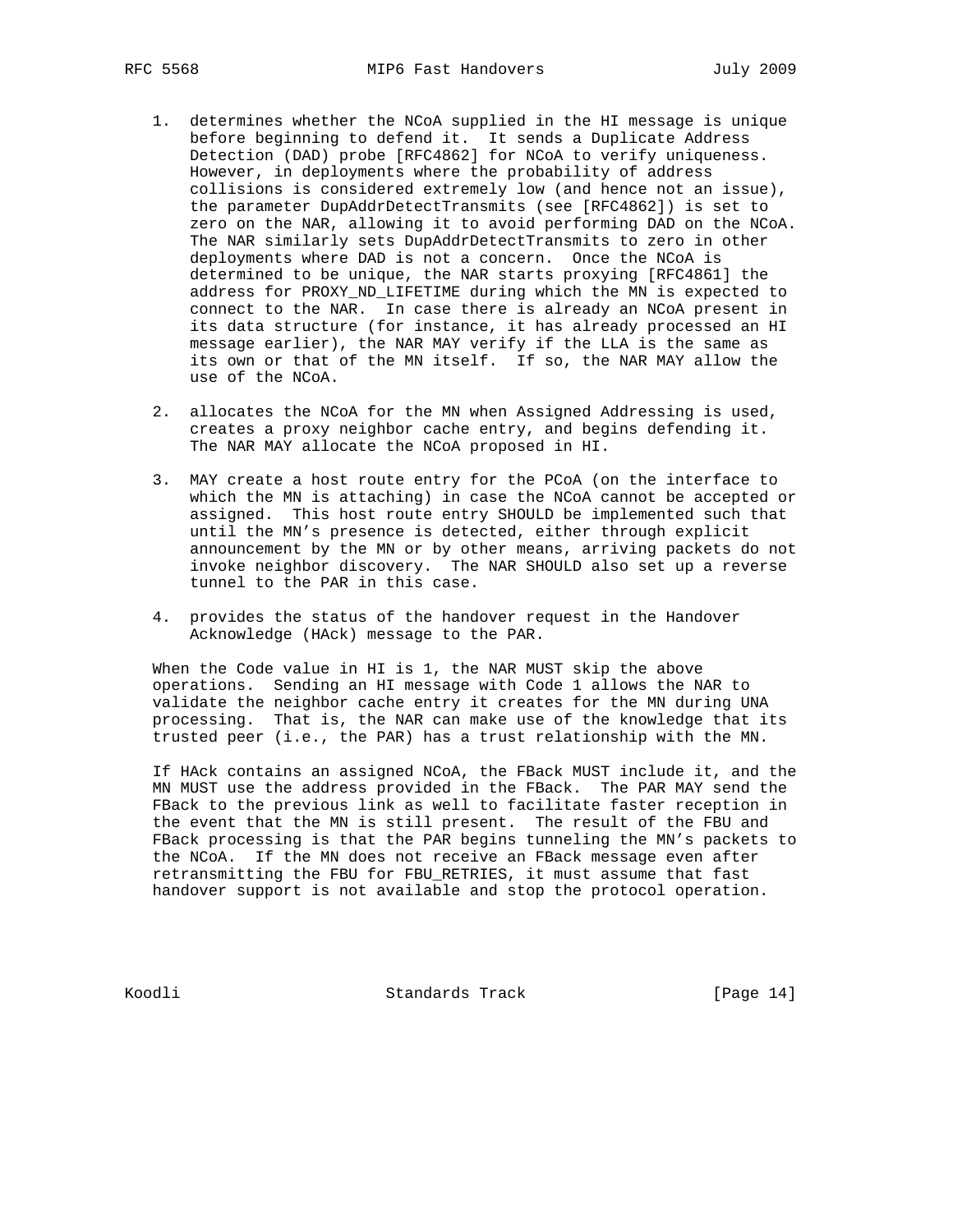As soon as the MN establishes link connectivity with the NAR, it:

- 1. sends an UNA message (see Section 6.3). If the MN has not received an FBack by the time UNA is being sent, it SHOULD send an FBU message following the UNA message.
- 2. joins the all-nodes multicast group and the solicited-node multicast group corresponding to the NCoA.
- 3. starts a DAD probe for NCoA; see [RFC4862].

When a NAR receives an UNA message, it:

- 1. deletes its proxy neighbor cache entry, if it exists, updates the state to STALE [RFC4861], and forwards arriving and buffered packets.
- 2. updates an entry in INCOMPLETE state [RFC4861], if it exists, to STALE and forwards arriving and buffered packets. This would be the case if NAR had previously sent a Neighbor Solicitation that went unanswered perhaps because the MN had not yet attached to the link.

 The buffer for handover traffic should be linked to this UNA processing. The exact mechanism is implementation dependent.

 The NAR may choose to provide a different IP address other than the NCoA. This is possible if it is proxying the NCoA. In such a case, it:

 1. MAY send a Router Advertisement with the NAACK option in which it includes an alternate IP address for use. This message MUST be sent to the source IP address present in UNA using the same Layer 2 address present in UNA.

 If the MN receives an IP address in the NAACK option, it MUST use it and send an FBU using the new CoA. As a special case, the address supplied in NAACK could be the PCoA itself, in which case the MN MUST NOT send any more FBUs. The Status codes for the NAACK option are specified in Section 6.4.6.

 Once the MN has confirmed its NCoA (either through DAD or when provided for by the NAR), it SHOULD send a Neighbor Advertisement message with the 'O' bit set, to the all-nodes multicast address. This message allows the MN's neighbors to update their neighbor cache entries.

Koodli Standards Track [Page 15]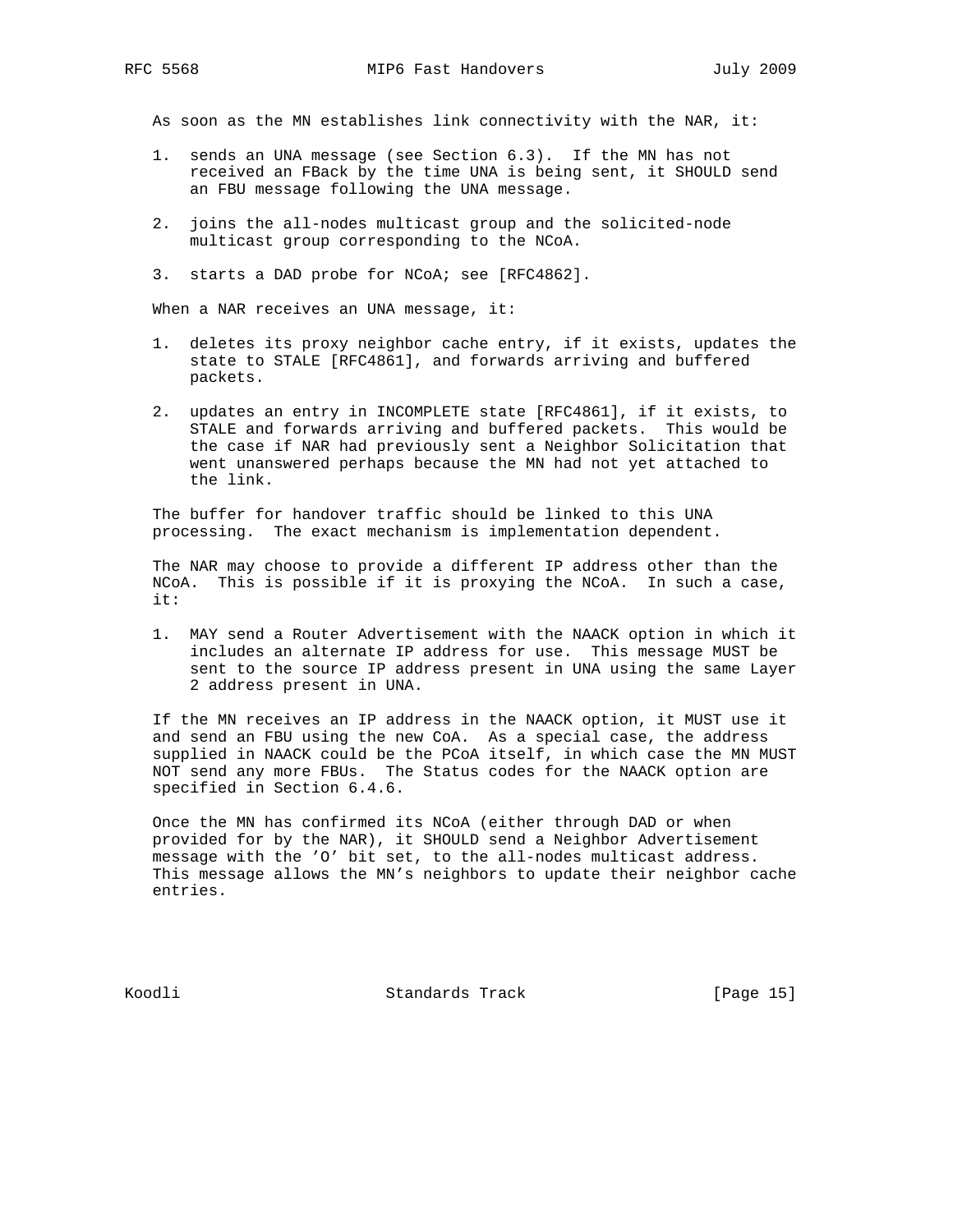For data forwarding, the PAR tunnels packets using its global IP address valid on the interface to which the MN was attached. The MN reverse tunnels its packets to the same global address of PAR. The tunnel end-point addresses must be configured accordingly. When the PAR receives a reverse-tunneled packet, it must verify if a secure binding exists for the MN identified by the PCoA in the tunneled packet, before forwarding the packet.

5. Other Considerations

## 5.1. Handover Capability Exchange

 The MN expects a PrRtAdv in response to its RtSolPr message. If the MN does not receive a PrRtAdv message even after RTSOLPR\_RETRIES, it must assume that the PAR does not support the fast handover protocol and stop sending any more RtSolPr messages.

 Even if an MN's current access router is capable of providing fast handover support, the new access router to which the MN attaches may be incapable of fast handover. This is indicated to the MN during "runtime", through the PrRtAdv message with Code 3 (see Section 6.1.2).

## 5.2. Determining New Care-of Address

 Typically, the MN formulates its prospective NCoA using the information provided in a PrRtAdv message and sends the FBU. The PAR MUST use the NCoA present in the FBU in its HI message. The NAR MUST verify if the NCoA present in HI is already in use. In any case, the NAR MUST respond to HI using a HAck, in which it may include another NCoA to use, especially when assigned address configuration is used. If there is a CoA present in the HAck, the PAR MUST include it in the FBack message. However, the MN itself does not have to wait on the PAR's link for this exchange to take place. It can handover any time after sending the FBU message; sometimes it may be forced to handover without sending the FBU. In any case, it can still confirm using the NCoA from the NAR's link by sending the UNA message.

 If a PrRtAdv message carries an NCoA, the MN MUST use it as its prospective NCoA.

 When DHCP is used, the protocol supports forwarding for the PCoA only. In this case, the MN MUST perform DHCP operations once it attaches to the NAR even though it formulates an NCoA for transmitting the FBU. This is indicated in the PrRtAdv message with Code 5.

Koodli Standards Track [Page 16]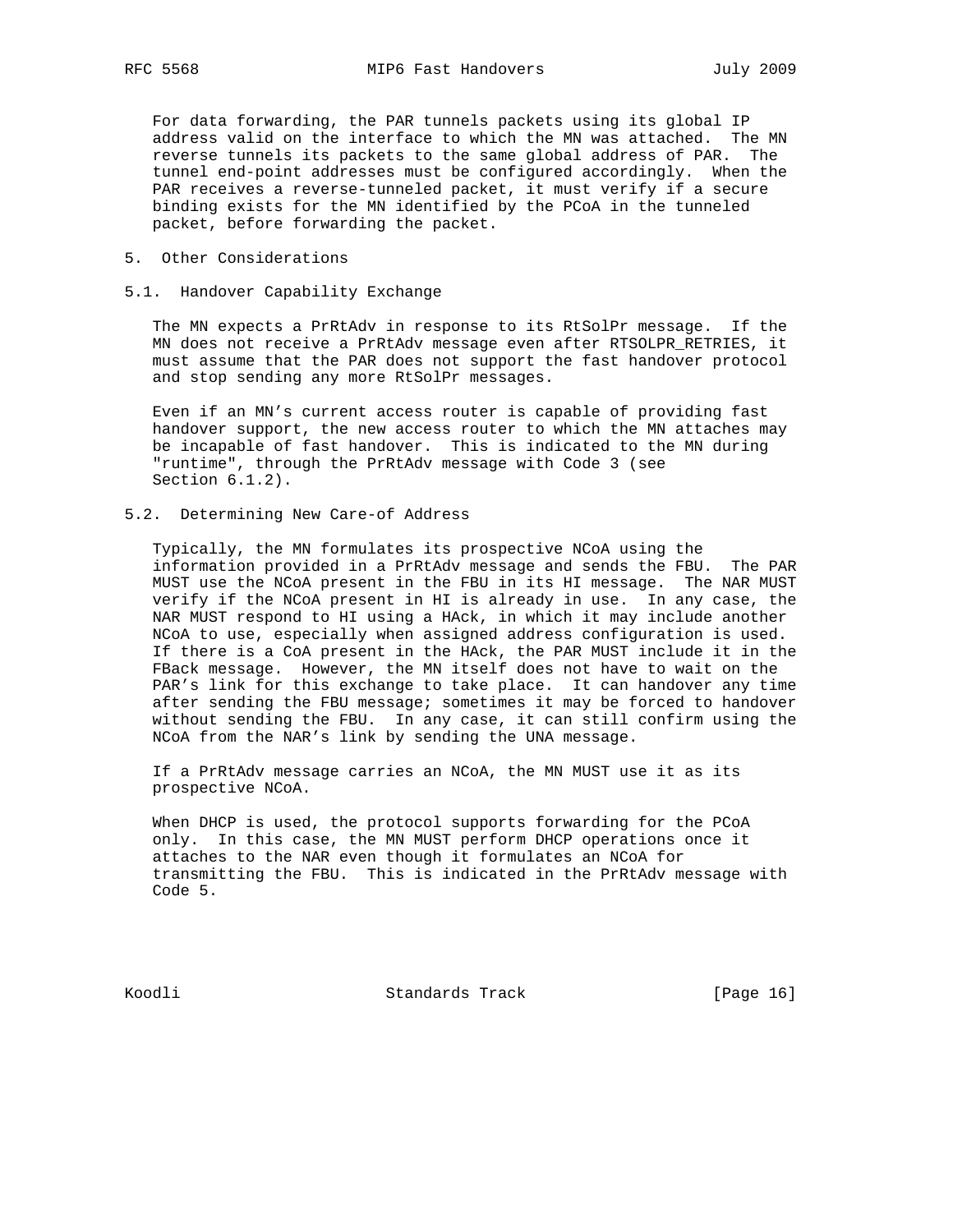## 5.3. Prefix Management

 As defined in Section 2, the Prefix part of "AR-Info" is the prefix valid on the interface to which the AP is attached. This document does not specify how this Prefix is managed, its length, or its assignment policies. The protocol operation specified in this document works regardless of these considerations. Often, but not necessarily always, this Prefix may be the aggregate prefix (such as /48) valid on the interface. In some deployments, each MN may have its own per-mobile prefix (such as a /64) used for generating the NCoA. Some point-to-point links may use such a deployment.

 When per-mobile prefix assignment is used, the "AR-Info" advertised in PrRtAdv still includes the (aggregate) prefix valid on the interface to which the target AP is attached, unless the access routers communicate with each other (using HI and HAck messages) to manage the per-mobile prefix. The MN still formulates an NCoA using the aggregate prefix. However, an alternate NCoA based on the per mobile prefix is returned by NAR in the HAck message. This alternate NCoA is provided to the MN in either the FBack message or in the NAACK option.

### 5.4. Packet Loss

 Handover involves link switching, which may not be exactly coordinated with fast handover signaling. Furthermore, the arrival pattern of packets is dependent on many factors, including application characteristics, network queuing behaviors, etc. Hence, packets may arrive at the NAR before the MN is able to establish its link there. These packets will be lost unless they are buffered by the NAR. Similarly, if the MN attaches to the NAR and then sends an FBU message, packets arriving at the PAR until the FBU is processed will be lost unless they are buffered. This protocol provides an option to indicate a request for buffering at the NAR in the HI message. When the PAR requests this feature (for the MN), it SHOULD also provide its own support for buffering.

 Whereas buffering can enable a smooth handover, the buffer size and the rate at which buffered packets are eventually forwarded are important considerations when providing buffering support. There are a number of aspects to consider:

 o Some applications transmit less data over a given period of data than others, and this implies different buffering requirements. For instance, Voice over IP typically needs smaller buffers compared to high-resolution streaming video, as the latter has larger packet sizes and higher arrival rates.

Koodli Standards Track [Page 17]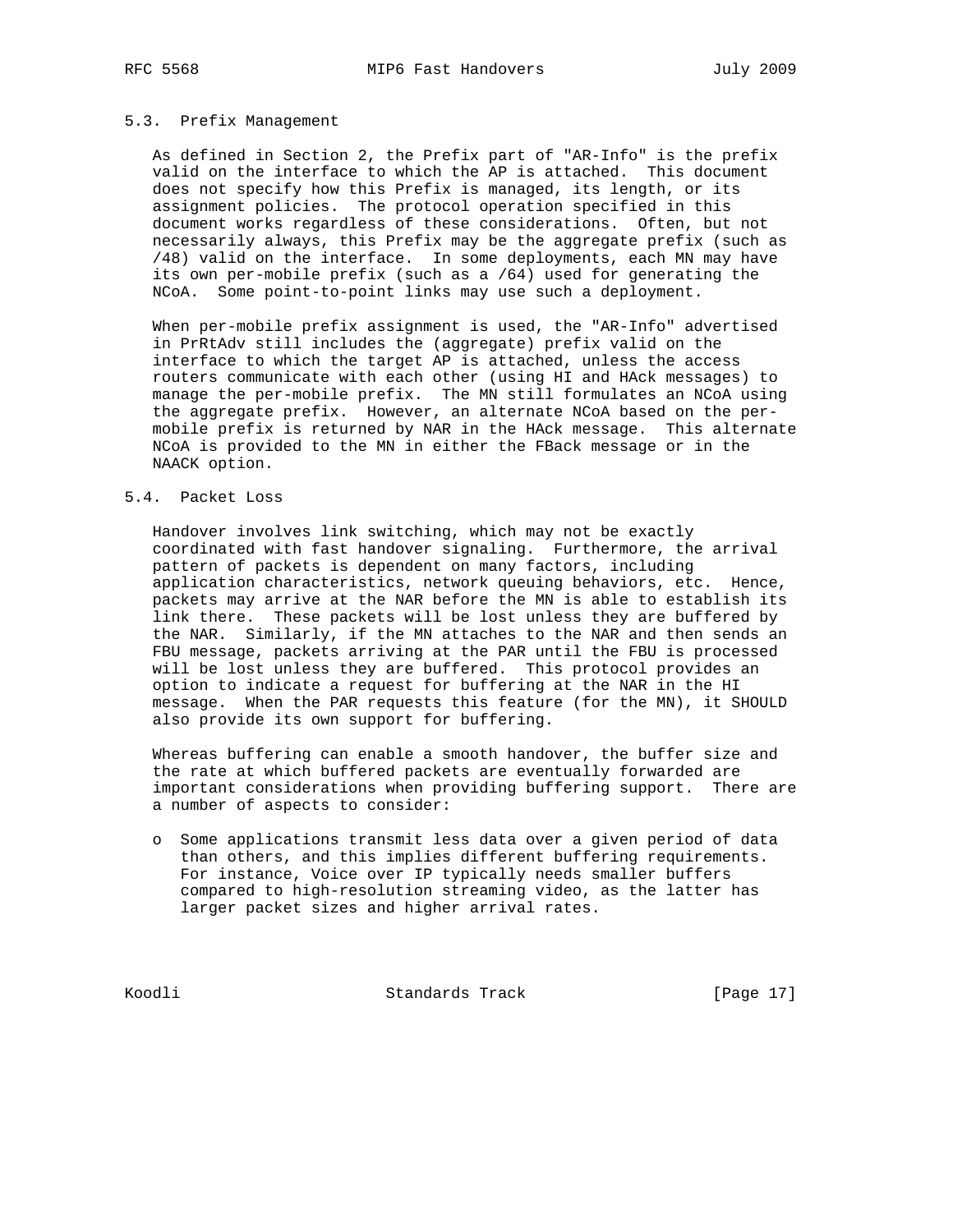o When the mobile node appears on the new link, having the buffering router send a large number of packets in quick succession may overtax the resources of the router, the mobile node itself, or the path between these two.

 In particular, transmitting a large amount of buffered packets in succession can congest the path between the buffering router and the mobile node. Furthermore, nodes (such as a base station) on the path between the buffering router and the mobile node may drop such packets. If a base station buffers too many such packets, they may contribute to additional jitter for packets arriving behind them, which is undesirable for real-time communication.

- o Since routers are not involved in end-to-end communication, they have no knowledge of transport conditions.
- o The wireless connectivity of the mobile node may vary over time. It may achieve a smaller or higher bandwidth on the new link, signal strength may be weak at the time it just enters the area of this access point, and so on.

 As a result, it is difficult to design an algorithm that would transmit buffered packets at appropriate spacing under all scenarios. The purpose of fast handovers is to avoid packet loss. Yet, draining buffered packets too fast can, by itself, cause loss of the packets, as well as blocking or loss of following packets meant for the mobile node.

 This specification does not restrict implementations from providing specialized buffering support for any specific situation. However, attention must be paid to the rate at which buffered packets are forwarded to the MN once attachment is complete. Routers implementing this specification MUST implement at least the default algorithm, which is based on the original arrival rates of the buffered packets. A maximum of 5 packets MAY be sent one after another, but all subsequent packets SHOULD use a sending rate that is determined by metering the rate at which packets have entered the buffer, potentially using smoothing techniques such as recent activity over a sliding time window and weighted averages [RFC3290].

 It should be noted, however, that this default algorithm is crude and may not be suitable for all situations. Future revisions of this specification may provide additional algorithms, once enough experience of the various conditions in deployed networks is attained.

Koodli Standards Track [Page 18]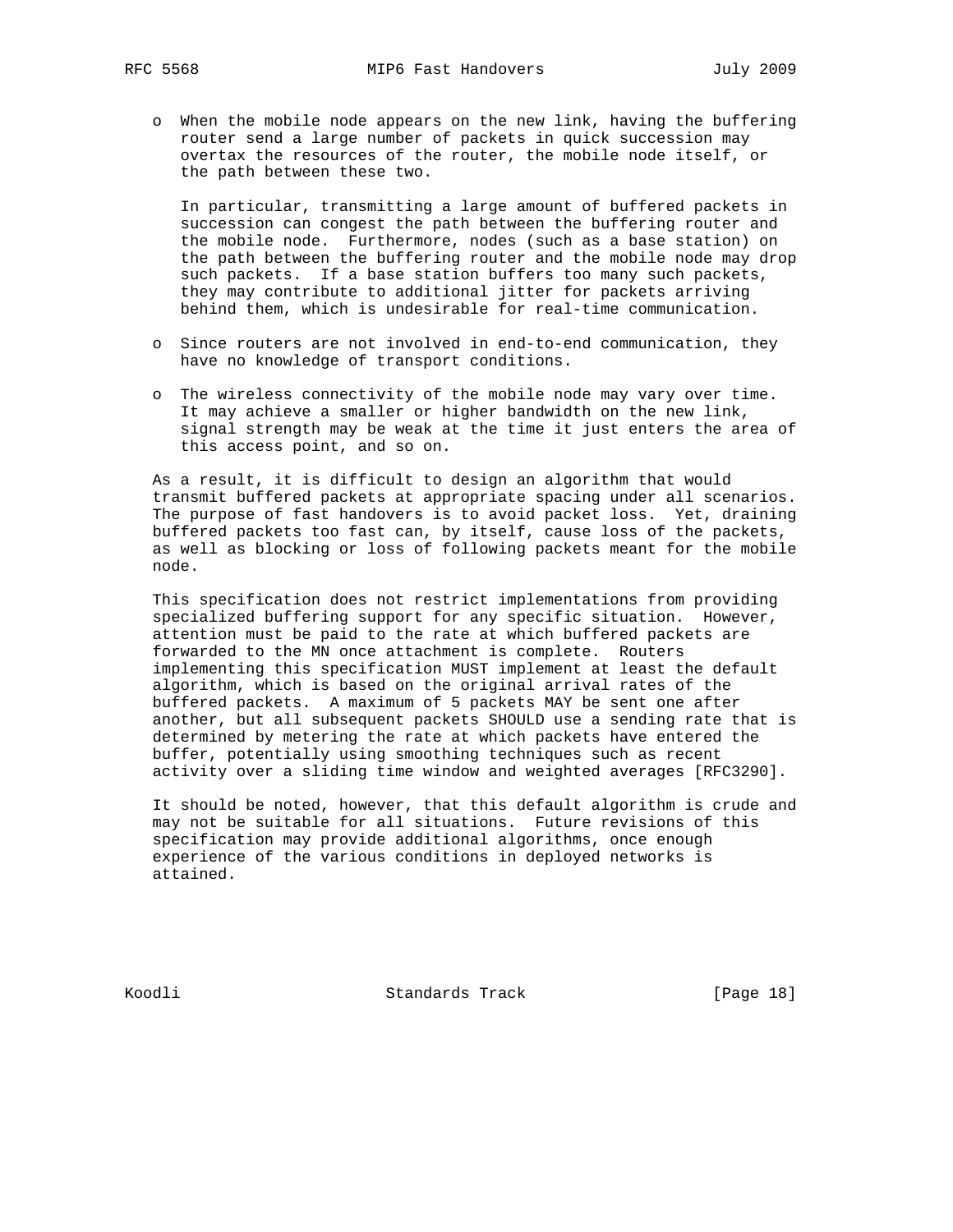## 5.5. DAD Handling

 Duplicate Address Detection (DAD) was defined in [RFC4862] to avoid address duplication on links when stateless address auto configuration is used. The use of DAD to verify the uniqueness of an IPv6 address configured through stateless auto-configuration adds delays to a handover. The probability of an interface identifier duplication on the same subnet is very low; however, it cannot be ignored. Hence, the protocol specified in this document SHOULD only be used in deployments where the probability of such address collisions is extremely low or it is not a concern (because of the address management procedure deployed). The protocol requires the NAR to send a DAD probe before it starts defending the NCoA. However, this DAD delay can be turned off by setting DupAddrDetectTransmits to zero on the NAR ([RFC4862]).

 This document specifies messages that can be used to provide duplicate-free addresses, but the document does not specify how to create or manage such duplicate-free addresses. In some cases, the NAR may already have the knowledge required to assess whether or not the MN's address is a duplicate before the MN moves to the new subnet. For example, in some deployments, the NAR may maintain a pool of duplicate-free addresses in a list for handover purposes. In such cases, the NAR can provide this disposition in the HAck message (see Section 6.2.1.2) or in the NAACK option (see Section 6.4.6).

# 5.6. Fast or Erroneous Movement

 Although this specification is for fast handover, the protocol is limited in terms of how fast an MN can move. A special case of fast movement is ping-pong, where an MN moves between the same two access points rapidly. Another instance of the same problem is erroneous movement, i.e., the MN receives information prior to a handover that it is moving to a new access point, but it either moves to a different one or it aborts movement altogether. All of the above behaviors are usually the result of link-layer idiosyncrasies and thus are often resolved at the link layer itself.

 IP layer mobility, however, introduces its own limits. IP-layer handovers should occur at a rate suitable for the MN to update the binding of, at least, its Home Agent and preferably that of every correspondent node (CN) with which it is in communication. An MN that moves faster than necessary for this signaling to complete (which may be of the order of a few seconds) may start losing packets. The signaling cost over the air interface and in the network may increase significantly, especially in the case of rapid movement between several access routers. To avoid the signaling overhead, the following measures are suggested.

Koodli Standards Track [Page 19]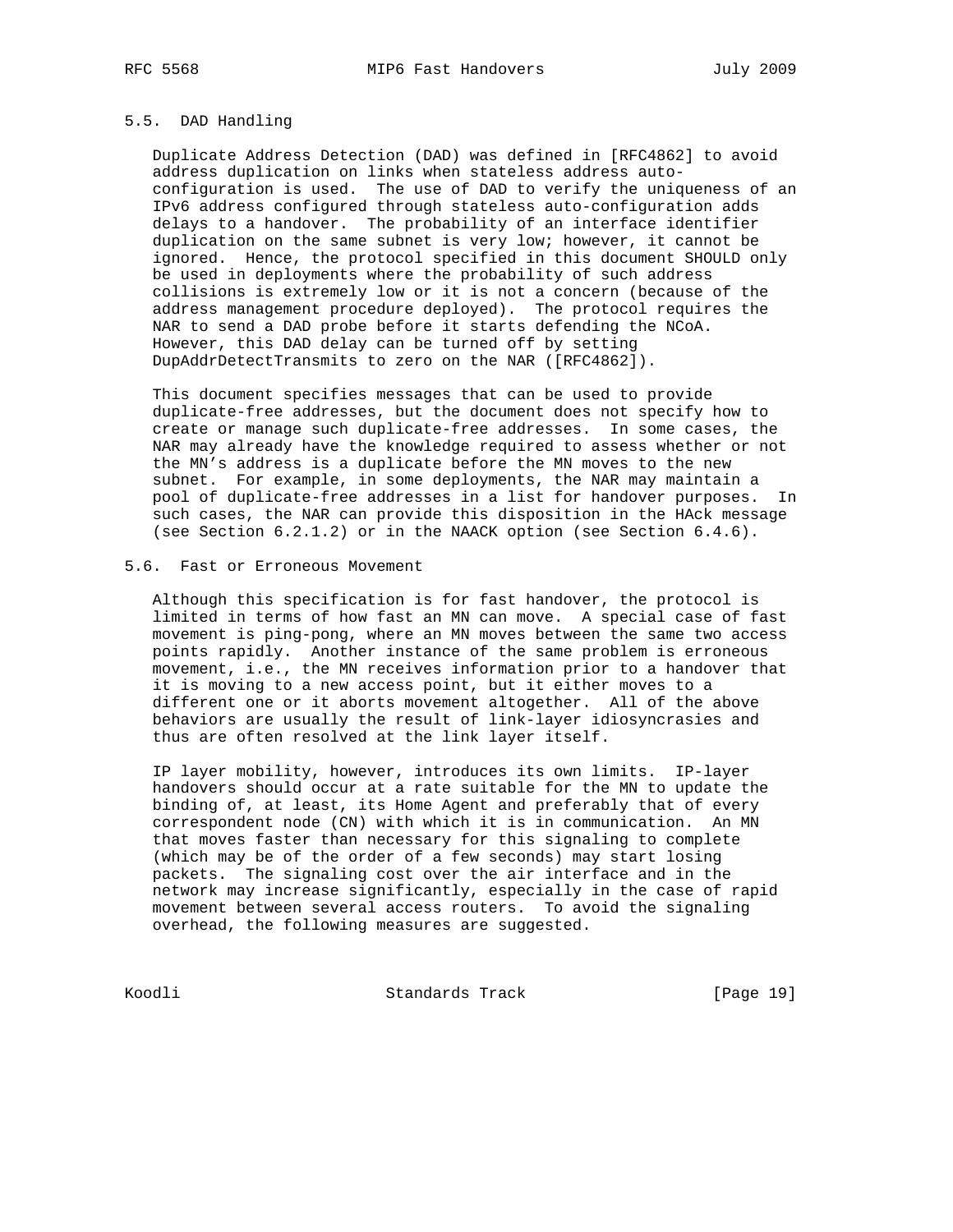An MN returning to the PAR before updating the necessary bindings when present on the NAR MUST send a Fast Binding Update with the Home Address equal to the MN's PCoA and a lifetime of zero to the PAR. The MN should have a security association with the PAR since it performed a fast handover to the NAR. The PAR, upon receiving this Fast Binding Update, will check its set of outgoing (temporary fast handover) tunnels. If it finds a match, it SHOULD terminate that tunnel; i.e., start delivering packets directly to the node instead. In order for the PAR to process such an FBU, the lifetime of the security association has to be at least that of the tunnel itself.

 Temporary tunnels for the purposes of fast handovers should use short lifetimes (of the order of tens of seconds). The lifetime of such tunnels should be enough to allow an MN to update all its active bindings. The default lifetime of the tunnel should be the same as the lifetime value in the FBU message.

 The effect of erroneous movement is typically limited to the loss of packets since routing can change and the PAR may forward packets toward another router before the MN actually connects to that router. If the MN discovers itself on an unanticipated access router, it SHOULD send a new Fast Binding Update to the PAR. This FBU supersedes the existing binding at the PAR, and the packets will be redirected to the newly confirmed location of the MN.

6. Message Formats

 All the ICMPv6 messages have a common Type specified in [RFC4443]. The messages are distinguished based on the Subtype field (see below). For all the ICMPv6 messages, the checksum is defined in [RFC4443].

- 6.1. New Neighborhood Discovery Messages
- 6.1.1. Router Solicitation for Proxy Advertisement (RtSolPr)

 Mobile nodes send Router Solicitation for Proxy Advertisement messages in order to prompt routers for Proxy Router Advertisements. All the Link-Layer Address options have the format defined in Section 6.4.3.

Koodli Standards Track [Page 20]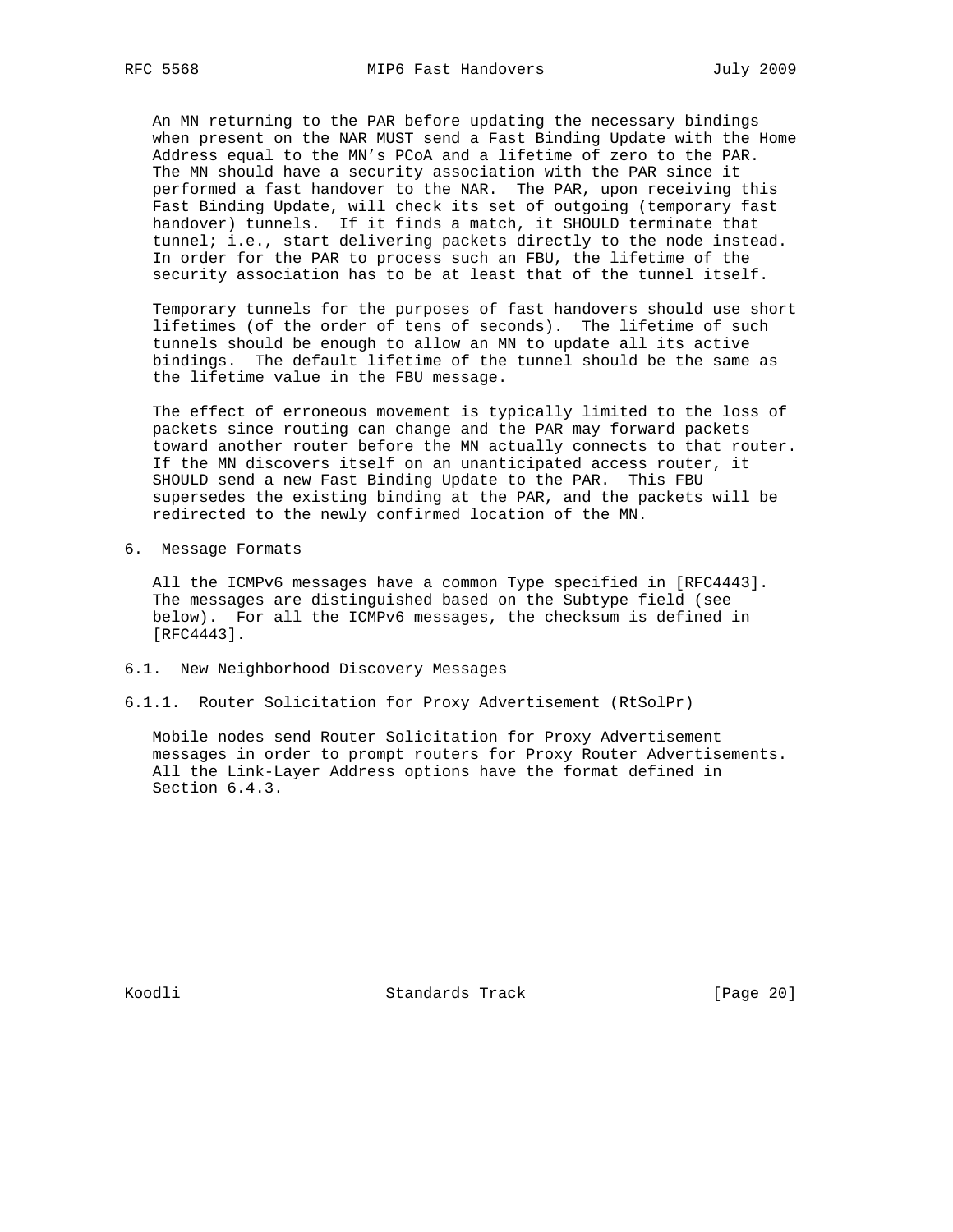$0$  and  $1$  and  $2$  3 0 1 2 3 4 5 6 7 8 9 0 1 2 3 4 5 6 7 8 9 0 1 2 3 4 5 6 7 8 9 0 1 +-+-+-+-+-+-+-+-+-+-+-+-+-+-+-+-+-+-+-+-+-+-+-+-+-+-+-+-+-+-+-+-+ | Type | Code | Checksum | +-+-+-+-+-+-+-+-+-+-+-+-+-+-+-+-+-+-+-+-+-+-+-+-+-+-+-+-+-+-+-+-+ | Subtype | Reserved | Identifier | +-+-+-+-+-+-+-+-+-+-+-+-+-+-+-+-+-+-+-+-+-+-+-+-+-+-+-+-+-+-+-+-+ | Options ... +-+-+-+-+-+-+-+-+-+-+-+- Figure 4: Router Solicitation for Proxy Advertisement (RtSolPr) Message IP Fields: Source Address: An IP address assigned to the sending interface. Destination Address: The address of the access router or the all routers multicast address. Hop Limit: 255. See RFC 2461. ICMP Fields: Type: 154 Code: 0 Checksum: The ICMPv6 checksum. Subtype: 2 Reserved: MUST be set to zero by the sender and ignored by the receiver. Identifier: MUST be set by the sender so that replies can be matched to this Solicitation. Valid Options: Source Link-Layer Address: When known, the link-layer address of the sender SHOULD be included using the Link-Layer Address (LLA) option. See the LLA option format below. New Access Point Link-Layer Address: The link-layer address or

 identification of the access point for which the MN requests routing advertisement information. It MUST be included in all

Koodli Standards Track [Page 21]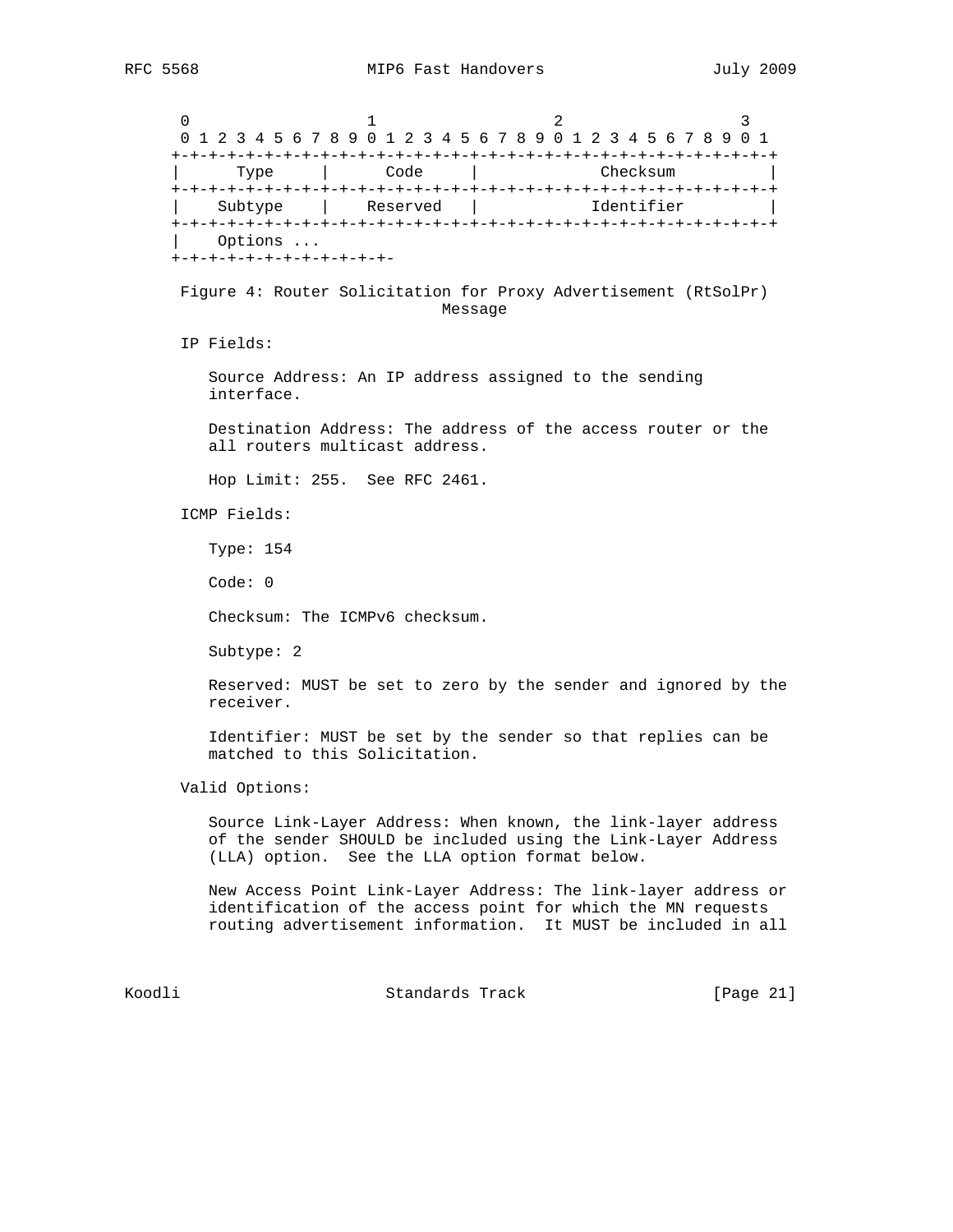RtSolPr messages. More than one such address or identifier can be present. This field can also be a wildcard address. See the LLA option below.

 Future versions of this protocol may define new option types. Receivers MUST silently ignore any options that they do not recognize and continue processing the rest of the message.

 Including the source LLA option allows the receiver to record the sender's L2 address so that neighbor discovery can be avoided when the receiver needs to send packets back to the sender (of the RtSolPr message).

 When a wildcard is used for the New Access Point LLA, no other New Access Point LLA options must be present.

 A Proxy Router Advertisement (PrRtAdv) message should be received by the MN in response to an RtSolPr. If such a message is not received in a timely manner (no less than twice the typical round trip time (RTT) over the access link, or 100 milliseconds if RTT is not known), it SHOULD resend the RtSolPr message. Subsequent retransmissions can be up to RTSOLPR\_RETRIES, but MUST use an exponential backoff in which the timeout period (i.e., 2xRTT or 100 milliseconds) is doubled prior to each instance of retransmission. If Proxy Router Advertisement is not received by the time the MN disconnects from the PAR, the MN SHOULD send an FBU immediately after configuring a new CoA.

 When RtSolPr messages are sent more than once, they MUST be rate limited with MAX\_RTSOLPR\_RATE per second. During each use of an RtSolPr, exponential backoff is used for retransmissions.

6.1.2. Proxy Router Advertisement (PrRtAdv)

 Access routers send Proxy Router Advertisement messages gratuitously if the handover is network-initiated or as a response to an RtSolPr message from an MN, providing the link-layer address, IP address, and subnet prefixes of neighboring routers. All the Link-Layer Address options have the format defined in 6.4.3.

Koodli Standards Track [Page 22]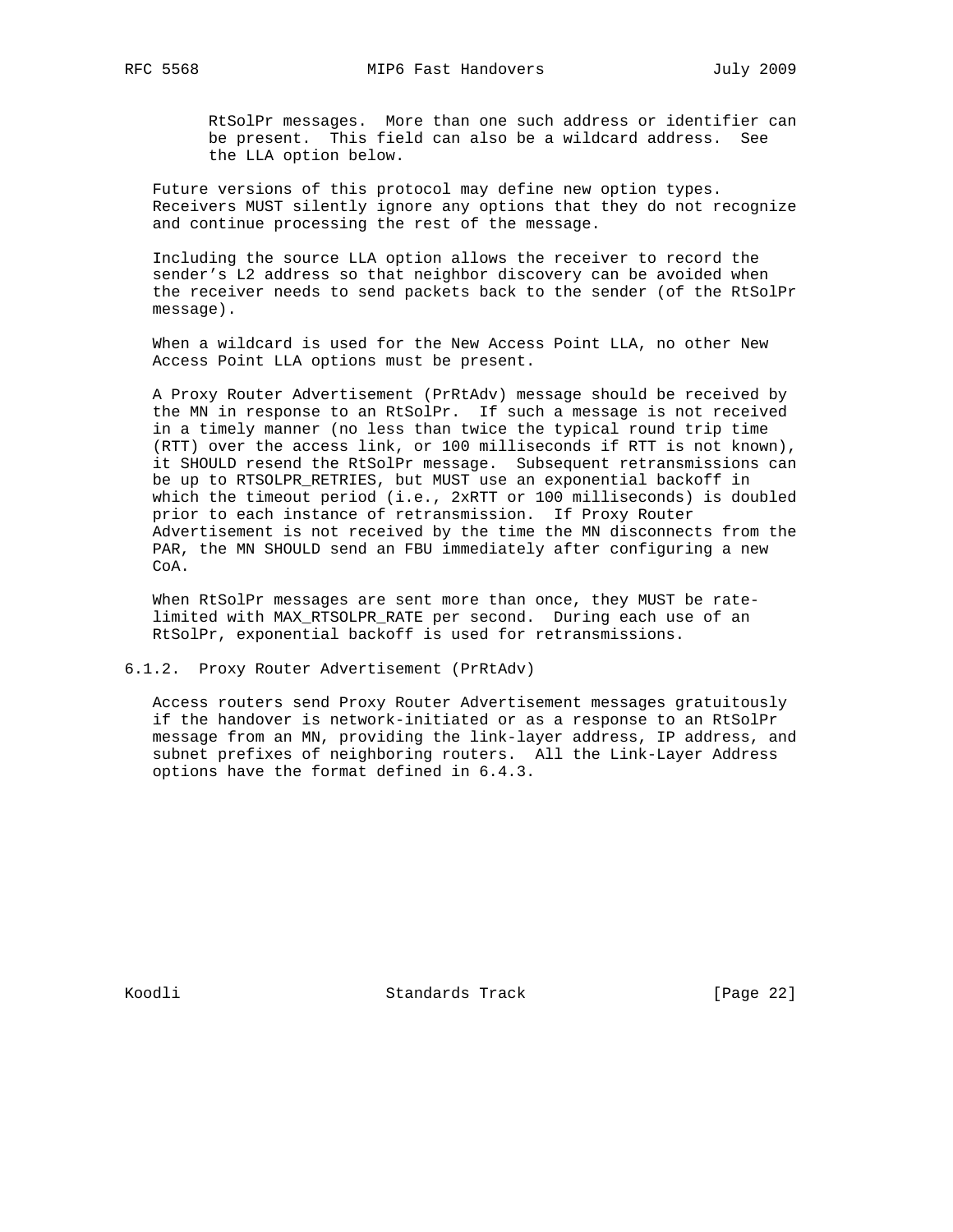$0$  and  $1$  and  $2$  3 0 1 2 3 4 5 6 7 8 9 0 1 2 3 4 5 6 7 8 9 0 1 2 3 4 5 6 7 8 9 0 1 +-+-+-+-+-+-+-+-+-+-+-+-+-+-+-+-+-+-+-+-+-+-+-+-+-+-+-+-+-+-+-+-+ | Type | Code | Checksum | +-+-+-+-+-+-+-+-+-+-+-+-+-+-+-+-+-+-+-+-+-+-+-+-+-+-+-+-+-+-+-+-+ | Subtype | Reserved | Identifier | +-+-+-+-+-+-+-+-+-+-+-+-+-+-+-+-+-+-+-+-+-+-+-+-+-+-+-+-+-+-+-+-+ | Options ... +-+-+-+-+-+-+-+-+-+-+-+-

Figure 5: Proxy Router Advertisement (PrRtAdv) Message

IP Fields:

 Source Address: MUST be the link-local address assigned to the interface from which this message is sent.

 Destination Address: The Source Address of an invoking Router Solicitation for Proxy Advertisement or the address of the node the access router is instructing to handover.

Hop Limit: 255. See RFC 2461.

ICMP Fields:

Type: 154

Code: 0, 1, 2, 3, 4, or 5. See below.

Checksum: The ICMPv6 checksum.

Subtype: 3

 Reserved: MUST be set to zero by the sender and ignored by the receiver.

 Identifier: Copied from the Router Solicitation for Proxy Advertisement or set to zero if unsolicited.

Valid Options in the following order:

 Source Link-Layer Address: When known, the link-layer address of the sender SHOULD be included using the Link-Layer Address option. See the LLA option format below.

 New Access Point Link-Layer Address: The link-layer address or identification of the access point is copied from RtSolPr message. This option MUST be present.

Koodli Standards Track [Page 23]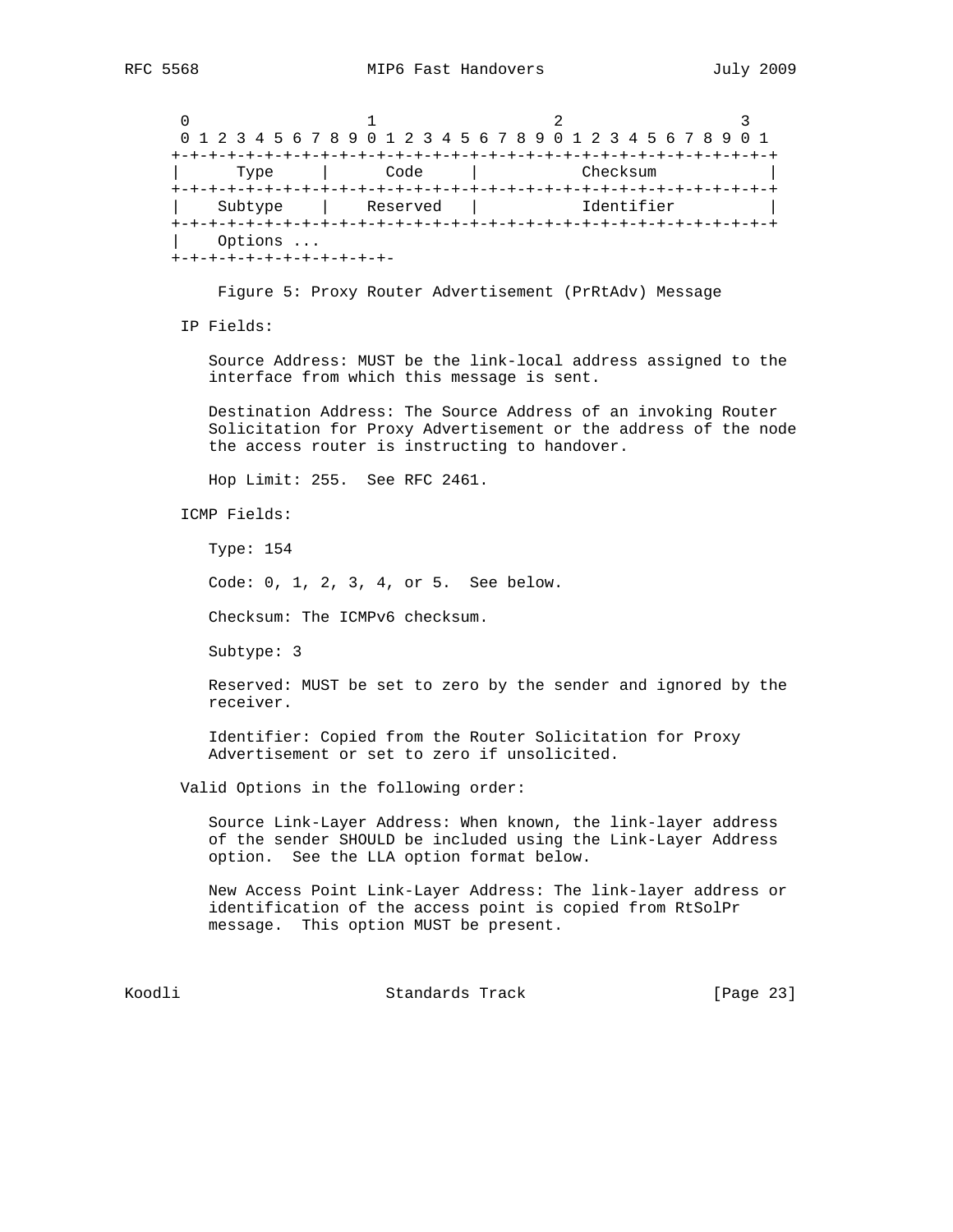New Router's Link-Layer Address: The link-layer address of the access router for which this message is proxied. This option MUST be included when the Code is 0 or 1.

 New Router's IP Address: The IP address of the NAR. This option MUST be included when the Code is 0 or 1.

 New Router Prefix Information Option: Specifies the prefix of the access router the message is proxied for and is used for address auto-configuration. This option MUST be included when Code is 0 or 1. However, when this prefix is the same as what is used in the New Router's IP Address option (above), the Prefix Information option need not be present.

 New CoA Option: MAY be present when PrRtAdv is sent unsolicited. The PAR MAY compute a new CoA using the NAR's prefix information and the MN's L2 address or by any other means.

 Future versions of this protocol may define new option types. Receivers MUST silently ignore any options they do not recognize and continue processing the message.

Currently, Code values 0, 1, 2, 3, 4, and 5 are defined.

 A Proxy Router Advertisement with Code 0 means that the MN should use the [AP-ID, AR-Info] tuple (present in the options above) for movement detection and NCoA formulation. In this case, the Option- Code field in the New Access Point LLA option is 1 to reflect the LLA of the access point for which the rest of the options are related. Multiple tuples may be present.

 A Proxy Router Advertisement with Code 1 means that the message has been sent unsolicited. If a New CoA option is present following the New Router Prefix Information option, the MN MUST use the supplied NCoA and send an FBU immediately or else stand to lose service. This message acts as a network-initiated handover trigger; see Section 3.3. In this case, the Option-Code field in the New Access Point LLA option (see below) is 1 to reflect the LLA of the access point for which the rest of the options are related.

 A Proxy Router Advertisement with Code 2 means that no new router information is present. Each New Access Point LLA option contains an Option-Code value (described below) that indicates a specific outcome.

Koodli Standards Track [Page 24]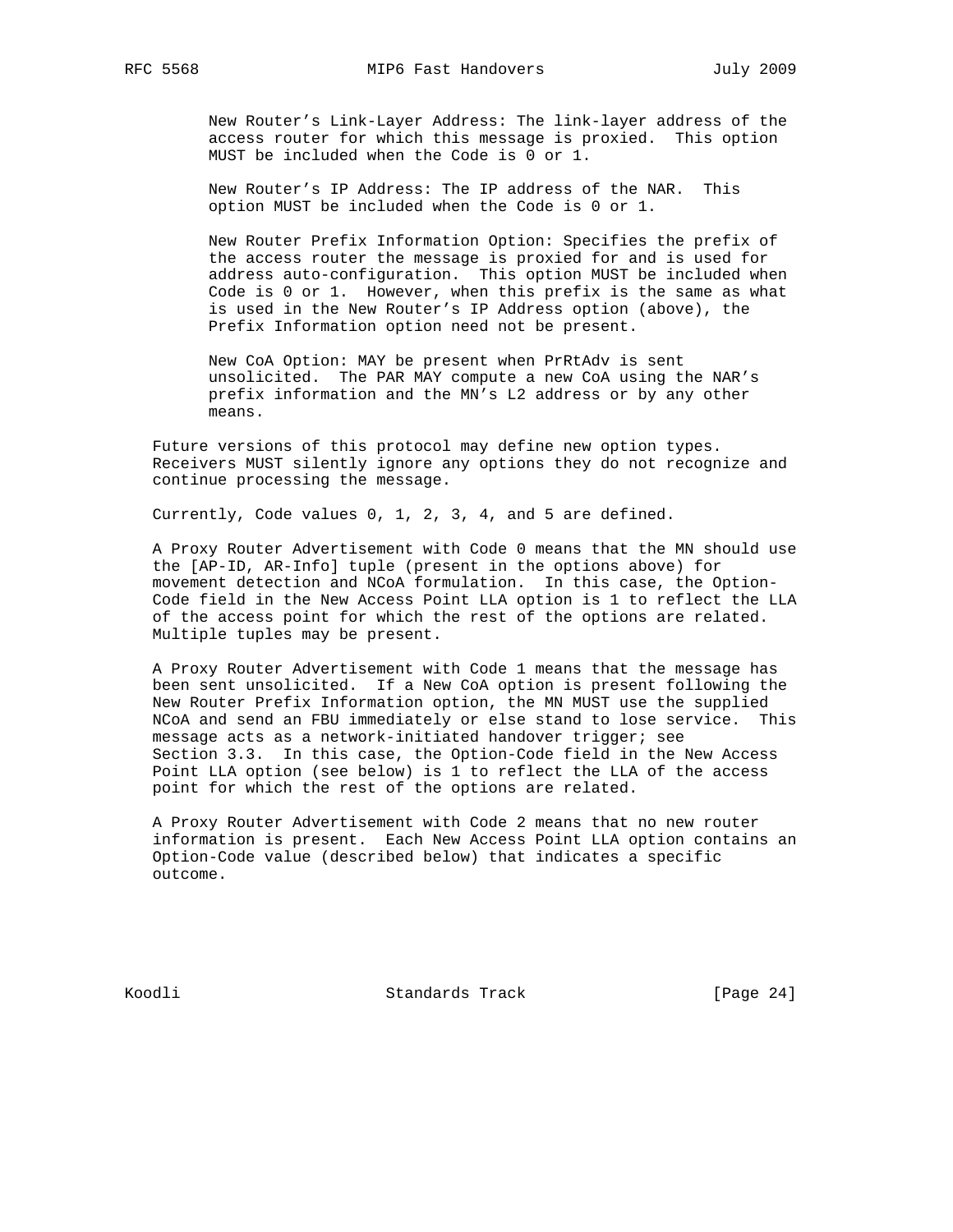When the Option-Code field in the New Access Point LLA option is 5, handover to that access point does not require a change of CoA. This would be the case, for instance, when a number of access points are connected to the same router interface, or when network-based mobility management mechanisms ensure that the specific mobile node always observes the same prefix regardless of whether there is a separate router attached to the target access point.

No other options are required in this case.

 When the Option-Code field in the New Access Point LLA option is 6, the PAR is not aware of the Prefix Information requested. The MN SHOULD attempt to send an FBU as soon as it regains connectivity with the NAR. No other options are required in this case.

 When the Option-Code field in the New Access Point LLA option is 7, it means that the NAR does not support fast handover. The MN MUST stop fast handover protocol operations. No other options are required in this case.

 A Proxy Router Advertisement with Code 3 means that new router information is only present for a subset of access points requested. The Option-Code field values (those defined above, as well as the value of 1) distinguish different outcomes for individual access points.

 A Proxy Router Advertisement with Code 4 means that the subnet information regarding neighboring access points is sent unsolicited, but the message is not a handover trigger, unlike when the message is sent with Code 1. Multiple tuples may be present.

 A Proxy Router Advertisement with Code 5 means that the MN may use the new router information present for detecting movement to a new subnet, but the MN must perform DHCP [RFC3315] upon attaching to the NAR's link. The PAR and NAR will forward packets to the PCoA of the MN. The MN must still formulate an NCoA for transmitting FBU (using the information sent in this message), but that NCoA will not be used for forwarding packets.

 When a wildcard AP identifier is supplied in the RtSolPr message, the PrRtAdv message should include any 'n' [Access Point Identifier, Link-Layer Address option, Prefix Information Option] tuples corresponding to the PAR's neighborhood.

Koodli Standards Track [Page 25]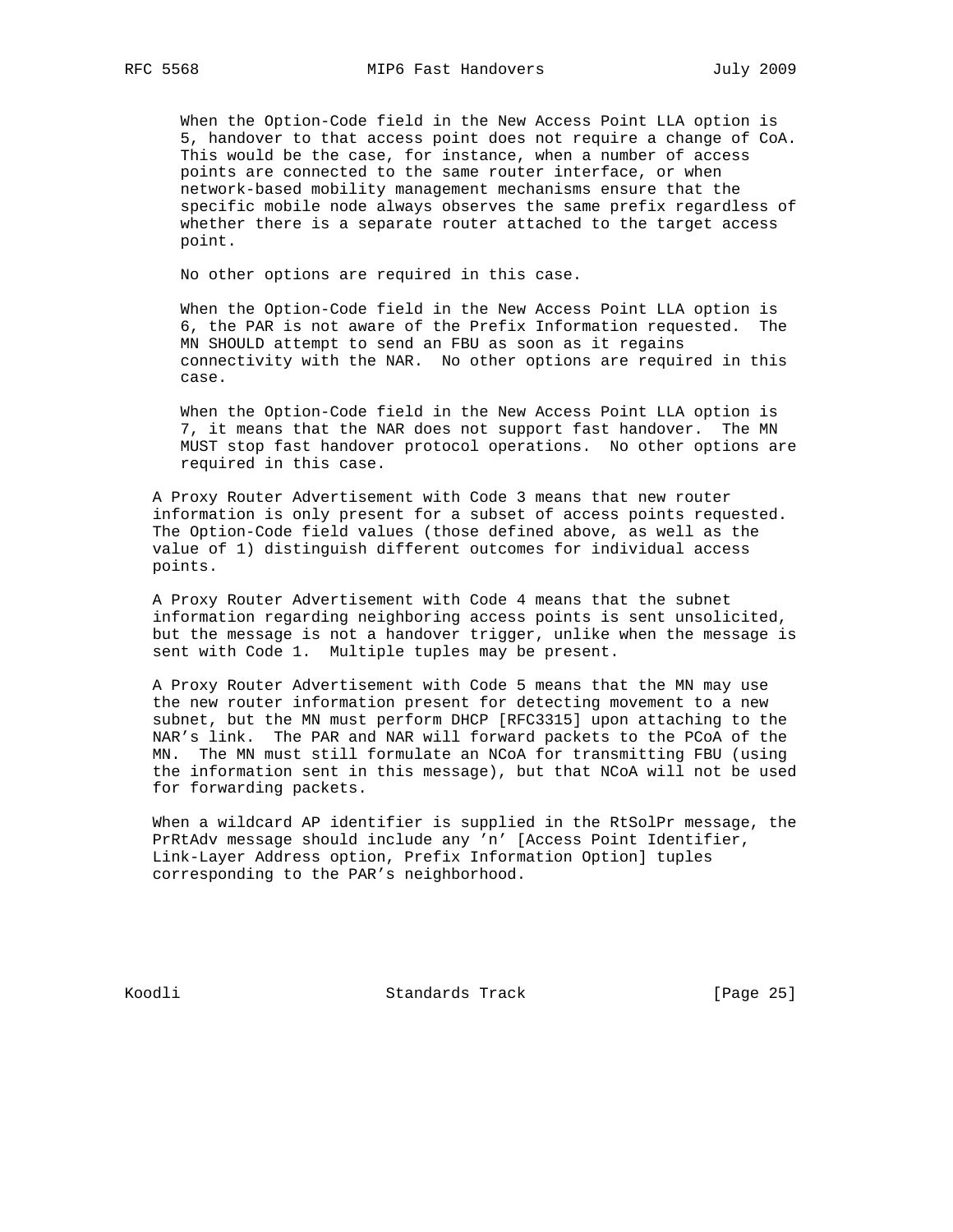6.2. New Mobility Header Messages

 Mobile IPv6 uses a new IPv6 header type called Mobility Header [RFC3775]. The Handover Initiate, Handover Acknowledge, Fast Binding Update, Fast Binding Acknowledgment, and the (deprecated) Fast Neighbor Advertisement messages use the Mobility Header.

- 6.2.1. Inter Access Router Messages
- 6.2.1.1. Handover Initiate (HI)

 The Handover Initiate (HI) is a Mobility Header message sent by an Access Router (typically a PAR) to another access router (typically a NAR) to initiate the process of an MN's handover.

 $0$  and  $1$  and  $2$  3 0 1 2 3 4 5 6 7 8 9 0 1 2 3 4 5 6 7 8 9 0 1 2 3 4 5 6 7 8 9 0 1 +-+-+-+-+-+-+-+-+-+-+-+-+-+-+-+-+ | Sequence # | +-+-+-+-+-+-+-+-+-+-+-+-+-+-+-+-+-+-+-+-+-+-+-+-+-+-+-+-+-+-+-+-+ |S|U| Reserved | Code | | +-+-+-+-+-+-+-+-+-+-+-+-+-+-+-+-+ . | | . . . Mobility options . . . | | +-+-+-+-+-+-+-+-+-+-+-+-+-+-+-+-+-+-+-+-+-+-+-+-+-+-+-+-+-+-+-+-+

Figure 6: Handover Initiate (HI) Message

IP Fields:

Source Address: The IP address of the PAR

Destination Address: The IP address of the NAR

 Sequence #: MUST be set by the sender so replies can be matched to this message.

 'S' flag: Assigned address configuration flag. When set, this message requests a new CoA to be returned by the destination. MAY be set when Code = 0. MUST be 0 when Code = 1.

 'U' flag: Buffer flag. When set, the destination SHOULD buffer any packets toward the node indicated in the options of this message. Used when Code = 0, SHOULD be set to 0 when Code = 1.

Koodli Standards Track [Page 26]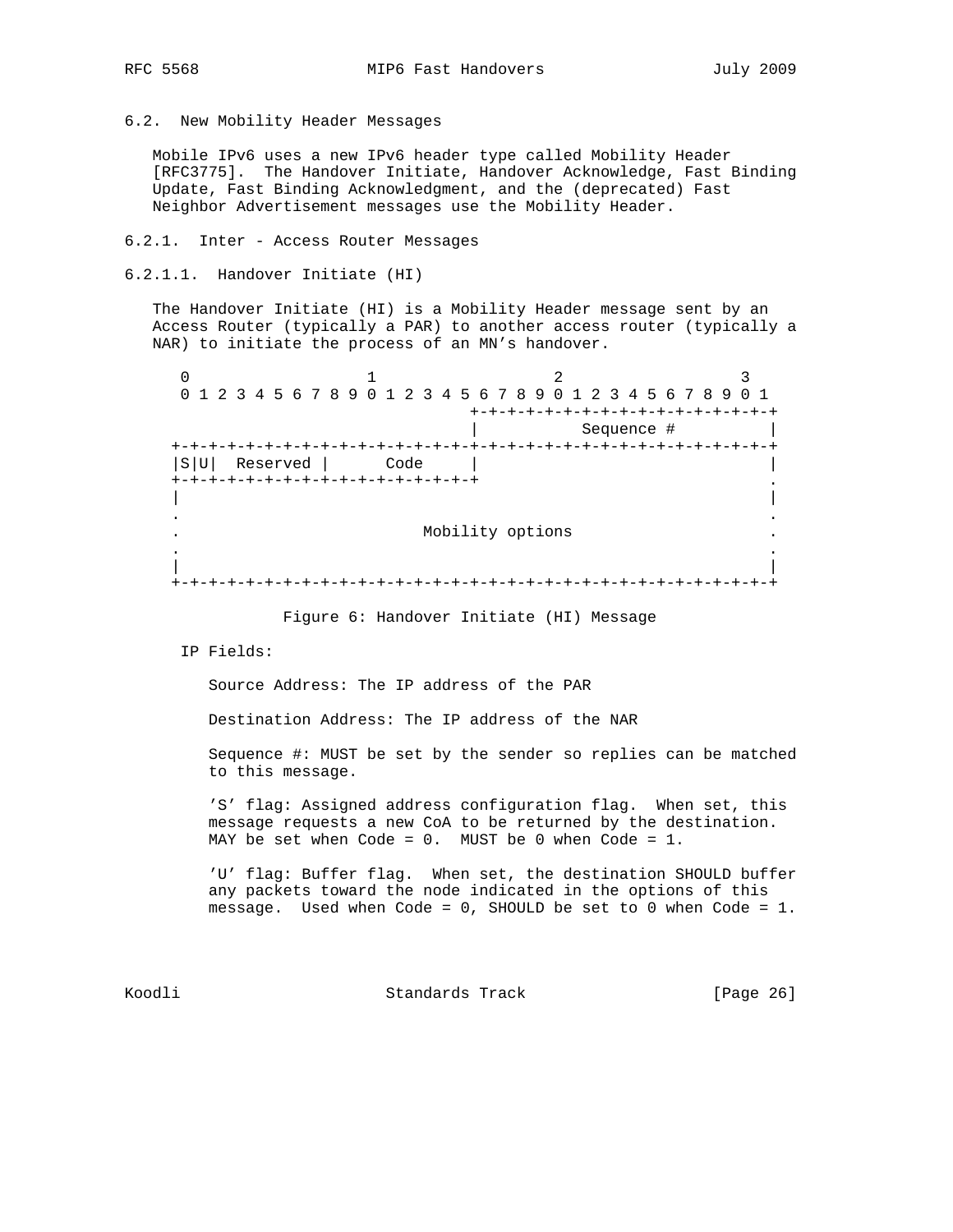Code: 0 or 1. See below

 Reserved: MUST be set to zero by the sender and ignored by the receiver.

Valid Options:

 Link-Layer Address of MN: The link-layer address of the MN that is undergoing handover to the destination (i.e., NAR). This option MUST be included so that the destination can recognize the MN.

 Previous Care-of Address: The IP address used by the MN while attached to the originating router. This option SHOULD be included so that a host route can be established if necessary.

 New Care-of Address: The IP address the MN wishes to use when connected to the destination. When the 'S' bit is set, the NAR MAY assign this address.

 The PAR uses a Code value of 0 when it processes an FBU with the PCoA as source IP address. The PAR uses a Code value of 1 when it processes an FBU whose source IP address is not the PCoA.

 If a Handover Acknowledge (HAck) message is not received as a response in a short time period (no less than twice the typical round trip time (RTT) between source and destination, or 100 milliseconds if RTT is not known), the Handover Initiate SHOULD be resent. Subsequent retransmissions can be up to HI\_RETRIES, but MUST use exponential backoff in which the timeout period (i.e., 2xRTT or 100 milliseconds) is doubled during each instance of retransmission.

6.2.1.2. Handover Acknowledge (HAck)

 The Handover Acknowledge message is a new Mobility Header message that MUST be sent (typically by the NAR to the PAR) as a reply to the Handover Initiate message.

Koodli Standards Track [Page 27]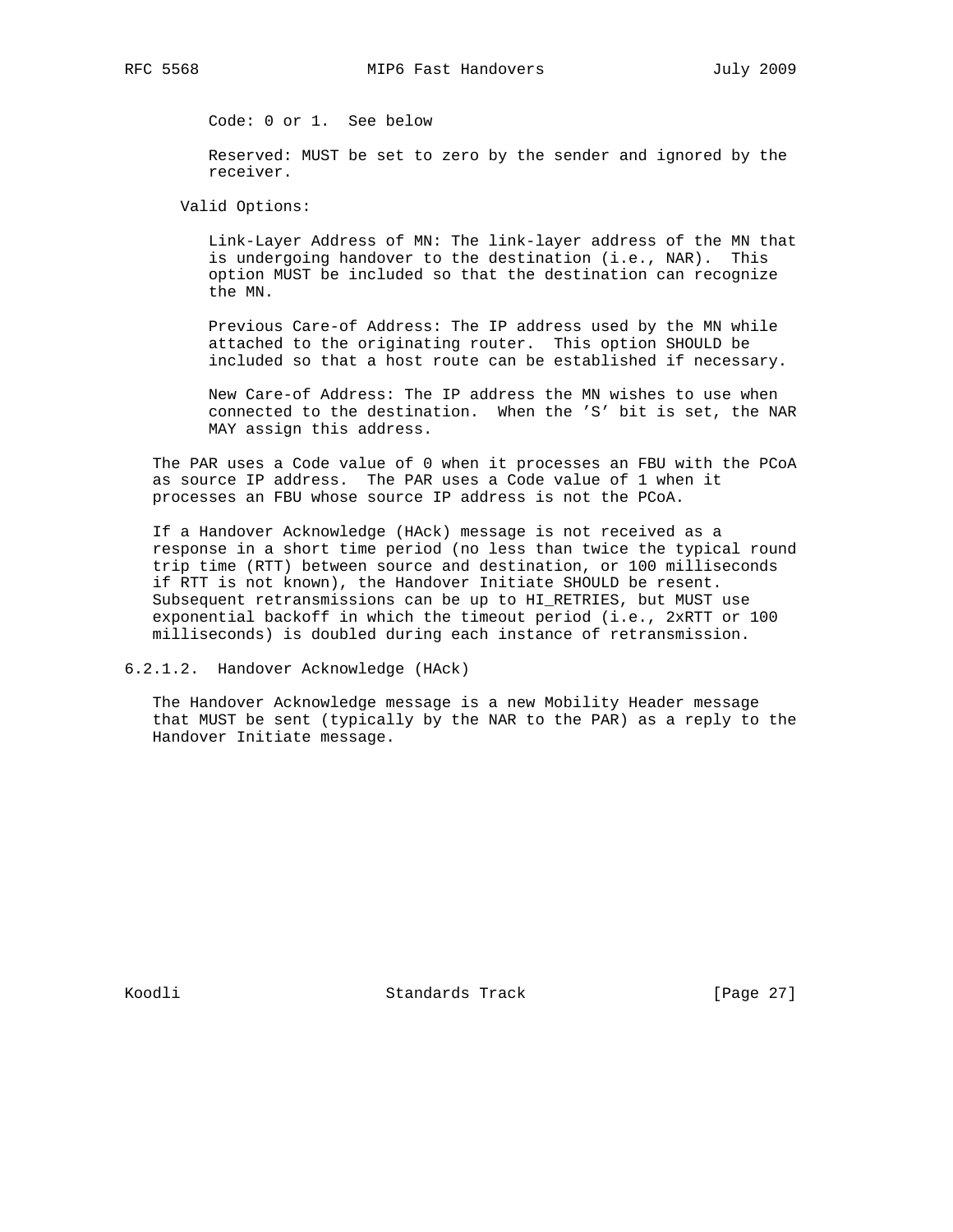$0$  and  $1$  and  $2$  3 0 1 2 3 4 5 6 7 8 9 0 1 2 3 4 5 6 7 8 9 0 1 2 3 4 5 6 7 8 9 0 1 +-+-+-+-+-+-+-+-+-+-+-+-+-+-+-+-+ | Sequence # | +-+-+-+-+-+-+-+-+-+-+-+-+-+-+-+-+-+-+-+-+-+-+-+-+-+-+-+-+-+-+-+-+ | Reserved | Code | | +-+-+-+-+-+-+-+-+-+-+-+-+-+-+-+-+ . | | . . . Mobility options . . . | | +-+-+-+-+-+-+-+-+-+-+-+-+-+-+-+-+-+-+-+-+-+-+-+-+-+-+-+-+-+-+-+-+

Figure 7: Handover Acknowledge (HAck) Message

IP Fields:

 Source Address: Copied from the destination address of the Handover Initiate Message to which this message is a response.

 Destination Address: Copied from the source address of the Handover Initiate Message to which this message is a response.

 Sequence #: Copied from the corresponding field in the HI message to which this message is a response, to enable the receiver to match this HAck message with an outstanding HI message.

Code:

0: Handover Accepted, NCoA valid

1: Handover Accepted, NCoA not valid or in use

 2: Handover Accepted, NCoA assigned (used in Assigned Addressing)

3: Handover Accepted, use PCoA

 4: Message sent unsolicited, usually to trigger an HI message

128: Handover Not Accepted, reason unspecified

129: Administratively prohibited

130: Insufficient resources

Koodli Standards Track [Page 28]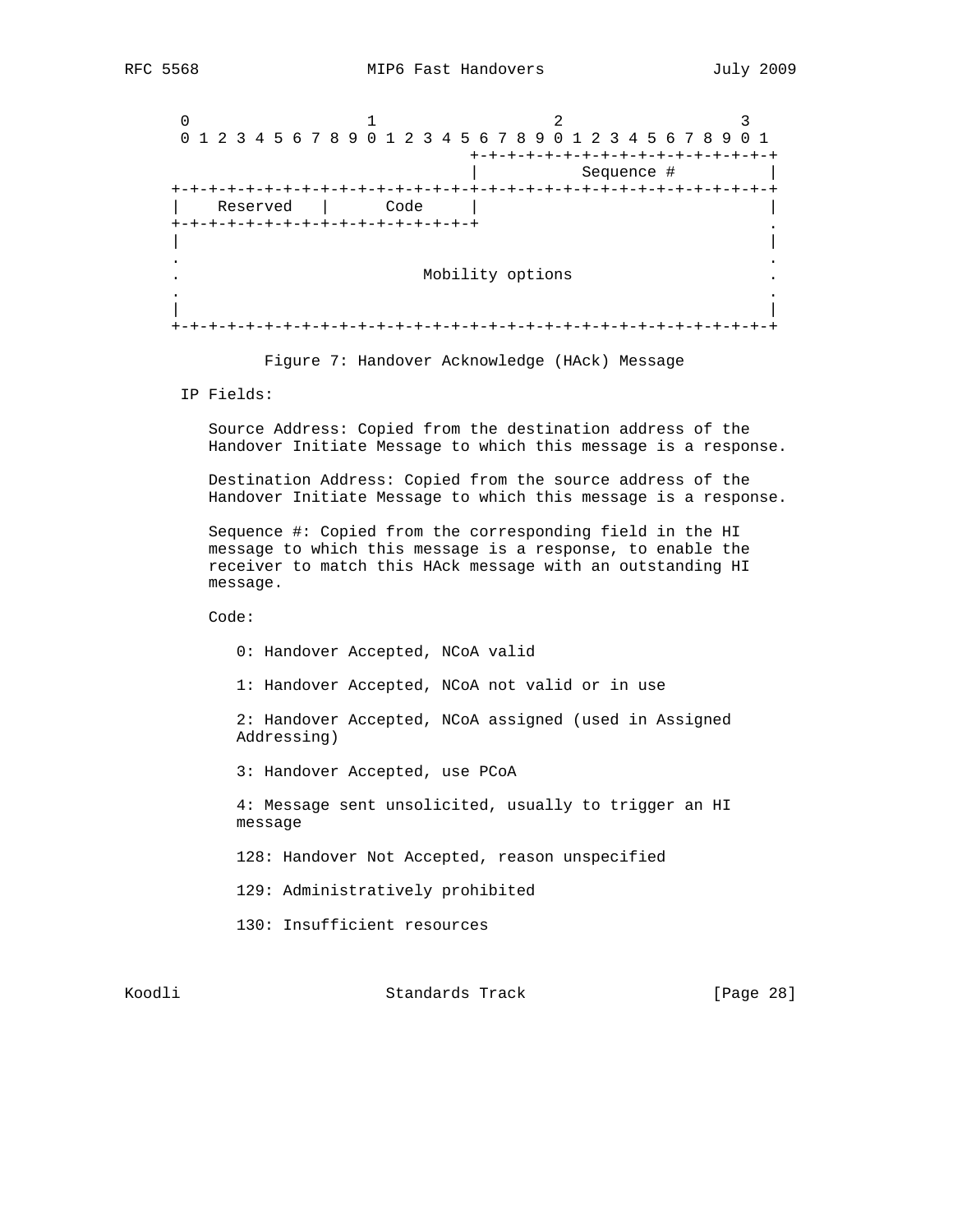Reserved: MUST be set to zero by the sender and ignored by the receiver.

Valid Options:

 New Care-of Address: If the 'S' flag in the Handover Initiate message is set, this option MUST be used to provide the NCoA that the MN should use when connected to this router. This option MAY be included, even when the 'S' bit is not set, e.g., Code 2 above.

 Upon receiving an HI message, the NAR MUST respond with a Handover Acknowledge message. If the 'S' flag is set in the HI message, the NAR SHOULD include the New Care-of Address option and a Code 3.

 The NAR MAY provide support for the PCoA (instead of accepting or assigning an NCoA), establish a host route entry for the PCoA, and set up a tunnel to the PAR to forward the MN's packets sent with the PCoA as a source IP address. This host route entry SHOULD be used to forward packets once the NAR detects that the particular MN is attached to its link. The NAR indicates forwarding support for the PCoA using Code value 3 in the HAck message. Subsequently, the PAR establishes a tunnel to the NAR in order to forward packets arriving for the PCoA.

 When responding to an HI message containing a Code value 1, the Code values 1, 2, and 4 in the HAck message are not relevant.

 Finally, the New Access Router can always refuse handover, in which case it MUST indicate the reason in one of the available Code values.

6.2.2. Fast Binding Update (FBU)

 The Fast Binding Update message has a Mobility Header Type value of 8. The FBU is identical to the Mobile IPv6 Binding Update (BU) message. However, the processing rules are slightly different. Furthermore, additional flags (as part of the Reserved field below) defined by other related protocols are not relevant in this message, and MUST be set to zero.

Koodli Standards Track [Page 29]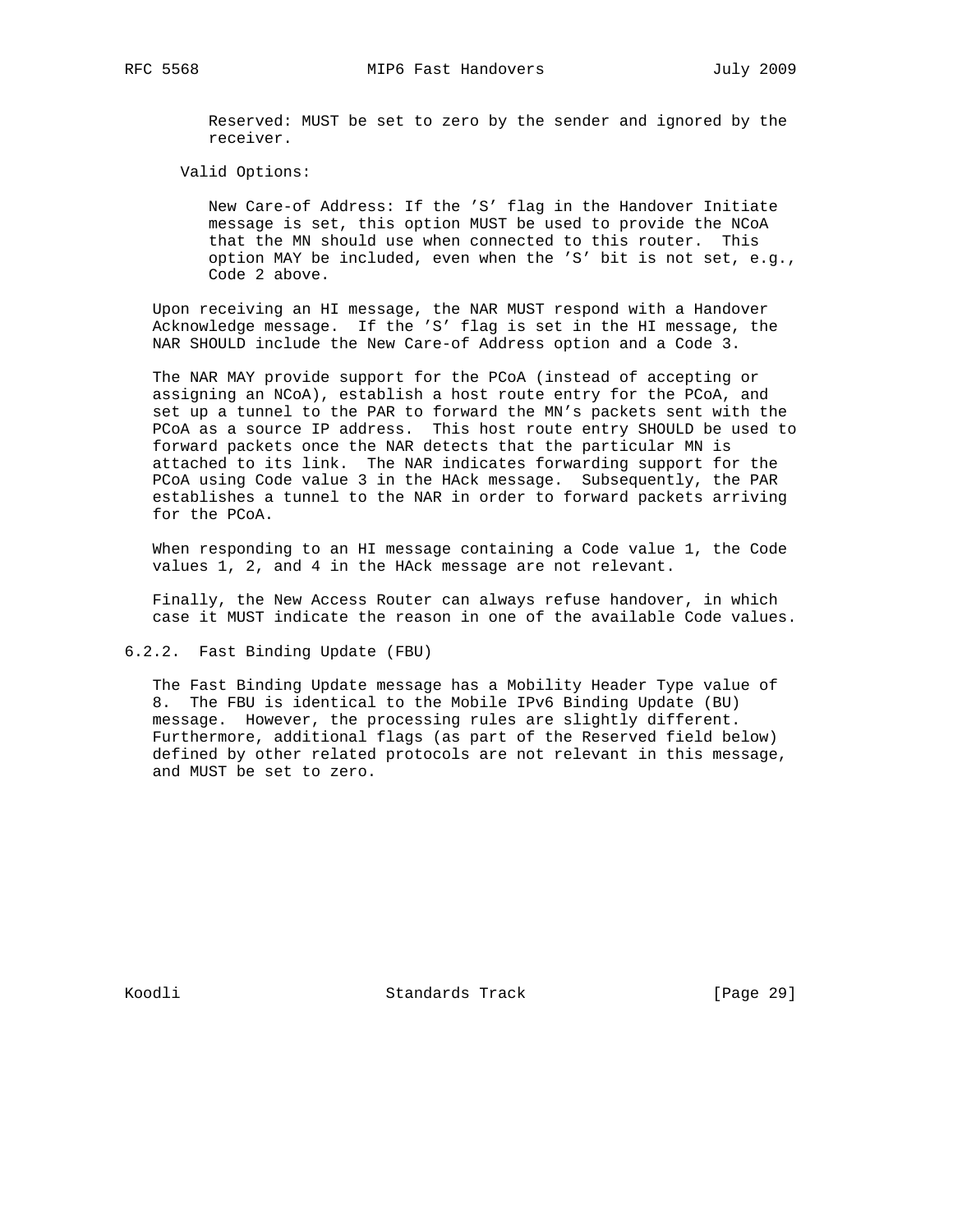$0$  and  $1$  and  $2$  3 0 1 2 3 4 5 6 7 8 9 0 1 2 3 4 5 6 7 8 9 0 1 2 3 4 5 6 7 8 9 0 1 +-+-+-+-+-+-+-+-+-+-+-+-+-+-+-+-+ | Sequence # | +-+-+-+-+-+-+-+-+-+-+-+-+-+-+-+-+-+-+-+-+-+-+-+-+-+-+-+-+-+-+-+-+  $|A|H|L|K|$  Reserved | Lifetime +-+-+-+-+-+-+-+-+-+-+-+-+-+-+-+-+-+-+-+-+-+-+-+-+-+-+-+-+-+-+-+-+ | | . . . Mobility options . . . | | +-+-+-+-+-+-+-+-+-+-+-+-+-+-+-+-+-+-+-+-+-+-+-+-+-+-+-+-+-+-+-+-+

Figure 8: Fast Binding Update (FBU) Message

IP Fields:

Source Address: The PCoA or NCoA

 Destination Address: The IP address of the Previous Access Router

 'A' flag: MUST be set to one to request that PAR send a Fast Binding Acknowledgment message.

'H' flag: MUST be set to one. See [RFC3775].

'L' flag: See [RFC3775].

'K' flag: See [RFC3775].

Reserved: This field is unused. MUST be set to zero.

Sequence Number: See [RFC3775].

 Lifetime: The requested time in seconds for which the sender wishes to have a binding.

 Mobility Options: MUST contain an alternate CoA option set to the NCoA when an FBU is sent from the PAR's link. MUST contain the Binding Authorization Data for the FMIP (BADF) option. See Section 6.4.5. MAY contain the Mobility Header LLA option (see Section 6.4.4).

 The MN sends an FBU message any time after receiving a PrRtAdv message. If the MN moves prior to receiving a PrRtAdv message, it SHOULD send an FBU to the PAR after configuring the NCoA on the NAR

Koodli Standards Track [Page 30]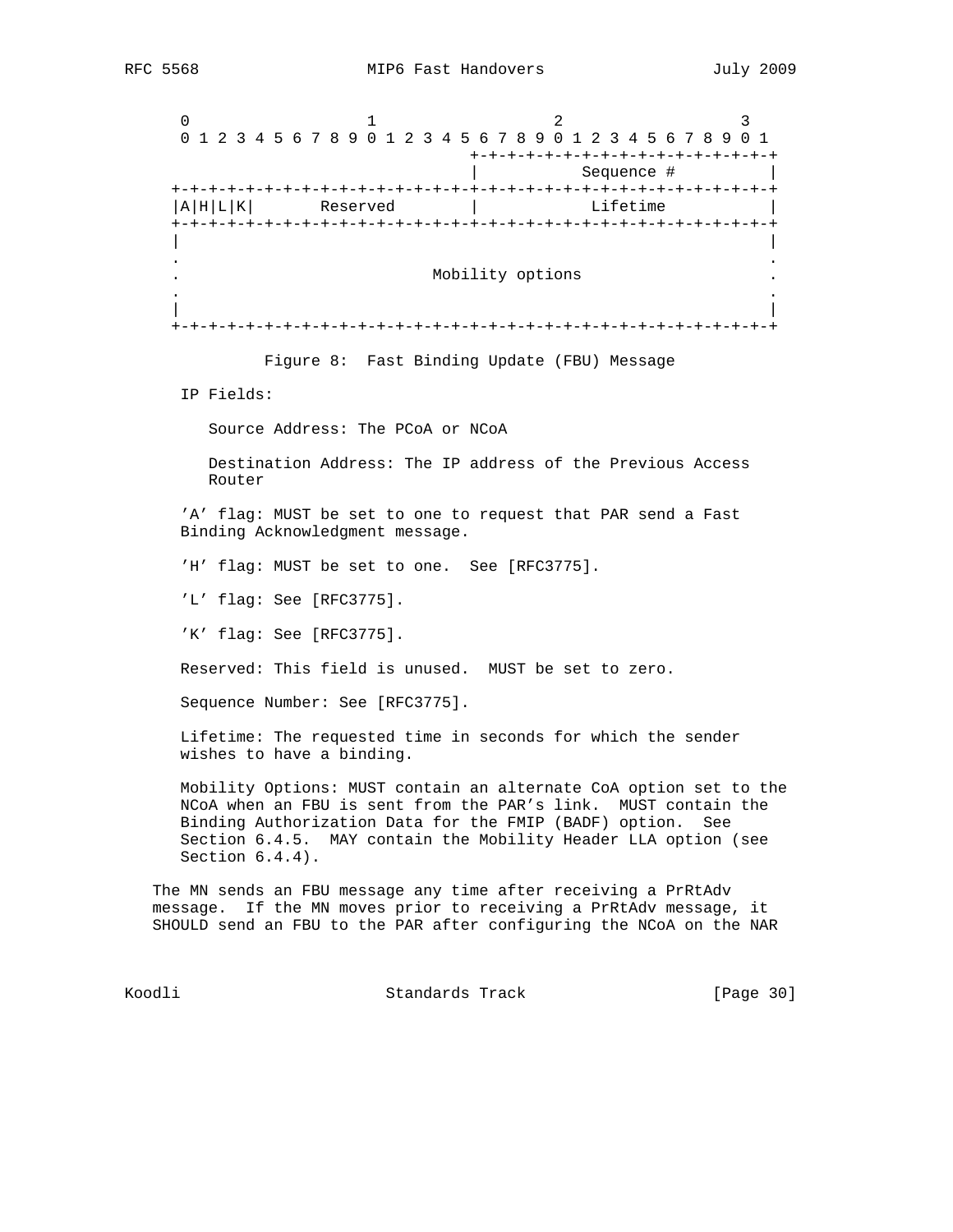according to Neighbor Discovery and IPv6 Address Configuration protocols. When the MN moves without having received a PrRtAdv message, it cannot transmit an UNA message upon attaching to the NAR's link.

 The source IP address is the PCoA when the FBU is sent from the PAR's link, and the source IP address is the NCoA when the FBU sent from the NAR's link. When the source IP address is the PCoA, the MN MUST include the alternate CoA option set to NCoA. The PAR MUST process the FBU even though the address in the alternate CoA option is different from that in the source IP address, and ensure that the address in the alternate CoA option is used in the New CoA option in the HI message to the NAR.

 The FBU MUST also include the Home Address Option set to PCoA. An FBU message MUST be protected so that the PAR is able to determine that the FBU message is sent by an MN that legitimately owns the PCoA.

6.2.3. Fast Binding Acknowledgment (FBack)

 The FBack message format is identical to the Mobile IPv6 Binding Acknowledgment (BAck) message. However, the processing rules are slightly different. Furthermore, additional flags (as part of the Reserved field below) defined by other related protocols are not relevant in this message, and MUST be set to zero.

 The Fast Binding Acknowledgment message has a Mobility Header Type value of 9. The FBack message is sent by the PAR to acknowledge receipt of a Fast Binding Update message in which the 'A' bit is set. If PAR sends an HI message to the NAR after processing an FBU, the FBack message SHOULD NOT be sent to the MN before the PAR receives a HAck message from the NAR. The PAR MAY send the FBack immediately in the reactive mode, however. The Fast Binding Acknowledgment MAY also be sent to the MN on the old link.

Koodli Standards Track [Page 31]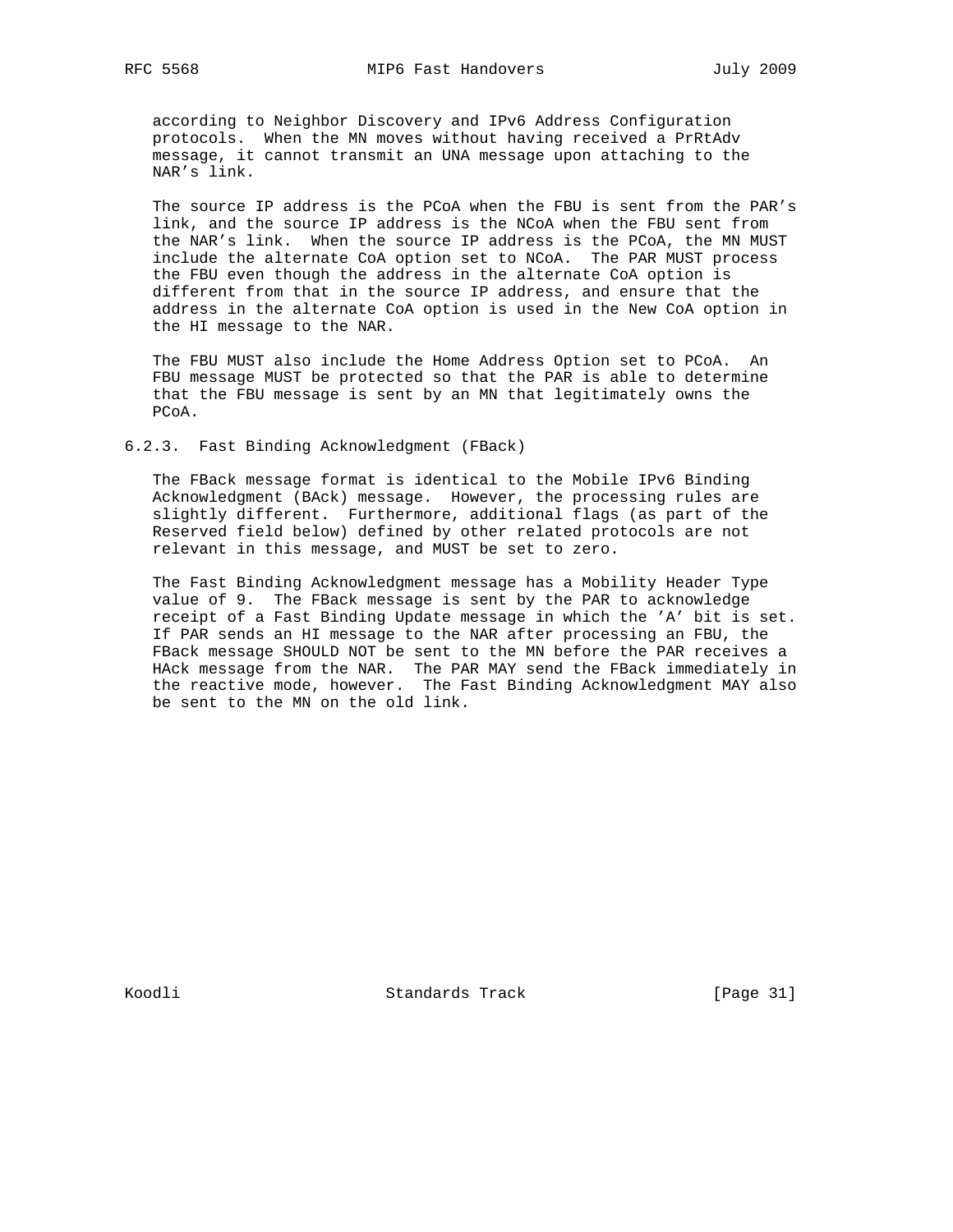$0$  and  $1$  and  $2$  3 0 1 2 3 4 5 6 7 8 9 0 1 2 3 4 5 6 7 8 9 0 1 2 3 4 5 6 7 8 9 0 1 +-+-+-+-+-+-+-+-+-+-+-+-+-+-+-+-+ | Status |K| Reserved | +-+-+-+-+-+-+-+-+-+-+-+-+-+-+-+-+-+-+-+-+-+-+-+-+-+-+-+-+-+-+-+-+ Sequence # | Lifetime +-+-+-+-+-+-+-+-+-+-+-+-+-+-+-+-+-+-+-+-+-+-+-+-+-+-+-+-+-+-+-+-+ | | . . . Mobility options . . . | | +-+-+-+-+-+-+-+-+-+-+-+-+-+-+-+-+-+-+-+-+-+-+-+-+-+-+-+-+-+-+-+-+

Figure 9: Fast Binding Acknowledgment (FBack) Message

IP Fields:

Source address: The IP address of the Previous Access Router

Destination Address: The NCoA, and optionally the PCoA

 Status: 8-bit unsigned integer indicating the disposition of the Fast Binding Update. Values of the Status field that are less than 128 indicate that the Binding Update was accepted by the receiving node. The following such Status values are currently defined:

0: Fast Binding Update accepted

 1: Fast Binding Update accepted but NCoA is invalid. Use NCoA supplied in "alternate" CoA

 Values of the Status field greater than or equal to 128 indicate that the Binding Update was rejected by the receiving node. The following such Status values are currently defined:

128: Reason unspecified

129: Administratively prohibited

130: Insufficient resources

131: Incorrect interface identifier length

'K' flag: See [RFC3775].

Reserved: An unused field. MUST be set to zero.

Koodli Standards Track [Page 32]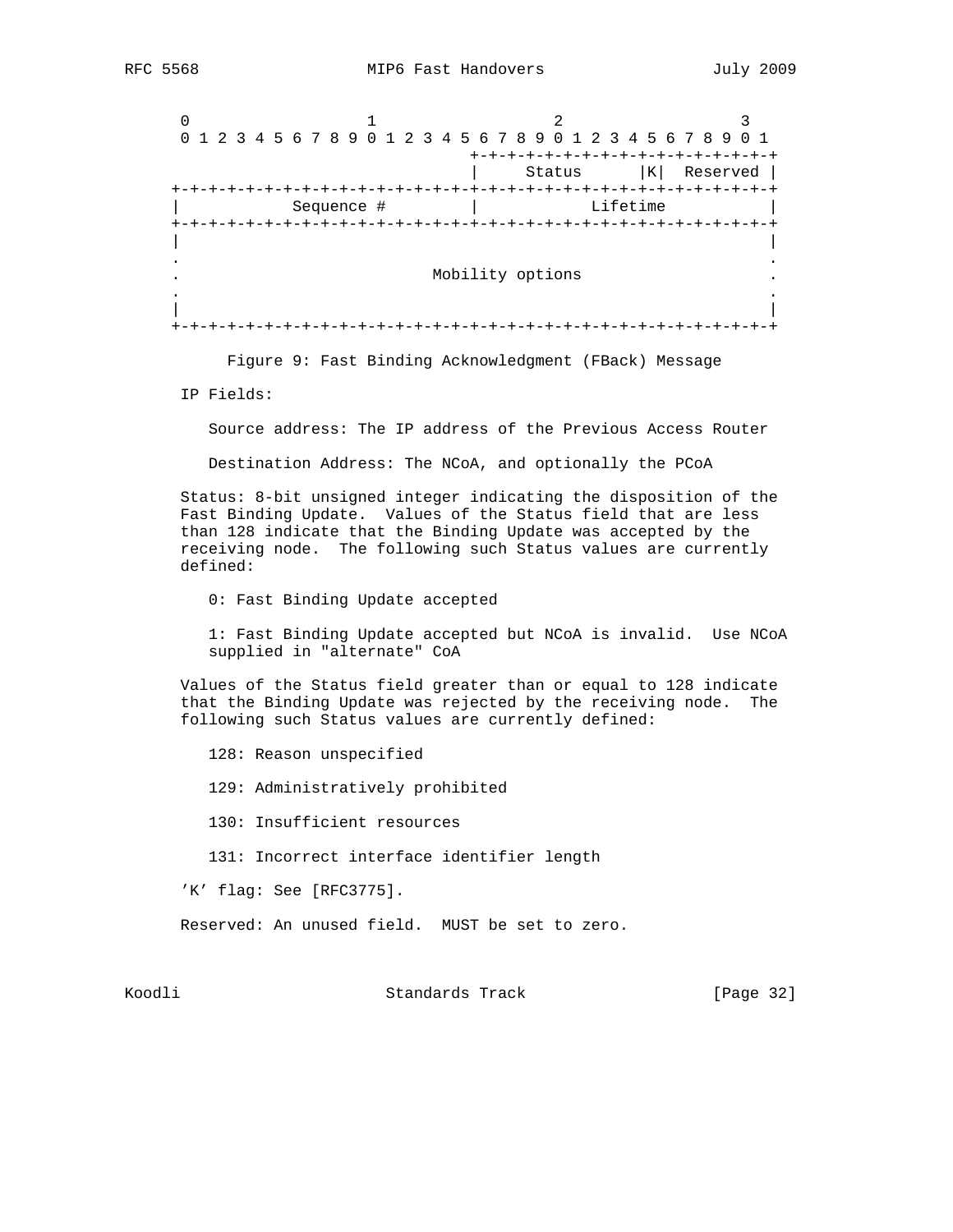Sequence Number: Copied from the FBU message for use by the MN in matching this acknowledgment with an outstanding FBU.

 Lifetime: The granted lifetime in seconds for which the sender of this message will retain a binding for traffic redirection.

 Mobility Options: MUST contain an "alternate" CoA if Status is 1. MUST contain the Binding Authorization Data for FMIP (BADF) option. See Section 6.4.5.

6.3. Unsolicited Neighbor Advertisement (UNA)

 This is the same message as in [RFC4861] with the requirement that the 'O' bit is always set to zero. Since this is an unsolicited message, the 'S' bit is zero, and since this is sent by an MN, the 'R' bit is also zero.

 If the NAR is proxying the NCoA (as a result of HI and HAck exchange), then UNA processing has additional steps (see below). If the NAR is not proxying the NCoA (for instance, HI and HAck exchange has not taken place), then UNA processing follows the same procedure as specified in [RFC4861]. Implementations MAY retransmit UNAs subject to the specification in Section 7.2.6 of [RFC4861] while noting that the default RetransTimer value is large for handover purposes.

 The Source Address in UNA MUST be the NCoA. The destination address is typically the all-nodes multicast address; however, some deployments may not prefer transmission to a multicast address. In such cases, the destination address SHOULD be the NAR's IP address.

 The Target Address MUST include the NCoA, and the Target link-layer address MUST include the MN's LLA.

 The MN sends an UNA message to the NAR, as soon as it regains connectivity on the new link. Arriving or buffered packets can be immediately forwarded. If the NAR is proxying the NCoA, it creates a neighbor cache entry in STALE state but forwards packets as it determines bidirectional reachability according to the standard Neighbor Discovery procedure. If there is an entry in INCOMPLETE state without a link-layer address, the NAR sets it to STALE, again according to the procedure in [RFC4861].

 The NAR MAY wish to provide a different IP address to the MN than the one in the UNA message. In such a case, the NAR MUST delete the proxy entry for the NCoA and send a Router Advertisement with a NAACK option containing the new IP address.

Koodli Standards Track [Page 33]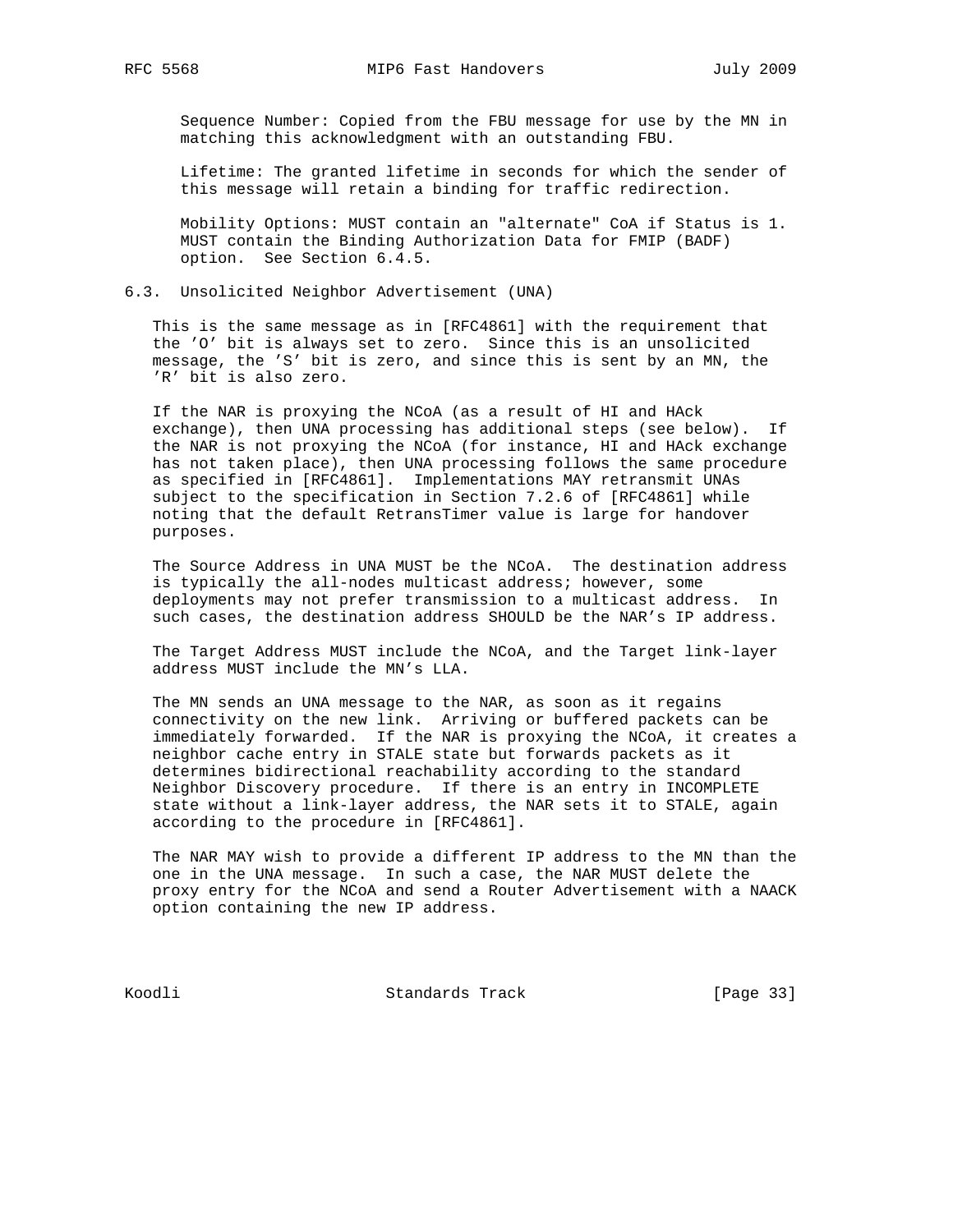The combination of the NCoA (present in the source IP address) and the Link-Layer Address (present as a Target LLA) SHOULD be used to distinguish the MN from other nodes.

6.4. New Options

 All the options, with the exception of Binding Data Authorization for FMIPv6 (BADF) discussed in Section 6.4.5, use the Type, Length, and Option-Code format shown in Figure 10.

 The Type values are defined from the Neighbor Discovery options space and Mobility Header options space. The Length field is in units of 8 octets for Neighbor Discovery options, and is in units of octets for Mobility Header options. And, Option-Code provides additional information for each of the options (see individual options below).

|        |  |      |  |  |  |        |  |  | 0 1 2 3 4 5 6 7 8 9 0 1 2 3 4 5 6 7 8 9 0 1 2 3 4 5 6 7 8 9 0 1 |  |  |  |  |  |  |  |
|--------|--|------|--|--|--|--------|--|--|-----------------------------------------------------------------|--|--|--|--|--|--|--|
|        |  |      |  |  |  |        |  |  |                                                                 |  |  |  |  |  |  |  |
|        |  | Type |  |  |  | Length |  |  | Option-Code                                                     |  |  |  |  |  |  |  |
|        |  |      |  |  |  |        |  |  |                                                                 |  |  |  |  |  |  |  |
| $\sim$ |  |      |  |  |  |        |  |  | .                                                               |  |  |  |  |  |  |  |
|        |  |      |  |  |  |        |  |  |                                                                 |  |  |  |  |  |  |  |

### Figure 10: Option Format

# 6.4.1. IP Address/Prefix Option

This option is sent in the Proxy Router Advertisement message.

 $0$  and  $1$  and  $2$  3 0 1 2 3 4 5 6 7 8 9 0 1 2 3 4 5 6 7 8 9 0 1 2 3 4 5 6 7 8 9 0 1 +-+-+-+-+-+-+-+-+-+-+-+-+-+-+-+-+-+-+-+-+-+-+-+-+-+-+-+-+-+-+-+-+ | Type | Length | Option-Code | Prefix Length | +-+-+-+-+-+-+-+-+-+-+-+-+-+-+-+-+-+-+-+-+-+-+-+-+-+-+-+-+-+-+-+-+ | Reserved | +-+-+-+-+-+-+-+-+-+-+-+-+-+-+-+-+-+-+-+-+-+-+-+-+-+-+-+-+-+-+-+-+ | | + + | | + IPv6 Address + | | + + | | +-+-+-+-+-+-+-+-+-+-+-+-+-+-+-+-+-+-+-+-+-+-+-+-+-+-+-+-+-+-+-+-+



Koodli Standards Track [Page 34]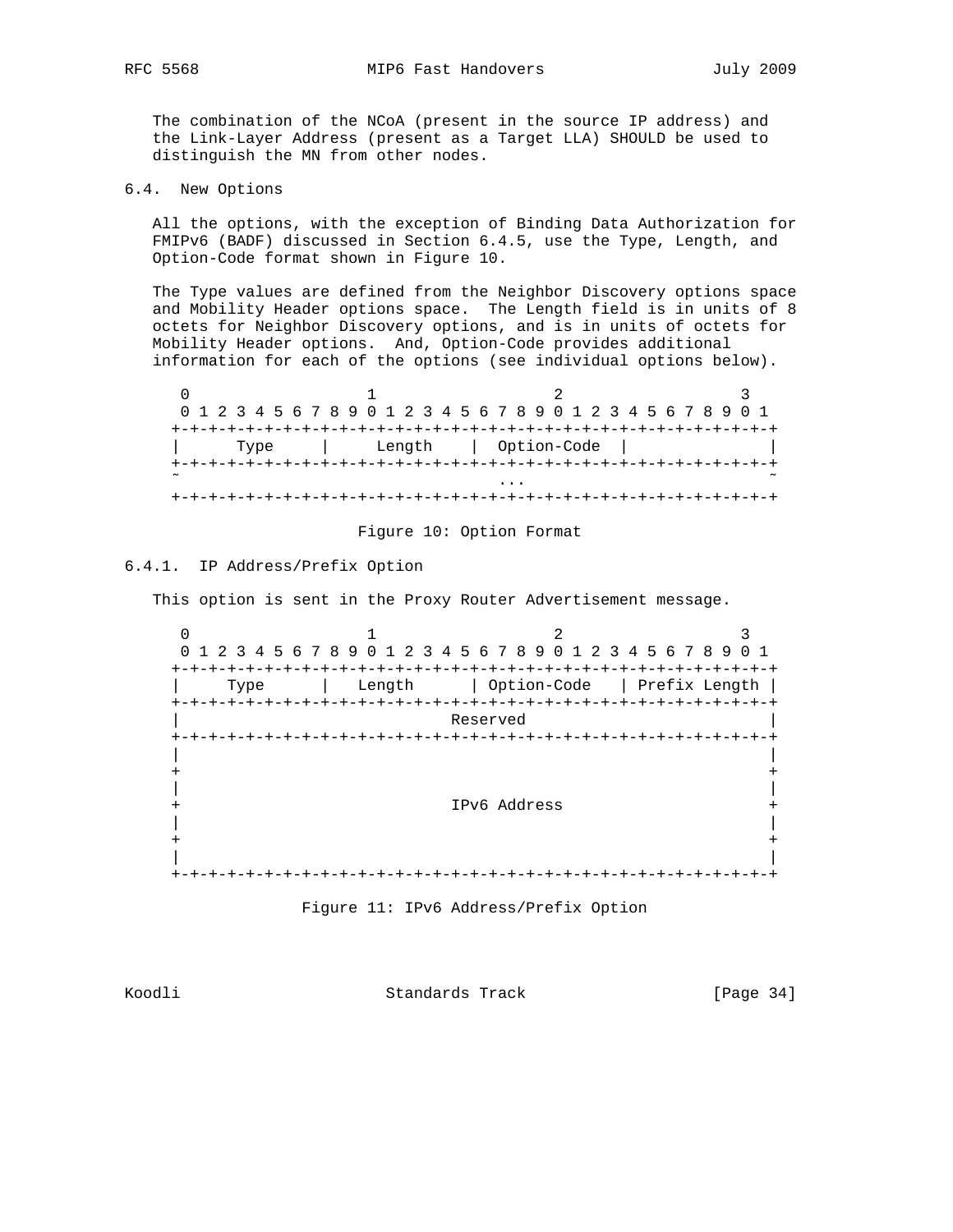Type: 17

 Length: The size of this option in 8 octets including the Type, Option-Code, and Length fields.

Option-Code:

- 1: Old Care-of Address
- 2: New Care-of Address

3: NAR's IP address

 4: NAR's Prefix, sent in PrRtAdv. The Prefix Length field contains the number of valid leading bits in the prefix. The bits in the prefix after the prefix length are reserved and MUST be initialized to zero by the sender and ignored by the receiver.

 Prefix Length: 8-bit unsigned integer that indicates the length of the IPv6 Address Prefix. The value ranges from 0 to 128.

 Reserved: MUST be set to zero by the sender and MUST be ignored by the receiver.

IPv6 address: The IP address defined by the Option-Code field.

6.4.2. Mobility Header IP Address/Prefix Option

 This option is sent in the Handover Initiate and Handover Acknowledge messages. This option has an alignment requirement of 8n+4.

0  $1$   $2$   $3$  0 1 2 3 4 5 6 7 8 9 0 1 2 3 4 5 6 7 8 9 0 1 2 3 4 5 6 7 8 9 0 1 +-+-+-+-+-+-+-+-+-+-+-+-+-+-+-+-+-+-+-+-+-+-+-+-+-+-+-+-+-+-+-+-+ | Type | Length | Option-Code | Prefix Length | +-+-+-+-+-+-+-+-+-+-+-+-+-+-+-+-+-+-+-+-+-+-+-+-+-+-+-+-+-+-+-+-+ | | + + | | + IPv6 Address/Prefix + | | + + | | +-+-+-+-+-+-+-+-+-+-+-+-+-+-+-+-+-+-+-+-+-+-+-+-+-+-+-+-+-+-+-+-+

Figure 12: Mobility Header IPv6 Address/Prefix Option

Koodli Standards Track [Page 35]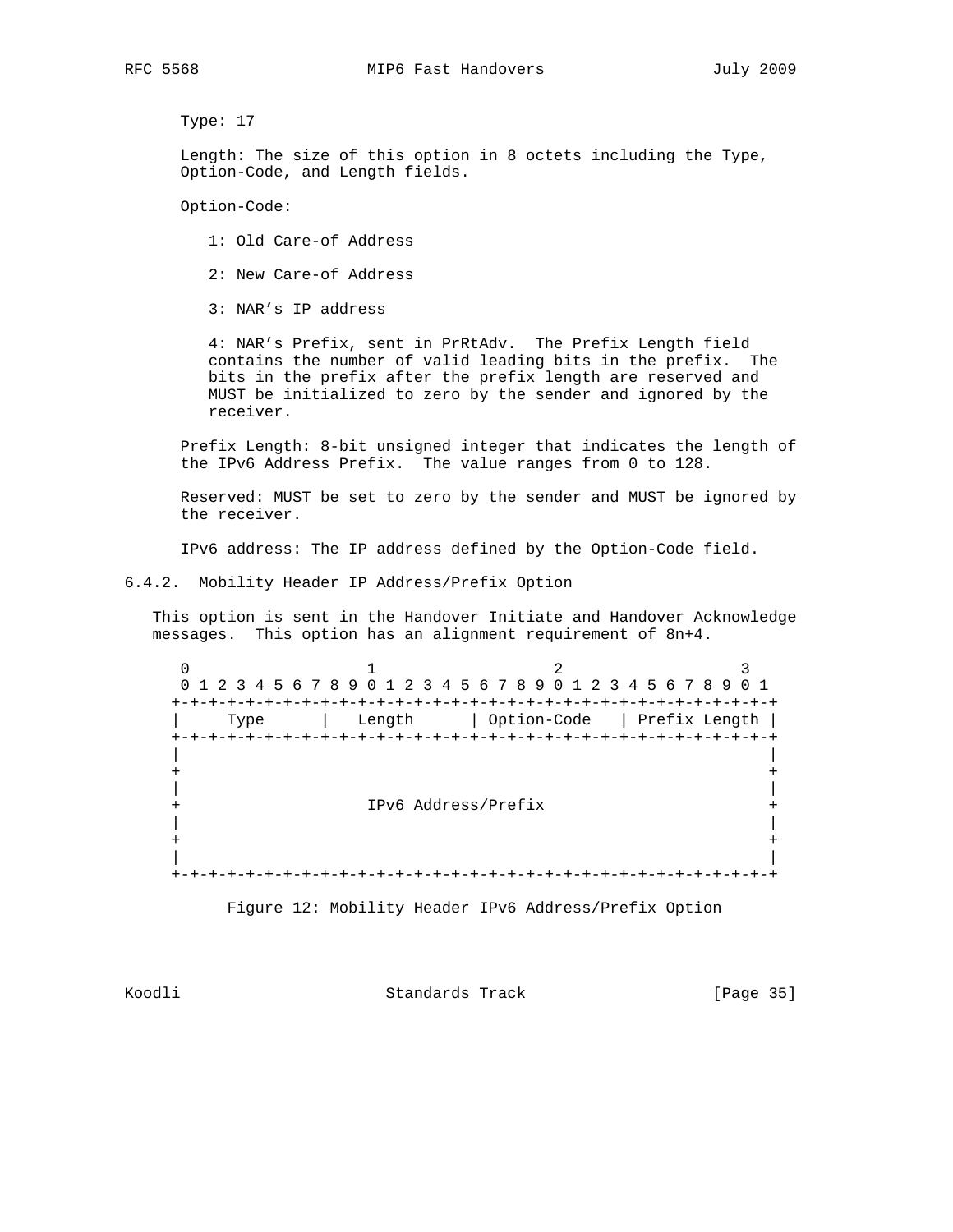Type: 17

 Length: The size of this option in octets excluding the Type and Length fields.

Option-Code:

- 1: Old Care-of Address
- 2: New Care-of Address

3: NAR's IP address

 4: NAR's Prefix, sent in PrRtAdv. The Prefix Length field contains the number of valid leading bits in the prefix. The bits in the prefix after the prefix length are reserved and MUST be initialized to zero by the sender and ignored by the receiver.

 Prefix Length: 8-bit unsigned integer that indicates the length of the IPv6 Address Prefix. The value ranges from 0 to 128.

 IPv6 address/prefix: The IP address/prefix defined by the Option- Code field.

# 6.4.3. Link-Layer Address (LLA) Option

 $0$  and  $1$  and  $2$  3 0 1 2 3 4 5 6 7 8 9 0 1 2 3 4 5 6 7 8 9 0 1 2 3 4 5 6 7 8 9 0 1 +-+-+-+-+-+-+-+-+-+-+-+-+-+-+-+-+-+-+-+-+-+-+-+-+-+-+-+-+-+-+-+-+ | Type | Length | Option-Code | LLA... +-+-+-+-+-+-+-+-+-+-+-+-+-+-+-+-+-+-+-+-+-+-+-+-+-+-+-+-+-+-+-+-+

Figure 13: Link-Layer Address Option

Type: 19

 Length: The size of this option in 8 octets including the Type, Option-Code, and Length fields.

#### Option-Code:

- 0: Wildcard requesting resolution for all nearby access points
- 1: Link-Layer Address of the New Access Point
- 2: Link-Layer Address of the MN

Koodli Standards Track [Page 36]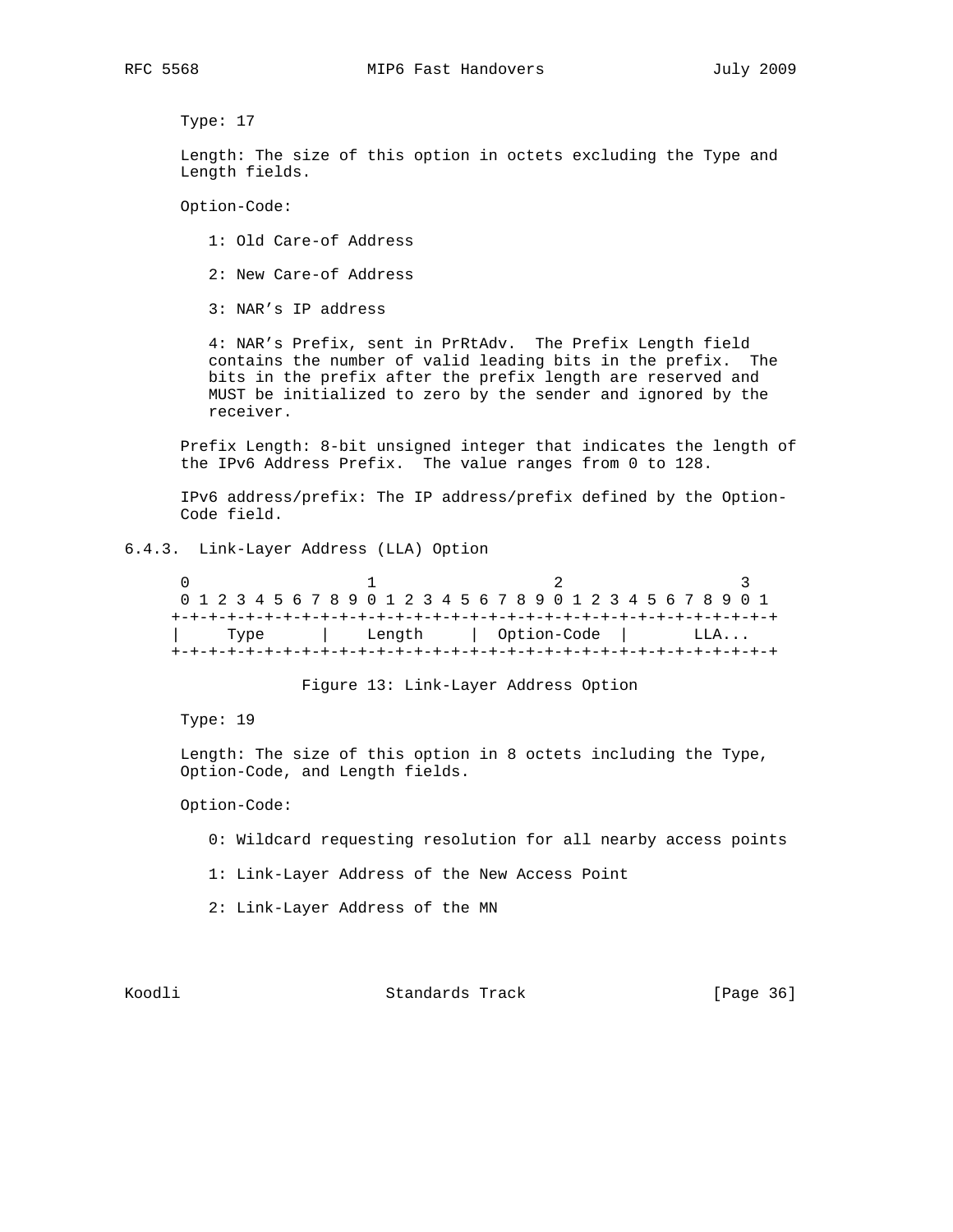3: Link-Layer Address of the NAR (i.e., Proxied Originator)

 4: Link-Layer Address of the source of RtSolPr or PrRtAdv message

 5: The access point identified by the LLA belongs to the current interface of the router

 6: No prefix information available for the access point identified by the LLA

 7: No fast handover support available for the access point identified by the LLA

LLA: The variable-length link-layer address.

 The LLA option does not have a length field for the LLA itself. The implementations must consult the specific link layer over which the protocol is run in order to determine the content and length of the LLA.

 Depending on the size of individual LLA option, appropriate padding MUST be used to ensure that the entire option size is a multiple of 8 octets.

 The New Access Point Link-Layer Address contains the link-layer address of the access point for which handover is about to be attempted. This is used in the Router Solicitation for Proxy Advertisement message.

 The MN Link-Layer Address option contains the link-layer address of an MN. It is used in the Handover Initiate message.

 The NAR (i.e., Proxied Originator) Link-Layer Address option contains the link-layer address of the access router to which the Proxy Router Solicitation message refers.

6.4.4. Mobility Header Link-Layer Address (MH-LLA) Option

 This option is identical to the LLA option, but is carried in the Mobility Header messages, e.g., FBU. In the future, other Mobility Header messages may also make use of this option. The format of the option is shown in Figure 14. There are no alignment requirements for this option.

Koodli Standards Track [Page 37]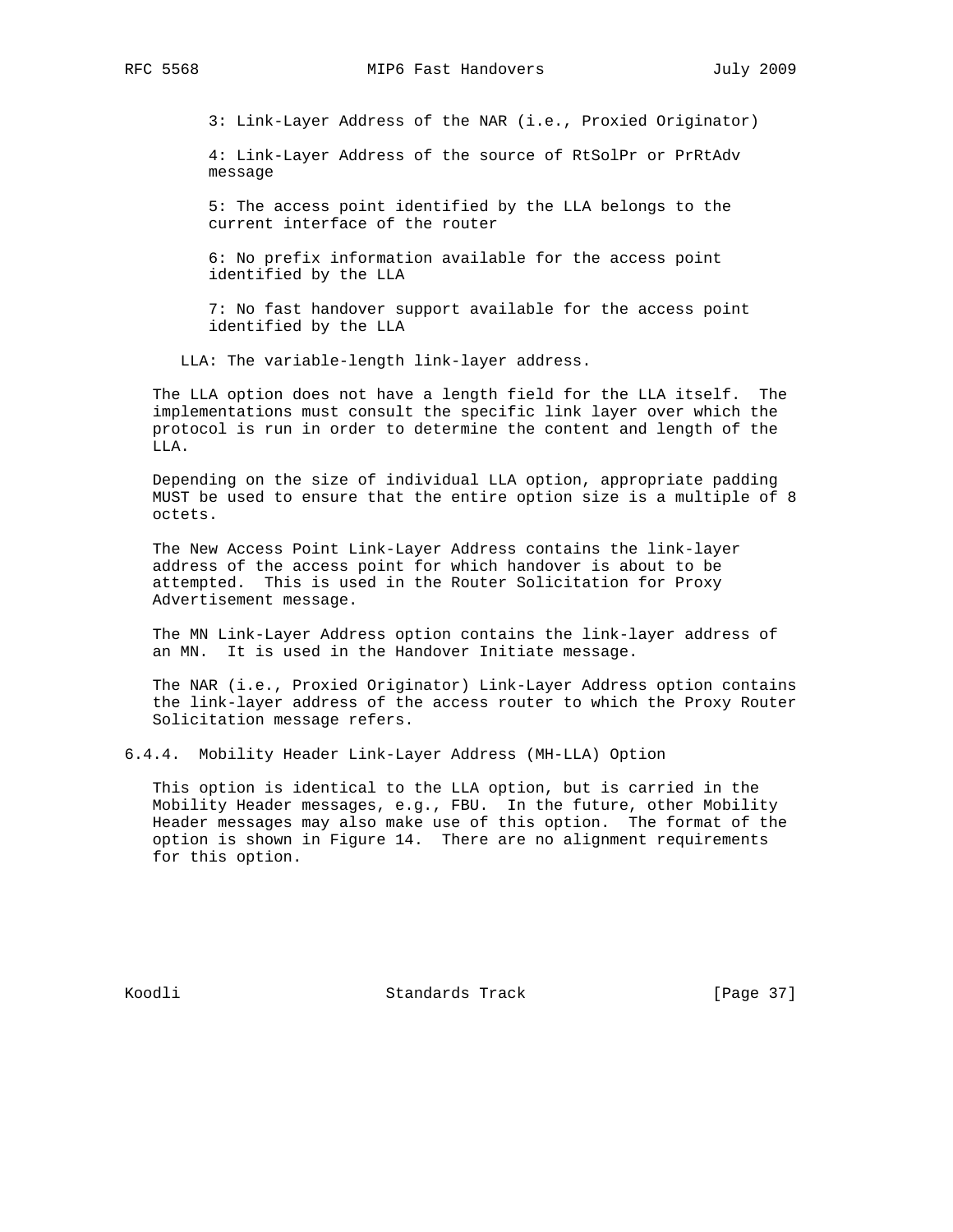$0$  1 2 3 0 1 2 3 4 5 6 7 8 9 0 1 2 3 4 5 6 7 8 9 0 1 2 3 4 5 6 7 8 9 0 1 +-+-+-+-+-+-+-+-+-+-+-+-+-+-+-+-+ | Type | Length | +-+-+-+-+-+-+-+-+-+-+-+-+-+-+-+-+-+-+-+-+-+-+-+-+-+-+-+-+-+-+-+ | Option-Code | LLA .... +-+-+-+-+-+-+-+-+-+-+-+-+-+-+-+-+-+-+-+-+-+-+-+-+-+-+-+-+-+-+-+

Figure 14: Mobility Header Link-Layer Address Option

Type: 7

 Length: The size of this option in octets not including the Type and Length fields.

Option-Code: 2 Link-Layer Address of the MN.

LLA: The variable-length link-layer address.

6.4.5. Binding Authorization Data for FMIPv6 (BADF)

 This option MUST be present in FBU and FBack messages. The security association between the MN and the PAR is established by companion protocols [RFC5269]. This option specifies how to compute and verify a Message Authentication Code (MAC) using the established security association.

The format of this option is shown in Figure 15.

 $0$  1 2 3 0 1 2 3 4 5 6 7 8 9 0 1 2 3 4 5 6 7 8 9 0 1 2 3 4 5 6 7 8 9 0 1 +-+-+-+-+-+-+-+-+-+-+-+-+-+-+-+-+ | Type | Option Length | +-+-+-+-+-+-+-+-+-+-+-+-+-+-+-+-+-+-+-+-+-+-+-+-+-+-+-+-+-+-+-+-+ | SPI | +-+-+-+-+-+-+-+-+-+-+-+-+-+-+-+-+-+-+-+-+-+-+-+-+-+-+-+-+-+-+-+-+ | | + + Authenticator + + | | +-+-+-+-+-+-+-+-+-+-+-+-+-+-+-+-+-+-+-+-+-+-+-+-+-+-+-+-+-+-+-+-+ Figure 15: Binding Authorization Data for FMIPv6 (BADF) Option Type: 21 Option Length: The length of the Authenticator in bytes

Koodli Standards Track [Page 38]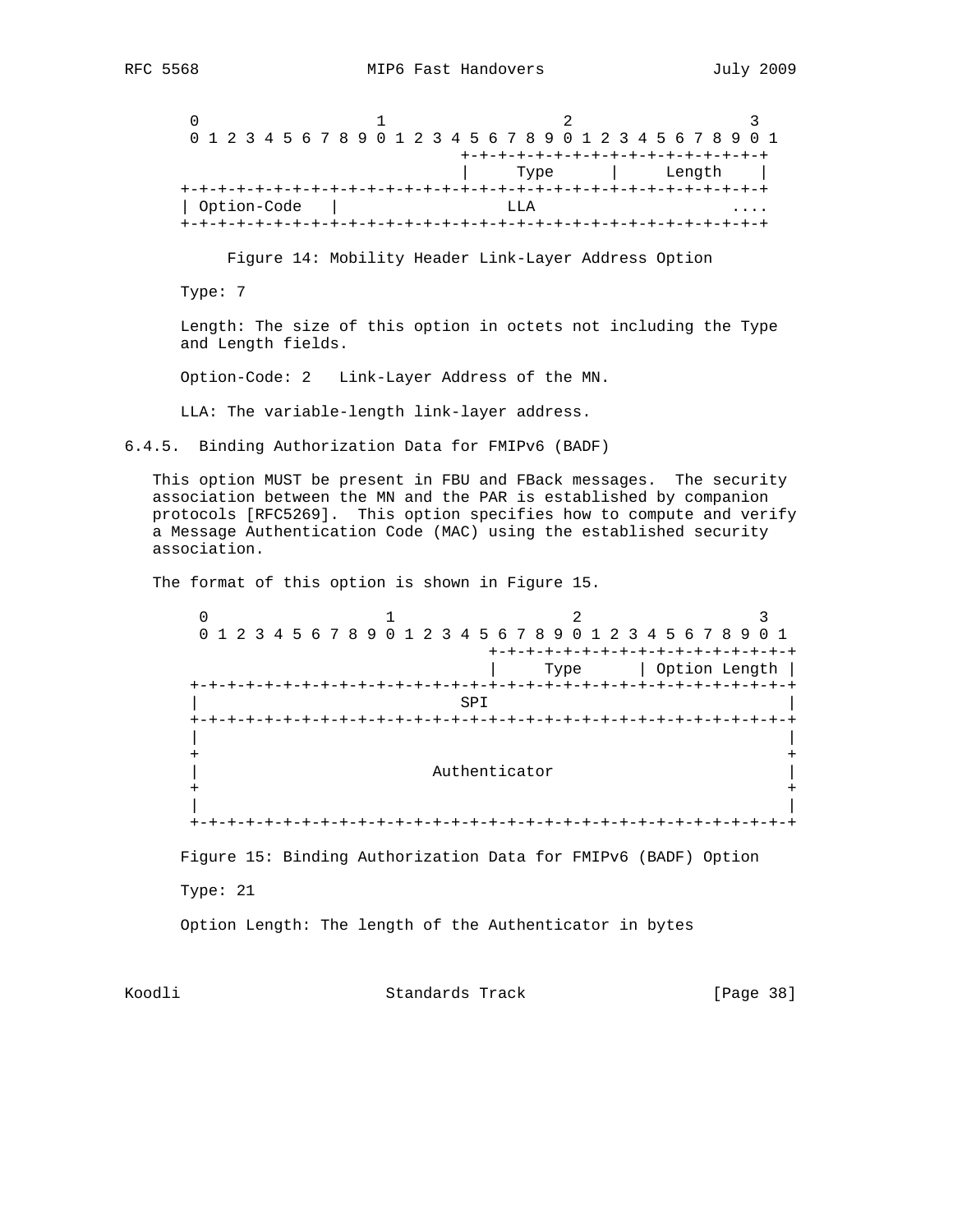SPI: Security Parameter Index. SPI = 0 is reserved for the Authenticator computed using SEND-based handover keys.

 Authenticator: Same as in RFC 3775, with "correspondent" replaced by the PAR's IP address, and Kbm (binding management key) replaced by the shared key between the MN and the PAR.

 The default MAC calculation is done using HMAC\_SHA1 with the first 96 bits used for the MAC. Since there is an Option Length field, implementations can use other algorithms such as HMAC\_SHA256.

This option MUST be the last Mobility Option present.

6.4.6. Neighbor Advertisement Acknowledgment (NAACK)

 $0$  and  $1$  and  $2$  3 0 1 2 3 4 5 6 7 8 9 0 1 2 3 4 5 6 7 8 9 0 1 2 3 4 5 6 7 8 9 0 1 +-+-+-+-+-+-+-+-+-+-+-+-+-+-+-+-+-+-+-+-+-+-+-+-+-+-+-+-+-+-+-+-+ | Type | Length | Option-Code | Status | +-+-+-+-+-+-+-+-+-+-+-+-+-+-+-+-+-+-+-+-+-+-+-+-+-+-+-+-+-+-+-+-+ Reserved +-+-+-+-+-+-+-+-+-+-+-+-+-+-+-+-+-+-+-+-+-+-+-+-+-+-+-+-+-+-+-+-+

Figure 16: Neighbor Advertisement Acknowledgment Option

Type: 20

 Length: 8-bit unsigned integer. Length of the option, in 8 octets. The length is 1 when a new CoA is not supplied. The length is 3 when a new CoA is present (immediately following the Reserved field)

Option-Code: 0

 Status: 8-bit unsigned integer indicating the disposition of the Unsolicited Neighbor Advertisement message. The following Status values are currently defined:

1: NCoA is invalid, perform address configuration

 2: NCoA is invalid, use the supplied NCoA. The supplied NCoA (in the form of an IP Address Option) MUST be present following the Reserved field.

3: NCoA is invalid, use NAR's IP address as NCoA in FBU

4: PCoA supplied, do not send FBU

Koodli Standards Track [Page 39]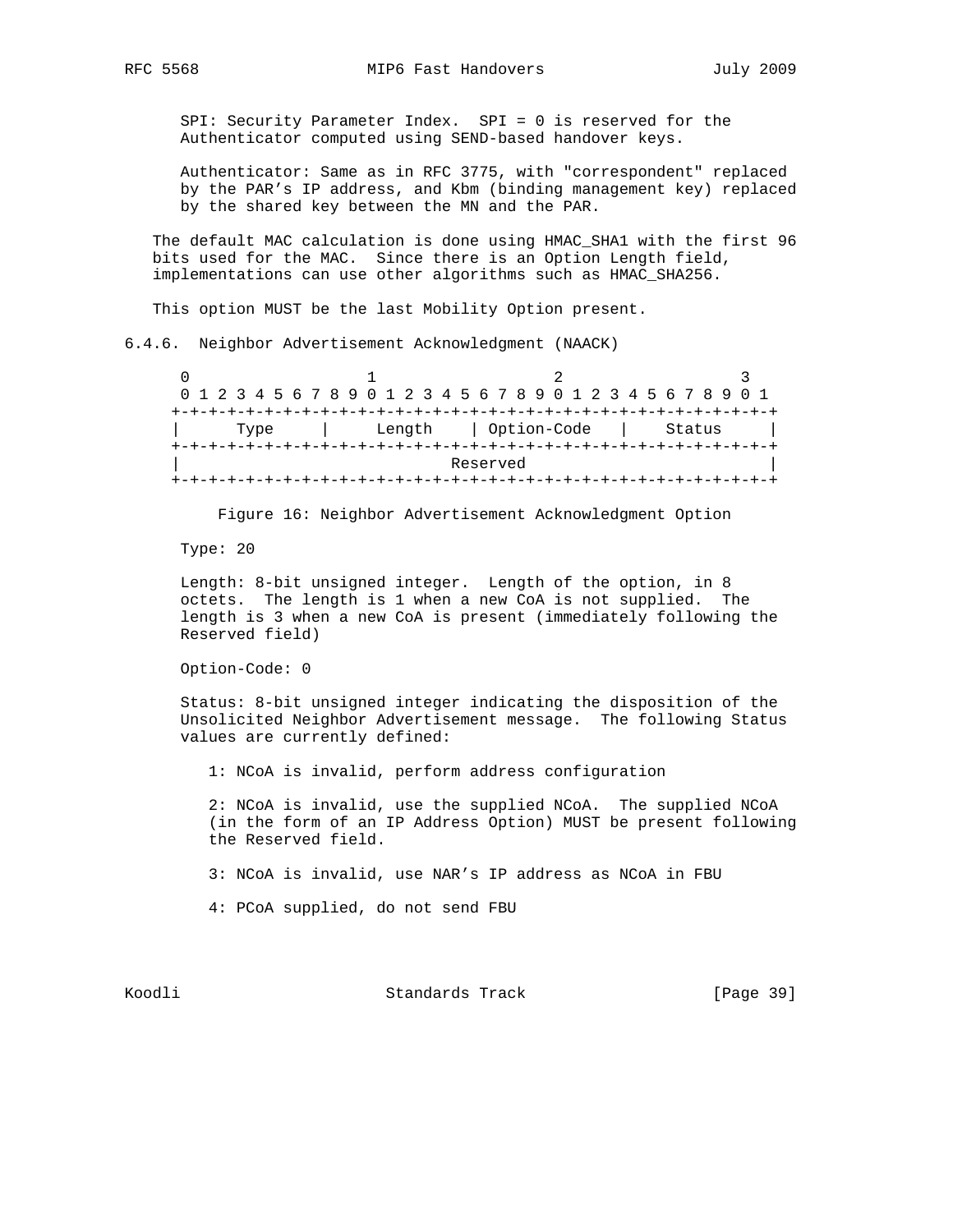128: Link-Layer Address unrecognized

 Reserved: MUST be set to zero by the sender and MUST be ignored by the receiver.

 The NAR responds to an UNA with the NAACK option to notify the MN to use a different NCoA than the one that the MN has used. If the NAR proposes a different NCoA, the Router Advertisement MUST use the source IP address in the UNA message as the destination address, and use the L2 address present in UNA. The MN MUST use the NCoA if it is supplied with the NAACK option. If the NAACK indicates that the Link-Layer Address is unrecognized (for instance, if the MN uses an LLA valid on PAR's link but the same LLA is not valid on NAR's link due to a different access technology), the MN MUST NOT use the NCoA or the PCoA and SHOULD start immediately the process of acquiring a different NCoA at the NAR.

In the future, new option types may be defined.

7. Related Protocol and Device Considerations

 The protocol specified here, as a design principle, introduces no or minimal changes to related protocols. For example, no changes to the base Mobile IPv6 protocol are needed in order to implement this protocol. Similarly, no changes to the IPv6 stateless address auto configuration protocol [RFC4862] and DHCP [RFC3315] are introduced. The protocol specifies an optional extension to Neighbor Discovery [RFC4861] in which an access router may send a router advertisement as a response to the UNA message (see Section 6.3). Other than this extension, the specification does not modify Neighbor Discovery behavior (including the procedures performed when attached to the PAR and when attaching to the NAR).

 The protocol does not require changes to any intermediate Layer 2 device between an MN and its access router that supports this specification. This includes the wireless access points, switches, snooping devices, and so on.

8. Evolution from and Compatibility with RFC 4068

 This document has evolved from [RFC4068]. Specifically, a new handover key establishment protocol (see [RFC5269]) has been defined to enable a security association between a mobile node and its access router. This allows the secure update of the routing of packets during a handover. In the future, new specifications may be defined to establish such security associations depending on the particular deployment scenario.

Koodli Standards Track [Page 40]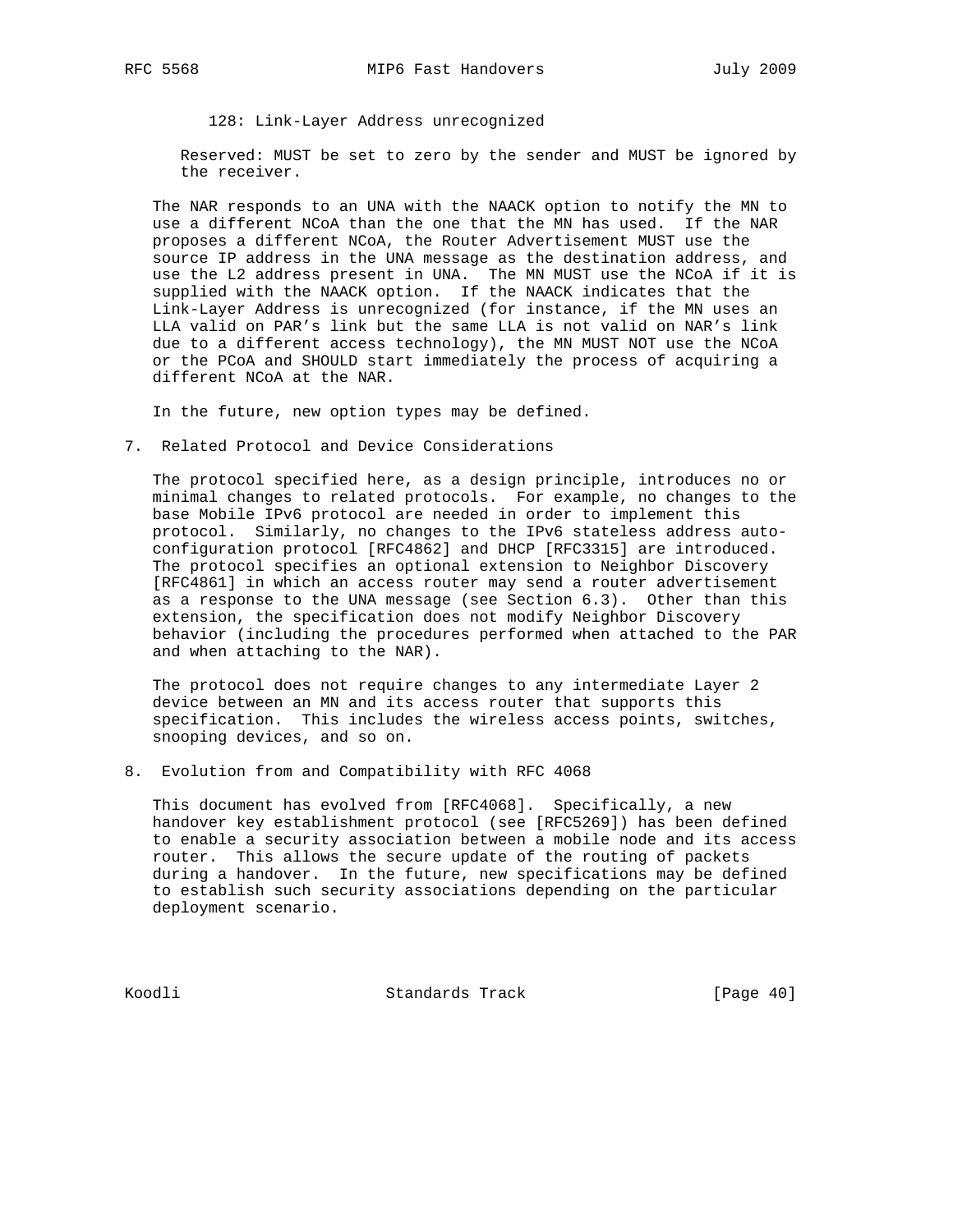The protocol has improved from the experiences in implementing [RFC4068], and from experimental usage. The input has improved the specification of parameter fields (such as lifetime, codepoints, etc.) as well as inclusion of new parameter fields in the existing messages. As of this writing, there are two publicly available implementations, [fmipv6] and [tarzan], and multiple proprietary implementations. Some experience suggests that the protocol meets the delay and packet loss requirements when used appropriately with particular radio access protocols. For instance, see [RFC5184] and [mip6-book]. Nevertheless, it is important to recognize that handover performance is a function of both IP-layer operations, which this protocol specifies, and the particular radio access technology itself, which this protocol relies upon but does not modify.

 An existing implementation of [RFC4068] needs to be updated in order to support this specification. The primary addition is the establishment of a security association between an MN and its access router (i.e., MN and PAR). One way to establish such a security association is specified in [RFC5269]. An implementation that complies with the specification in this document is likely to also work with [RFC4068], except for the Binding Authorization Data for FMIPv6 option (see Section 6.4.5) that can only be processed when a security association is in place between a mobile node and its access router. This specification deprecates the Fast Neighbor Advertisement (FNA) message. However, it is acceptable for a NAR to process this message from a mobile node as specified in [RFC4068].

9. Configurable Parameters

 Mobile nodes rely on configuration parameters shown in the table below. Each mobile node MUST have a configuration mechanism to adjust the parameters. Such a configuration mechanism may be either local (such as a command line interface) or based on central management of a number of mobile nodes.

| Parameter Name    | Default Value | Definition        |
|-------------------|---------------|-------------------|
| RTSOLPR_RETRIES   |               | Section 6.1.1     |
| MAX RTSOLPR RATE  |               | Section 6.1.1     |
| FBU RETRIES       |               | Section 6.2.2     |
| PROXY ND LIFETIME | 1.5 seconds   | Section $6.2.1.2$ |
| HI RETRIES        |               | Section 6.2.1.1   |

Koodli Standards Track [Page 41]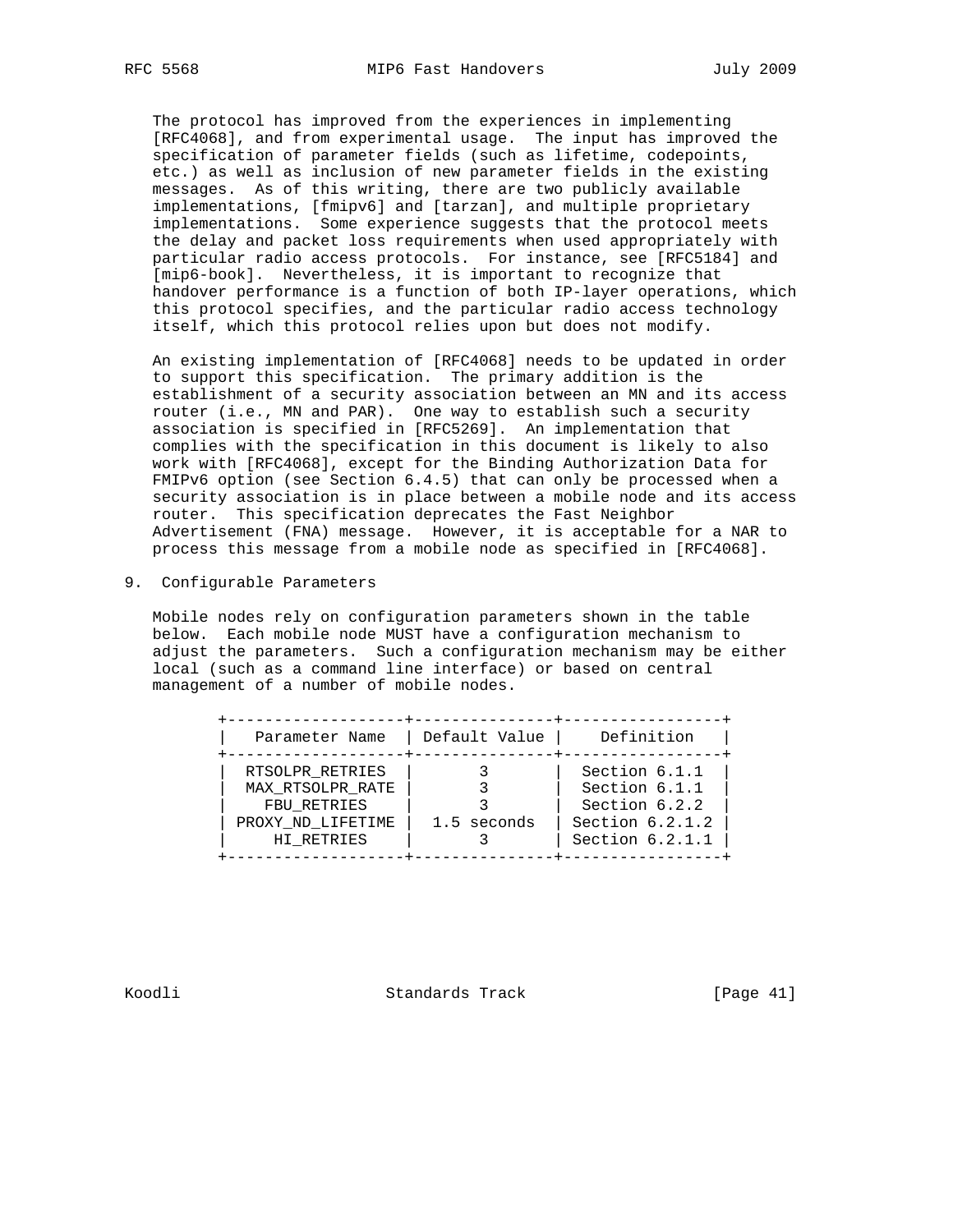# 10. Security Considerations

 The following security vulnerabilities are identified and suggested solutions are mentioned.

 Insecure FBU: in this case, packets meant for one address could be stolen or redirected to some unsuspecting node. This concern is the same as that in an MN and Home Agent relationship.

 Hence, the PAR MUST ensure that the FBU packet arrived from a node that legitimately owns the PCoA. The access router and its hosts may use any available mechanism to establish a security association that MUST be used to secure FBU. The current version of this protocol relies on a companion protocol [RFC5269] to establish such a security association. Using the shared handover key from [RFC5269], the Authenticator in BADF option (see Section 6.4.5) MUST be computed, and the BADF option included in FBU and FBack messages.

 Secure FBU, malicious or inadvertent redirection: in this case, the FBU is secured, but the target of binding happens to be an unsuspecting node either due to inadvertent operation or due to malicious intent. This vulnerability can lead to an MN with a genuine security association with its access router redirecting traffic to an incorrect address.

 However, the target of malicious traffic redirection is limited to an interface on an access router with which the PAR has a security association. The PAR MUST verify that the NCoA to which the PCoA is being bound actually belongs to the NAR's prefix. In order to do this, HI and HAck message exchanges are to be used. When the NAR accepts the NCoA in HI (with Code = 0), it proxies the NCoA so that any arriving packets are not sent on the link until the MN attaches and announces itself through the UNA. Therefore, any inadvertent or malicious redirection to a host is avoided. It is still possible to jam a NAR's buffer with redirected traffic. However, since a NAR's handover state corresponding to an NCoA has a finite (and short) lifetime corresponding to a small multiple of anticipated handover latency, the extent of this vulnerability is arguably small.

 Sending an FBU from a NAR's link: A malicious node may send an FBU from a NAR's link providing an unsuspecting node's address as an NCoA. This is similar to base Mobile IP where the MN can provide some other node's IP address as its CoA to its Home Agent; here, the PAR acts like a "temporary Home Agent" having a security association with the mobile node and providing forwarding support for the handover traffic. As in base Mobile IP, this misdelivery

Koodli Standards Track [Page 42]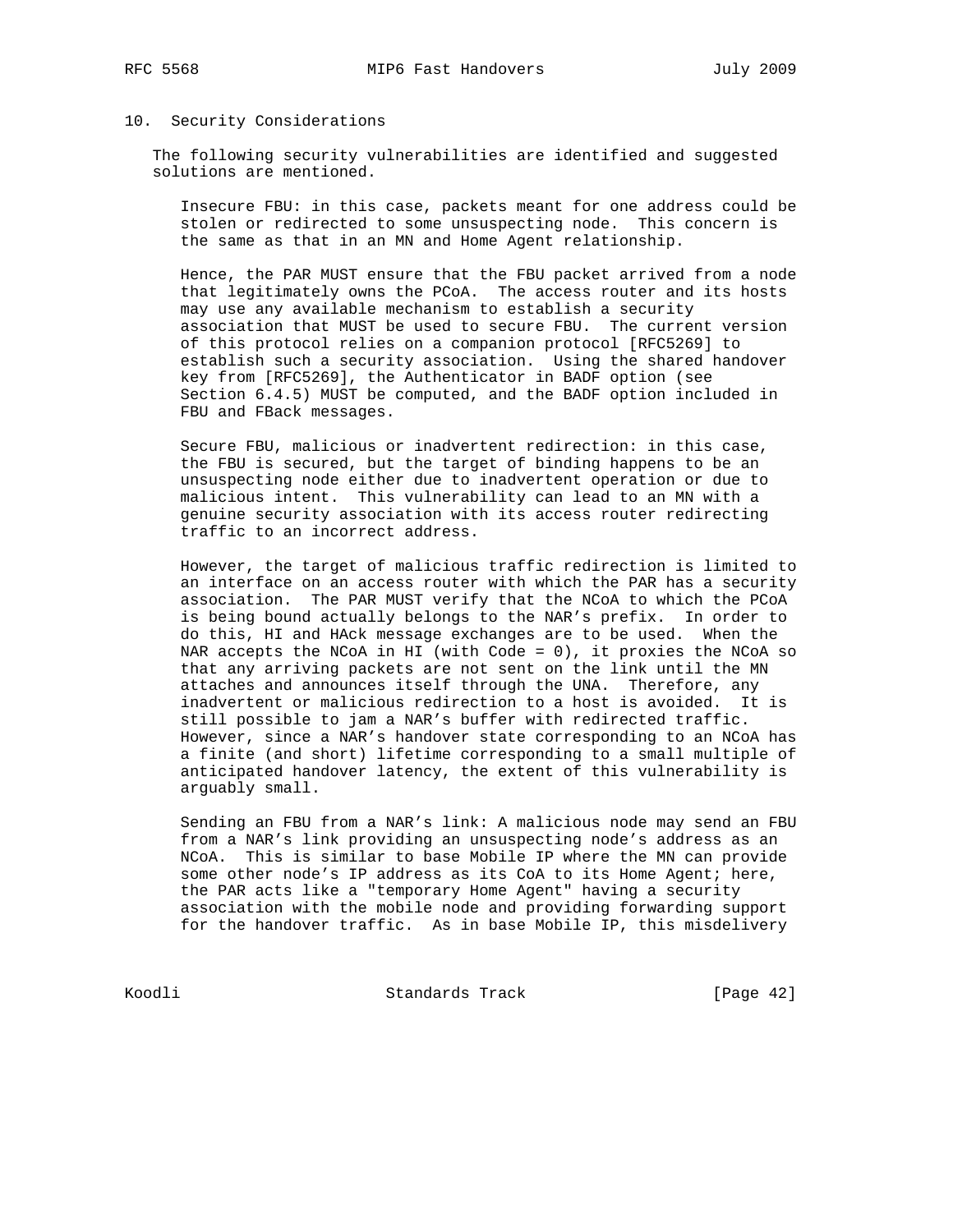is traceable to the MN that has a security association with the router. So, it is possible to isolate such an MN if it continues to misbehave. Similarly, an MN that has a security association with the PAR may provide the LLA of some other node on NAR's link, which can cause misdelivery of packets (meant for the NCoA) to an unsuspecting node. It is possible to trace the MN in this case as well.

 Apart from the above, the RtSolPr (Section 6.1.1) and PrRtAdv (Section 6.1.2) messages inherit the weaknesses of the Neighbor Discovery protocol [RFC4861]. Specifically, when its access router is compromised, the MN's RtSolPr message may be answered by an attacker that provides a rogue router as the resolution. Should the MN attach to such a rogue router, its communication can be compromised. Similarly, a network-initiated PrRtAdv message (see Section 3.3) from an attacker could cause an MN to handover to a rogue router. Where these weaknesses are a concern, a solution such as Secure Neighbor Discovery (SEND) [RFC3971] SHOULD be considered.

 The protocol provides support for buffering packets during an MN's handover. This is done by securely exchanging the Handover Initiate (HI) and Handover Acknowledge (HAck) messages in response to the FBU message from an MN. It is possible that an MN may fail, either inadvertently or purposely, to undergo handover to the NAR, which typically provides buffering support. This can cause the NAR to waste its memory containing the buffered packets, and in the worst case, could create resource exhaustion concerns. Hence, implementations must limit the size of the buffer as a local policy configuration that may consider parameters such as the average handover delay, expected size of packets, and so on.

 The Handover Initiate (HI) and Handover Acknowledge (HAck) messages exchanged between the PAR and NAR MUST be protected using end-to-end security association(s) offering integrity and data origin authentication.

 The PAR and the NAR MUST implement IPsec [RFC4301] for protecting the HI and HAck messages. IPsec Encapsulating Security Payload (ESP) [RFC4303] in transport mode with mandatory integrity protection SHOULD be used for protecting the signaling messages. Confidentiality protection of these messages is not required.

 The security associations can be created by using either manual IPsec configuration or a dynamic key negotiation protocol such as Internet Key Exchange Protocol version 2 (IKEv2) [RFC4306]. If IKEv2 is used, the PAR and the NAR can use any of the authentication mechanisms, as specified in RFC 4306, for mutual authentication. However, to ensure a baseline interoperability, the implementations MUST support shared

Koodli Standards Track [Page 43]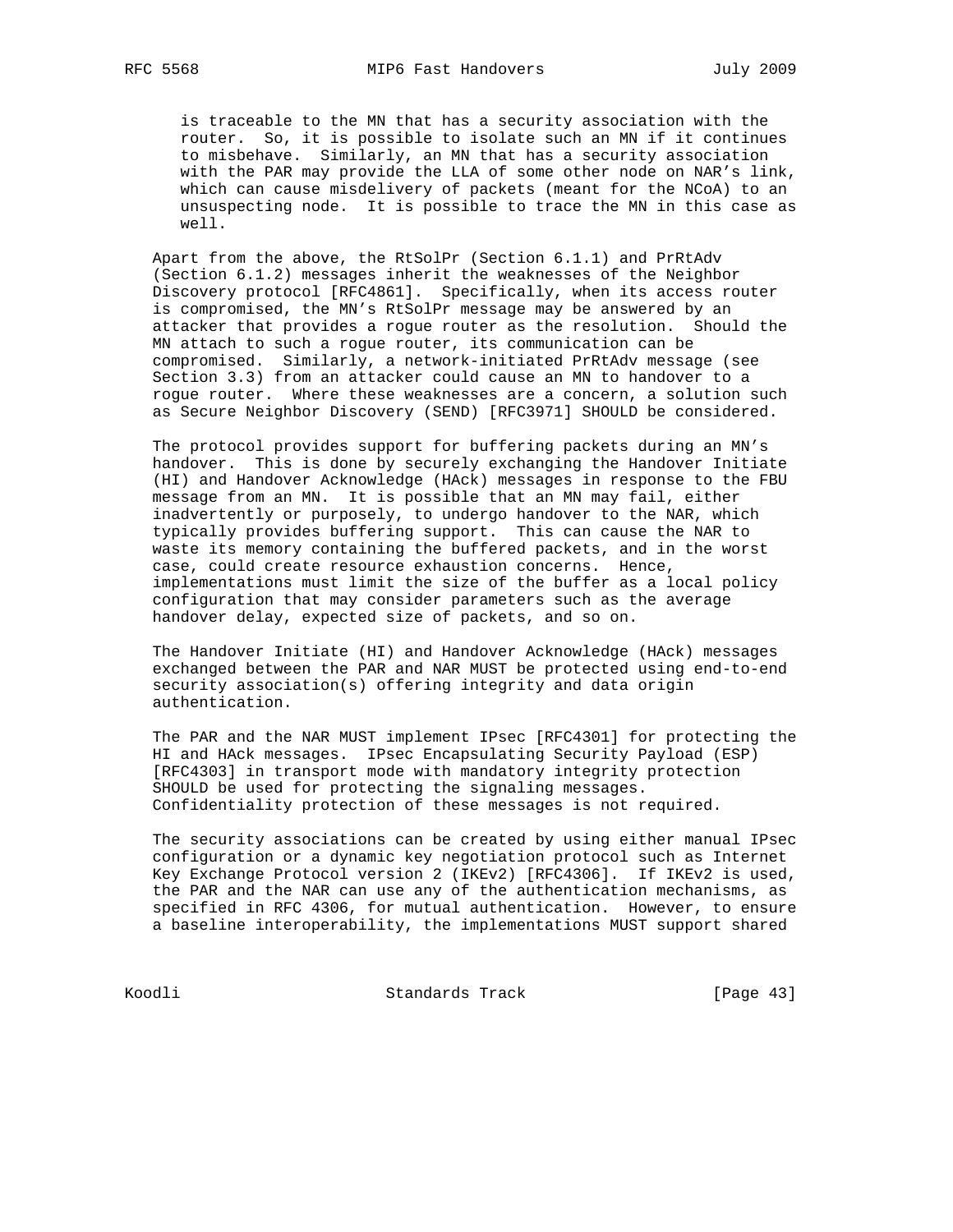secrets for mutual authentication. The following sections describe the Peer Authorization Database (PAD) and Security Policy Database (SPD) entries specified in [RFC4301] when IKEv2 is used for setting up the required IPsec security associations.

10.1. Peer Authorization Database Entries When Using IKEv2

 This section describes PAD entries on the PAR and the NAR. The PAD entries are only example configurations. Note that the PAD is a logical concept, and a particular PAR or NAR implementation can implement the PAD in any implementation-specific manner. The PAD state may also be distributed across various databases in a specific implementation.

PAR PAD:

 - IF remote\_identity = nar\_identity\_1 THEN authenticate (shared secret/certificate/EAP) and authorize CHILD\_SA for remote address nar\_address\_1

NAR PAD:

 - IF remote\_identity = par\_identity\_1 THEN authenticate (shared secret/certificate/EAP) and authorize CHILD\_SAs for remote address par\_address\_1

 The list of authentication mechanisms in the above examples is not exhaustive. There could be other credentials used for authentication stored in the PAD.

## 10.2. Security Policy Database Entries

 This section describes the security policy entries on the PAR and the NAR required to protect the HI and HAck messages. The SPD entries are only example configurations. A particular PAR or NAR implementation could configure different SPD entries as long as they provide the required security.

 In the examples shown below, the identity of the PAR is assumed to be par 1, the address of the PAR is assumed to be par address 1, and the address of the NAR is assumed to be nar\_address\_1.

Koodli Standards Track [Page 44]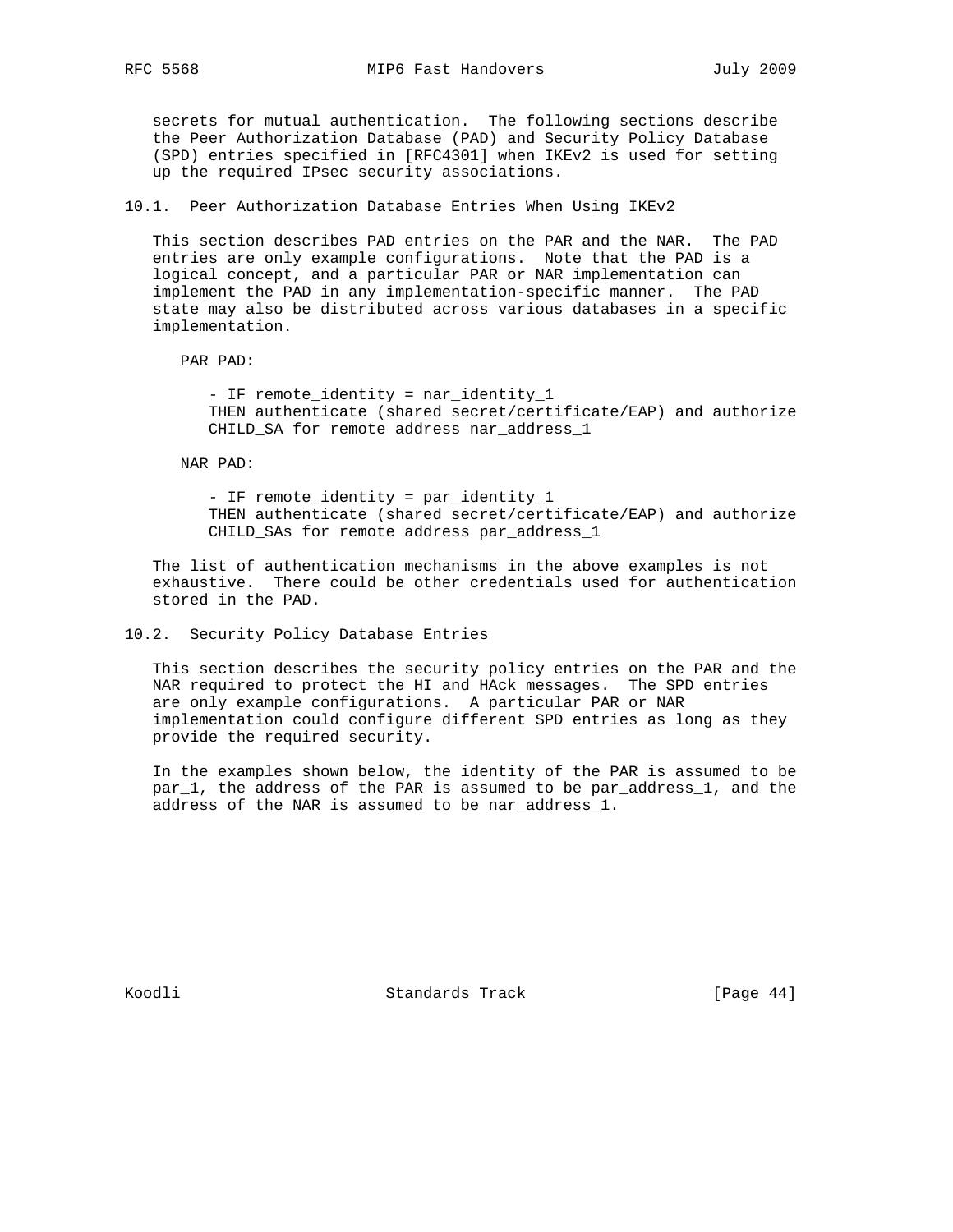```
 PAR SPD-S:
   - IF local_address = par_address_1 &
        remote_address = nar_address_1 &
        proto = MH &
        local_mh_type = HI &
        remote_mh_type = HAck
   THEN use SA ESP transport mode Initiate using IDi = par_1 to
   address nar_address_1
NAR SPD-S:
```

```
 - IF local_address = nar_address_1 &
     remote_address = par_address_1 &
     proto = MH &
     local_mh_type = HAck &
     remote_mh_type = HI
THEN use SA ESP transport mode
```
11. IANA Considerations

 This document defines two new Mobility Header messages that have received Type assignment from the Mobility Header Type registry.

14 Handover Initiate Message (Section 6.2.1.1)

15 Handover Acknowledge Message (Section 6.2.1.2)

 This document defines a new Mobility Option that has received Type assignment from the Mobility Options Type registry.

 1. Mobility Header IPv6 Address/Prefix option (34), described in Section 6.4.2

 This document defines a new ICMPv6 message, which has been allocated from the ICMPv6 Type registry.

154 FMIPv6 Messages

 This document creates a new registry for the 'Subtype' field in the above ICMPv6 message, called the "FMIPv6 Message Types". IANA has assigned the following values.

Koodli Standards Track [Page 45]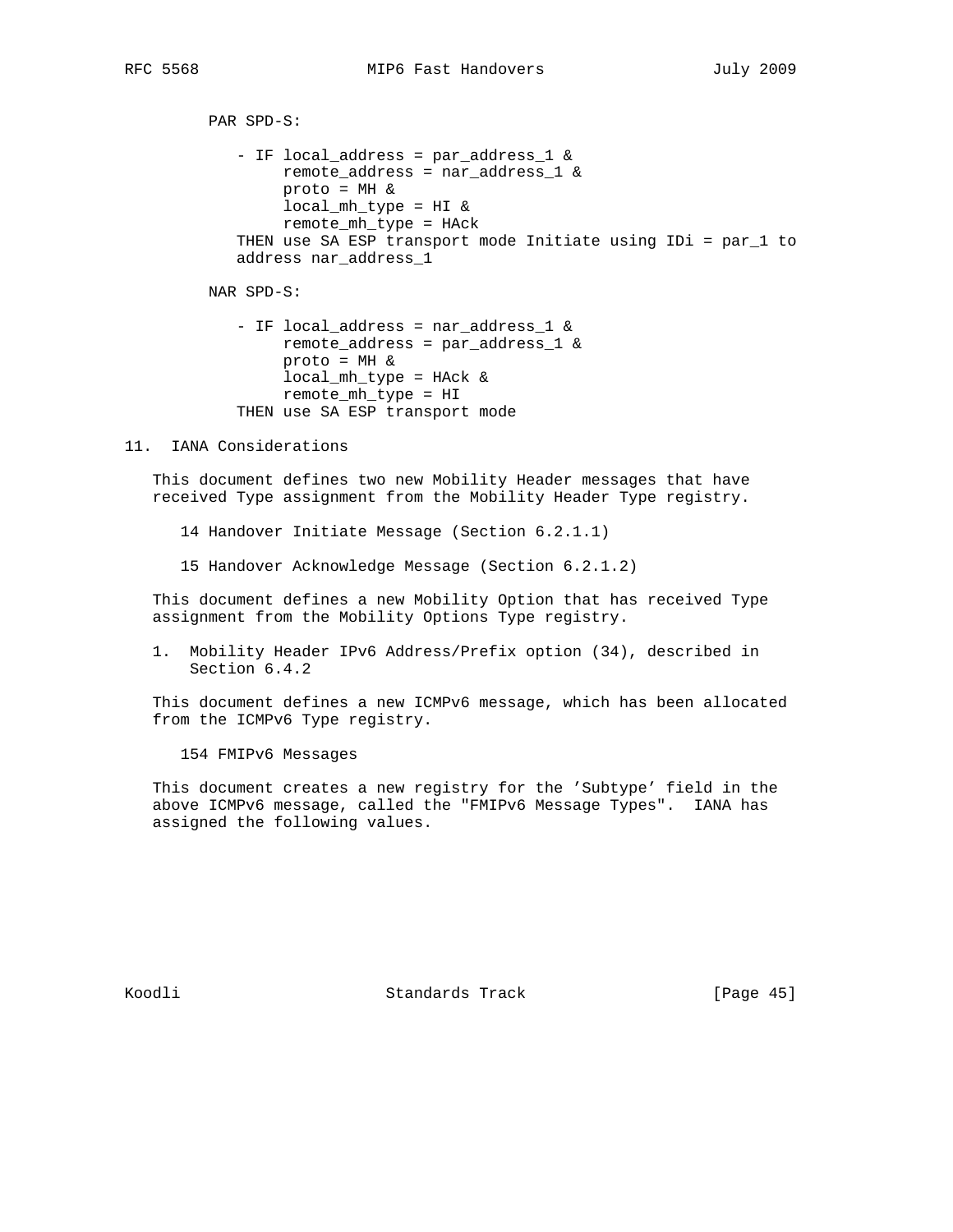| Subtype | Description                          | Reference                              |
|---------|--------------------------------------|----------------------------------------|
|         | RtSolPr<br>PrRtAdv                   | Section 6.1.1<br>Section 6.1.2         |
| 5       | HI - Deprecated<br>HAck - Deprecated | Section $6.2.1.1$<br>Section $6.2.1.2$ |

 The values '0' and '1' are reserved. The upper limit is 255. An RFC is required for new message assignment. The Subtype values 4 and 5 are deprecated but marked as unavailable for future allocations.

 The document defines a new Mobility Option that has received Type assignment from the Mobility Options Type registry.

 1. Binding Authorization Data for FMIPv6 (BADF) option (21), described in Section 6.4.5

 The document defines the following Neighbor Discovery [RFC4861] options that have received Type assignment from IANA.

| Type | Description                                     | Reference     |
|------|-------------------------------------------------|---------------|
|      | IP Address/Prefix Option                        | Section 6.4.1 |
| 19   | Link-layer Address Option                       | Section 6.4.3 |
| 20   | Neighbor Advertisement Acknowledgment<br>Option | Section 6.4.6 |

 The document defines the following Mobility Header messages that have received Type allocation from the Mobility Header Types registry.

1. Fast Binding Update (8), described in Section 6.2.2

2. Fast Binding Acknowledgment (9), described in Section 6.2.3

 The document defines the following Mobility Option that has received Type assignment from the Mobility Options Type registry.

 1. Mobility Header Link-Layer Address option (7), described in Section 6.4.4

Koodli Standards Track [Page 46]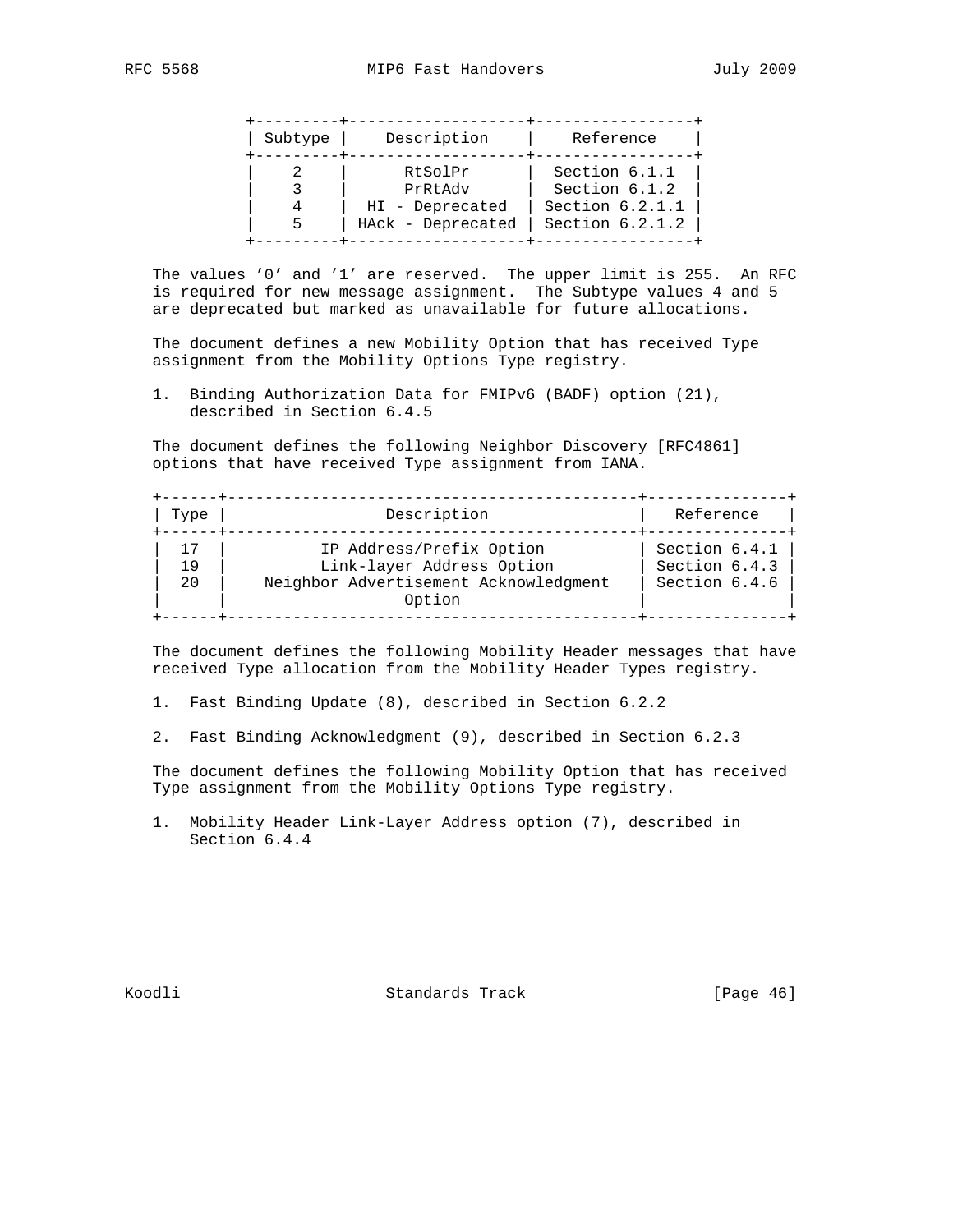# 12. Acknowledgments

 The editor would like to thank all those who have provided feedback on this specification, but can only mention a few here: Vijay Devarapalli, Youn-Hee Han, Emil Ivov, Syam Madanapalli, Suvidh Mathur, Andre Martin, Javier Martin, Koshiro Mitsuya, Gabriel Montenegro, Takeshi Ogawa, Sun Peng, YC Peng, Alex Petrescu, Domagoj Premec, Subba Reddy, K. Raghav, Ranjit Wable, and Jonathan Wood. Behcet Sarikaya and Frank Xia are acknowledged for the feedback on operation over point-to-point links. The editor would like to acknowledge a contribution from James Kempf to improve this specification. Vijay Devarapalli provided text for the security configuration between access routers in Section 10. Thanks to Jari Arkko for the detailed AD Review, which has improved this document. The editor would also like to thank the MIPSHOP working group chair Gabriel Montenegro and the erstwhile MOBILE IP working group chairs Basavaraj Patil and Phil Roberts for providing much support for this work.

#### 13. References

## 13.1. Normative References

- [RFC2119] Bradner, S., "Key words for use in RFCs to Indicate Requirement Levels", BCP 14, RFC 2119, March 1997.
- [RFC3315] Droms, R., Bound, J., Volz, B., Lemon, T., Perkins, C., and M. Carney, "Dynamic Host Configuration Protocol for IPv6 (DHCPv6)", RFC 3315, July 2003.
- [RFC3775] Johnson, D., Perkins, C., and J. Arkko, "Mobility Support in IPv6", RFC 3775, June 2004.
- [RFC4301] Kent, S. and K. Seo, "Security Architecture for the Internet Protocol", RFC 4301, December 2005.
- [RFC4303] Kent, S., "IP Encapsulating Security Payload (ESP)", RFC 4303, December 2005.
- [RFC4306] Kaufman, C., "Internet Key Exchange (IKEv2) Protocol", RFC 4306, December 2005.
- [RFC4443] Conta, A., Deering, S., and M. Gupta, "Internet Control Message Protocol (ICMPv6) for the Internet Protocol Version 6 (IPv6) Specification", RFC 4443, March 2006.

Koodli Standards Track [Page 47]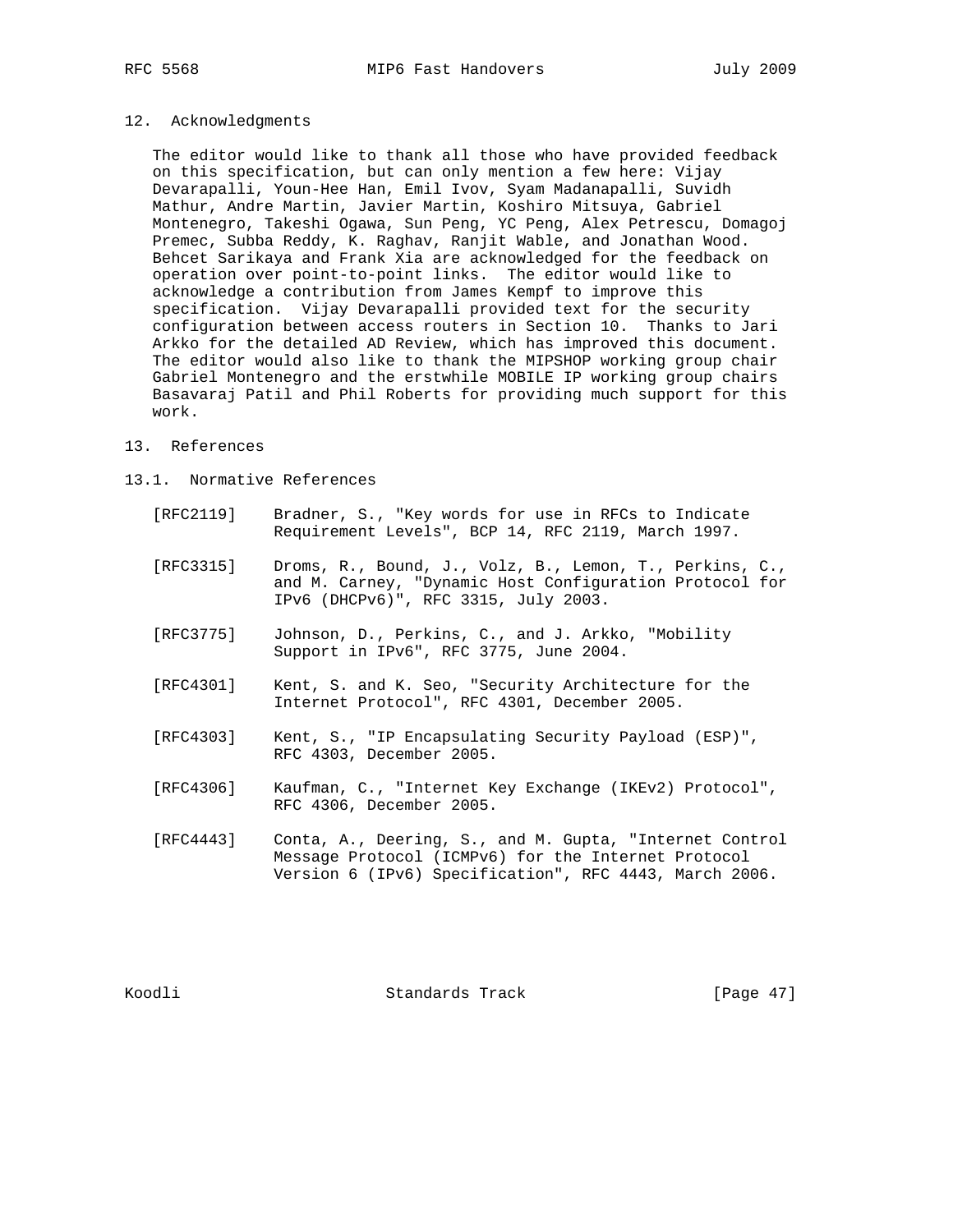- [RFC4861] Narten, T., Nordmark, E., Simpson, W., and H. Soliman, "Neighbor Discovery for IP version 6 (IPv6)", RFC 4861, September 2007.
- [RFC4862] Thomson, S., Narten, T., and T. Jinmei, "IPv6 Stateless Address Autoconfiguration", RFC 4862, September 2007.
- [RFC5268] Koodli, R., "Mobile IPv6 Fast Handovers", RFC 5268, June 2008.
- [RFC5269] Kempf, J. and R. Koodli, "Distributing a Symmetric Fast Mobile IPv6 (FMIPv6) Handover Key Using SEcure Neighbor Discovery (SEND)", RFC 5269, June 2008.
- 13.2. Informative References
	- [RFC3290] Bernet, Y., Blake, S., Grossman, D., and A. Smith, "An Informal Management Model for Diffserv Routers", RFC 3290, May 2002.
	- [RFC3971] Arkko, J., Kempf, J., Zill, B., and P. Nikander, "SEcure Neighbor Discovery (SEND)", RFC 3971, March 2005.
	- [RFC4068] Koodli, R., "Fast Handovers for Mobile IPv6", RFC 4068, July 2005.
	- [RFC5184] Teraoka, F., Gogo, K., Mitsuya, K., Shibui, R., and K. Mitani, "Unified Layer 2 (L2) Abstractions for Layer 3 (L3)-Driven Fast Handover", RFC 5184, May 2008.
	- [RFC5213] Gundavelli, S., Leung, K., Devarapalli, V., Chowdhury, K., and B. Patil, "Proxy Mobile IPv6", RFC 5213, August 2008.
- [RFC5555] Soliman, H., Ed., "Mobile IPv6 Support for Dual Stack Hosts and Routers", RFC 5555, June 2009.
	- [fmipv6] "fmipv6.org : Home Page", <http://fmipv6.org>.
	- [mip6-book] Koodli, R. and C. Perkins, "Mobile Inter-networking with IPv6", Chapter 22, John Wiley & Sons, Inc., 2007.

 [pfmipv6] Yokota, H., Chowdhury, K., Koodli, R., Patil, B., and F. Xia, "Fast Handovers for Proxy Mobile IPv6", Work in Progress, May 2009.

 [tarzan] "Nautilus6 - Tarzan", <http://software.nautilus6.org/TARZAN/>.

Koodli Standards Track [Page 48]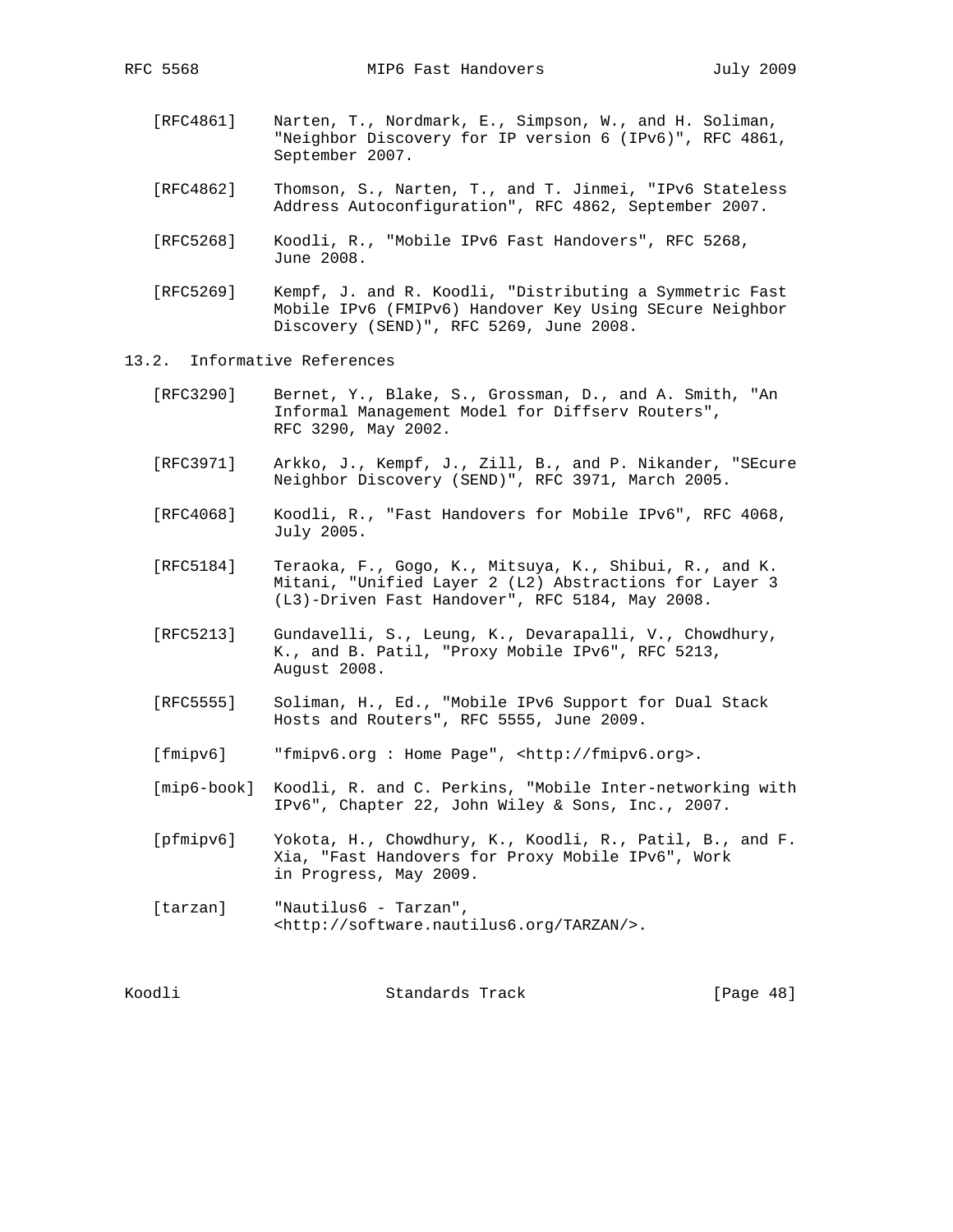[x.s0057] 3GPP2, "E-UTRAN - eHRPD Connectivity and Interworking: Core Network Aspects", 3GPP2 X.S0057-0, April 2009, <http://www.3gpp2.org/Public\_html/Specs/ X.S0057-0\_v1.0\_090406.pdf>.

Koodli Standards Track [Page 49]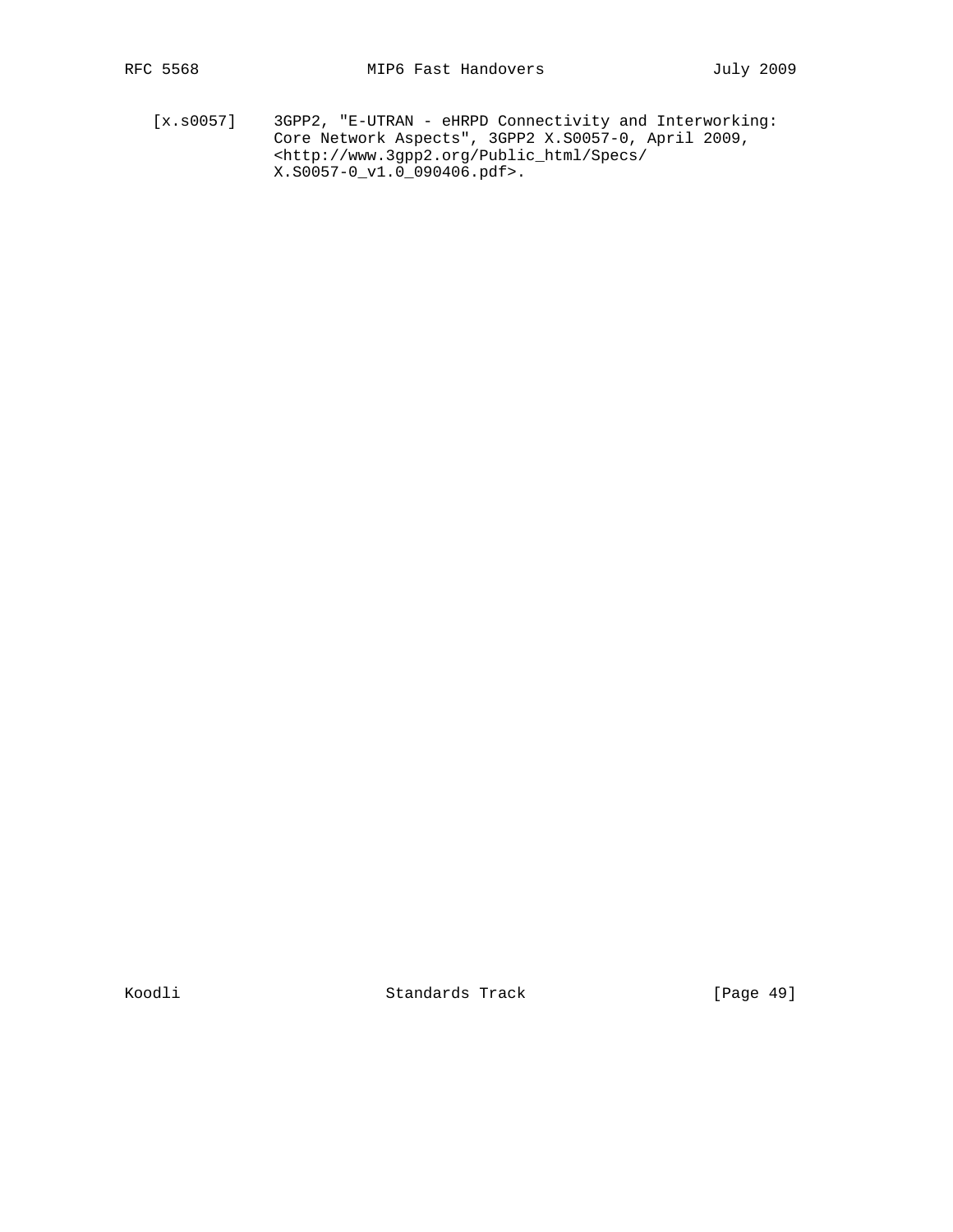Appendix A. Contributors

 This document has its origins in the fast handover design team in the erstwhile MOBILE IP working group. The members of this design team in alphabetical order were: Gopal Dommety, Karim El-Malki, Mohammed Khalil, Charles Perkins, Hesham Soliman, George Tsirtsis, and Alper Yegin.

Appendix B. Changes since RFC 5268

 This document specifies the Mobility Header format for HI and HAck messages, and the Mobility Header Option format for IPv6 Address/ Prefix option. The use of ICMP for HI and HAck messages is deprecated. The following developments led the WG to adopt this change:

- o The Proxy Mobile IPv6 protocol [RFC5213] has been adopted for the deployment of fourth-generation mobile networks. This has established Mobility Header as the default type for critical IP mobility signaling.
- o The Mobile IPv6 protocol [RFC3775] (particularly, the Dual-stack MIP6 or DSMIP6 [RFC5555]) protocol, which is also expected to be deployed in the fourth-generation mobile networks, similarly relies on Mobility Header for critical IP mobility signaling.
- o The Fast Handover protocol specified in this document is used as the basis for the Fast Handover for Proxy MIP6 [pfmipv6], which is adopted by the "enhanced HRPD" (CDMA) networks [x.s0057]. Hence, the Fast Handover protocol, when used in deployments using either PMIP6 or MIP6, needs to support the Mobility Header for all its critical mobility signaling messages. At the same time, use of ICMP, primarily due to legacy, is unlikely to facilitate critical IP mobility signaling without a non-trivial departure from deploying the new Mobility Header signaling protocols.

 Therefore, it follows that specifying the Mobility Header for the HI and HAck messages is necessary for the deployment of the protocol along-side PMIP6 and MIP6 protocols.

Appendix C. Changes since RFC 4068

The following are the major changes and clarifications:

 o Specified security association between the MN and its Access Router in the companion document [RFC5269].

Koodli Standards Track [Page 50]